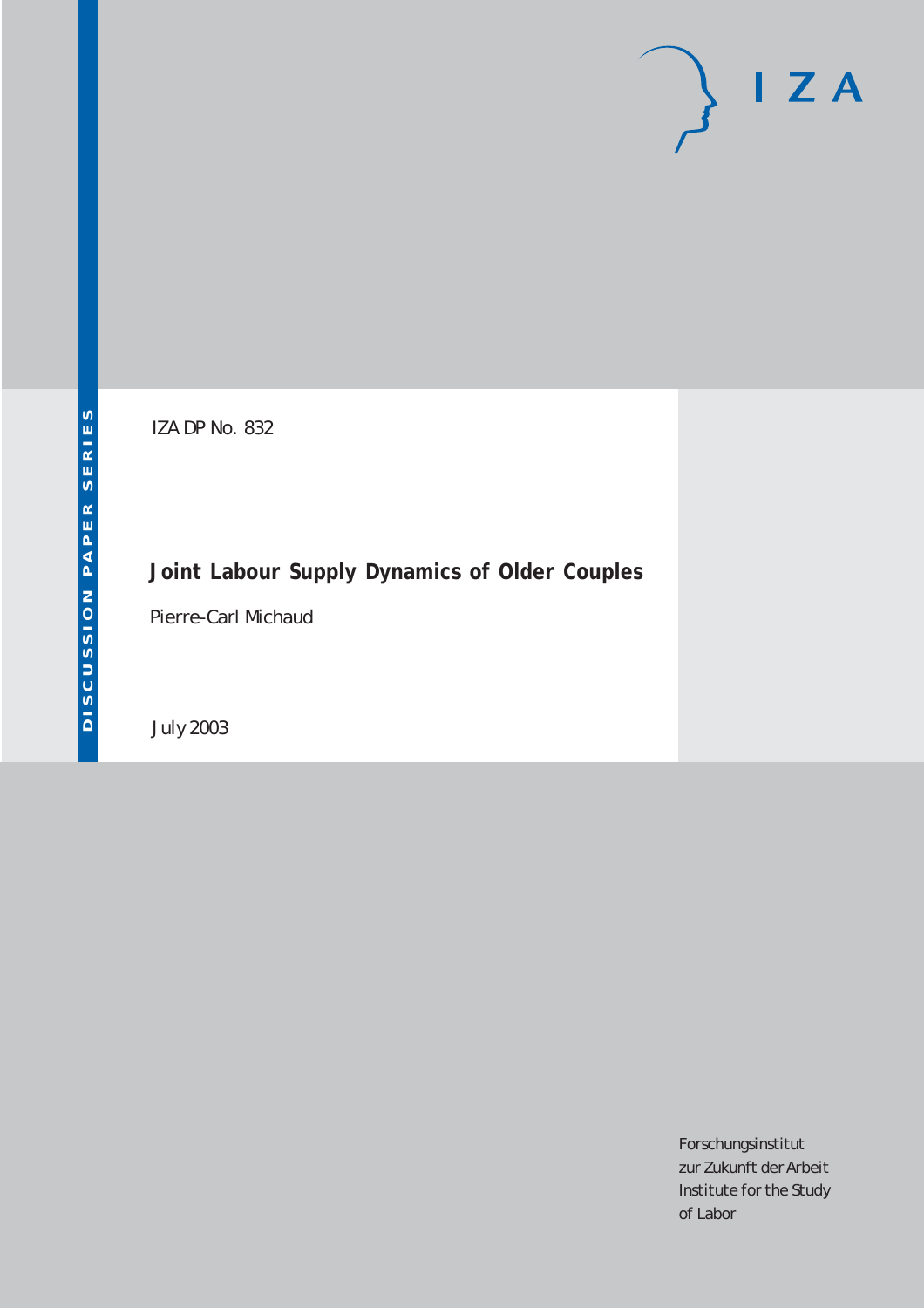# **Joint Labour Supply Dynamics of Older Couples**

**Pierre-Carl Michaud** 

*CentER, Tilburg University and IZA Bonn* 

## Discussion Paper No. 832 July 2003

IZA

P.O. Box 7240 D-53072 Bonn Germany

Tel.: +49-228-3894-0 Fax: +49-228-3894-210 Email: [iza@iza.org](mailto:iza@iza.org)

This Discussion Paper is issued within the framework of IZA's research area *Welfare State and Labor Market.* Any opinions expressed here are those of the author(s) and not those of the institute. Research disseminated by IZA may include views on policy, but the institute itself takes no institutional policy positions.

The Institute for the Study of Labor (IZA) in Bonn is a local and virtual international research center and a place of communication between science, politics and business. IZA is an independent, nonprofit limited liability company (Gesellschaft mit beschränkter Haftung) supported by Deutsche Post World Net. The center is associated with the University of Bonn and offers a stimulating research environment through its research networks, research support, and visitors and doctoral programs. IZA engages in (i) original and internationally competitive research in all fields of labor economics, (ii) development of policy concepts, and (iii) dissemination of research results and concepts to the interested public. The current research program deals with (1) mobility and flexibility of labor, (2) internationalization of labor markets, (3) welfare state and labor market, (4) labor markets in transition countries, (5) the future of labor, (6) evaluation of labor market policies and projects and (7) general labor economics.

IZA Discussion Papers often represent preliminary work and are circulated to encourage discussion. Citation of such a paper should account for its provisional character. A revised version may be available on the IZA website ([www.iza.org](http://www.iza.org/)) or directly from the author.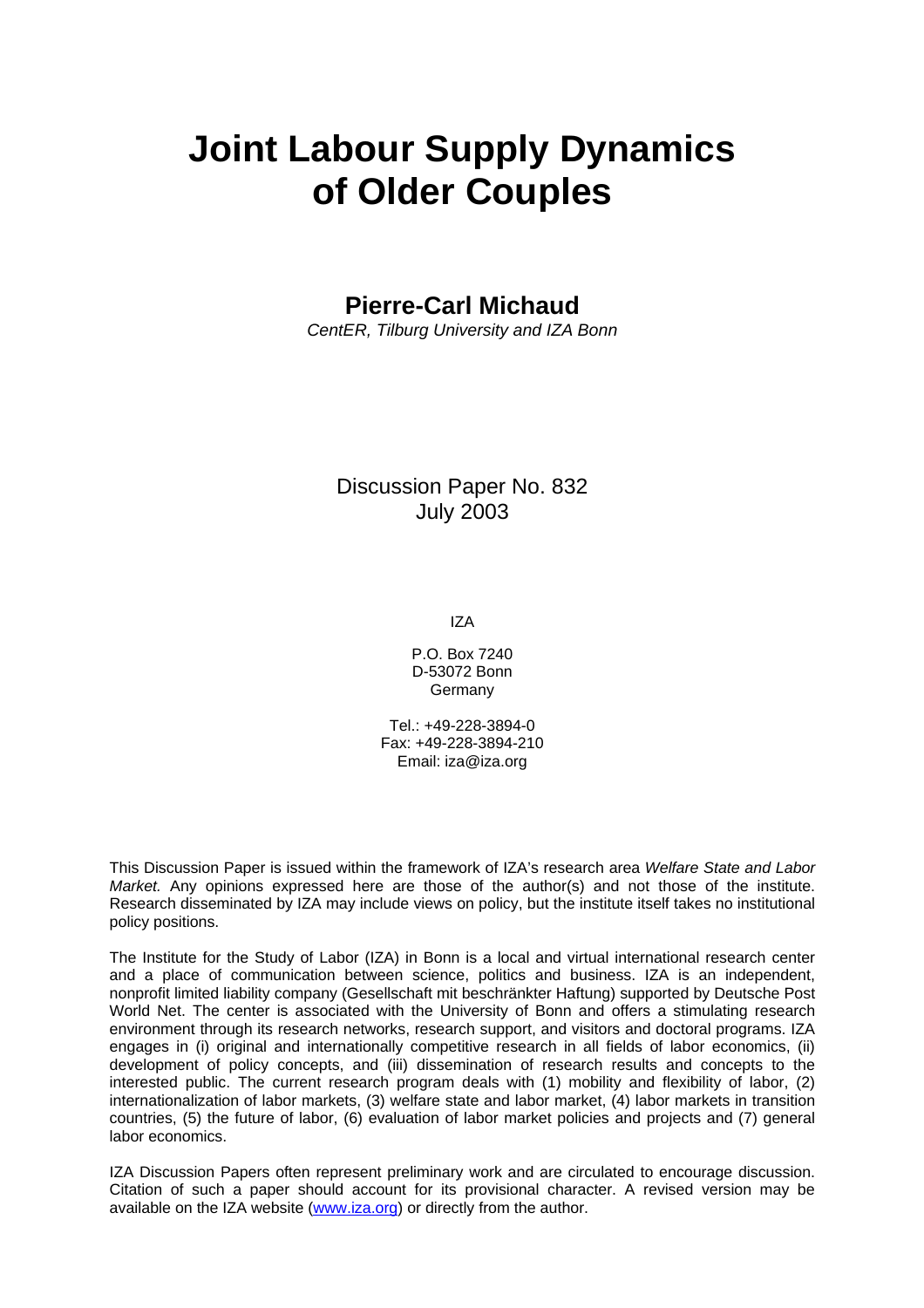IZA Discussion Paper No. 832 July 2003

# **ABSTRACT**

# **Joint Labour Supply Dynamics of Older Couples**[∗](#page-2-0)

This paper studies the labour force participation dynamics of older couples in the United States. Longitudinal data from the five available waves of the Health and Retirement Study (HRS) is used to investigate if the dynamics introduced by considering both spouses' behavior provide additional information in trying to fit observed participation sequences. The paper uses a bivariate dynamic binary choice model with unobserved heterogeneity and serial correlation to disentangle the many sources of dynamics and correlation in a couple's decision making. First, strong true state-dependence is found and results in a bunching of participation and non-participation sequences. Cross-spouse state-dependence is also found which points to indirect effects of social security and pension incentives through complementarity in leisure. Second, the Spouse Allowance program is found to have predicted effects on participation of the couple and these effects are statistically significant. A simulation exercise presents evidence that the elimination of the spouse allowance can raise participation of wives at age 62 by more than the decrease in participation of husbands at age 65.

JEL Classification: J22, J26, C15, C33, C35

Keywords: labour supply of couples, retirement, dynamic panel data models

Pierre-Carl Michaud P.O.Box 90152 5000 LE Tilburg The Netherlands Email: [p.c.michaud@uvt.nl](mailto:p.c.michaud@uvt.nl) 

 $\overline{a}$ 

<span id="page-2-0"></span><sup>∗</sup> I thank Arthur van Soest, Jan van Ours, Qin Tu, Charles Bellemare, Rob Alessie and Bertrand Melenberg for their helpful comments. I would also like to thank seminar participants at the 2003 IZA summer school, the Econometric Seminar Tilburg University and the 2003 AGE meeting in Naples for their input. Programs in Ox 3.2 can be obtained from the author. The usual disclaimer applies.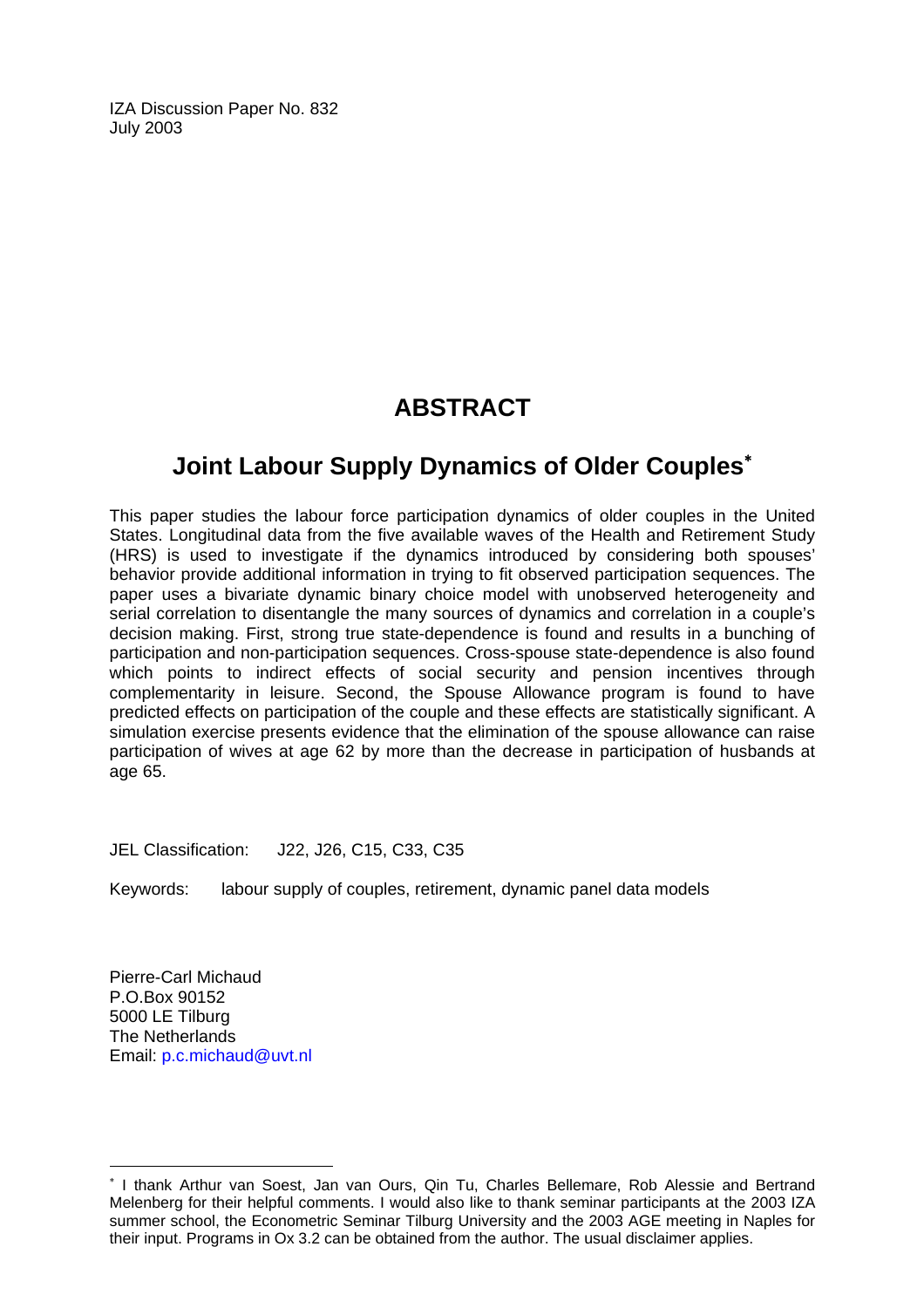# 1 Introduction

It is often argued that the race will be between increasing participation of older couples and the decreasing fertility trend in order to predict how large the ageing problem will be in the coming years. Therefore, it follows that one cornerstone of an efficient social security system should be that it can adequately meet the needs of a new generation of elderly, with greater labour market experience than preceding ones. Adding to this policy relevance, the positive trend in labour force participation (LFP) of wives makes the analysis of retirement outcomes of couples, as a generalization of the analysis of "single individuals", an important topic on the economic research agenda (Lumsdaine and Mitchell, 1999). As a matter of fact, one can find in features of the data that joint retirement outcomes are relatively frequent (Hurd, 1990; Maestas, 2001; Gustman and Steinmeier 2002) and conditional probabilities of participation are often very different depending on the lagged participation status of the spouse (Blau, 1997 and 1998). Hence, this suggest that apparent coordination of retirement behavior among spouses is an interesting of research topic both from a positive but also normative perspective.

Can it be useful to consider at all couples in the analysis of retirement decisions?<sup>1</sup> Burtless (1990) rightly points out that as long as a spouse's behavior affects the behavior of another spouse only by introducing some correlation in the unobservables, one need not worry about the consistency of the inference if the investigator concentrates only on single individuals. Indeed, recent studies show that financial incentives have a negligible direct effect on the coordination of labour supply of older couples (Blau, 1997,1998; Gustman and Steinmeier, 2000). Hence, the state of knowledge is that preferences for shared leisure seems to be the most important source of this coordination. For example, Blau's studies point to indirect effects of financial incentives on labour supply of the couple but do not indicate statistically that the spouse allowance, a special feature of the American social security system, affects labour supply of the couple and particularly the joint retirement outcomes.<sup>2</sup> While Gustman and Steinmeier consider an uncertainty free environment for the couple, Blau uses a sophisticated dynamic multinomial probit model for which the interpretation of the results is not straightforward and lacks standard errors to assess the precision of the estimates.<sup>3</sup> In his 1998 paper using the Retirement History Survey (RHS) data from 1969-1979, Blau argues that: "An important task for future research will be to determine if the patterns of behavior documented in this article are still prevalent, or wether these patterns have developed" (p.622).

In this paper, I revisit these issues using the most recent available data from the

<sup>1</sup>Although most authors in this literature interpret their findings in terms of retirement behavior, the decision variable used in most cases is participation in the labor market. One should recognize that retirement is an ambiguous concept since transitions out of retirement are observed frequently (Lumsdaine and Mitchell, 1999).

<sup>2</sup>Under this program, a spouse is entitled to the maximum of her own benefit and half the benefit of her spouse given that he is eligible for social security.

<sup>3</sup>Blau (1997,1998) models the four possible participation states that a couple can occupy allowing for unobserved heterogeneity in each state and state-dependence. Estimation of the full model implies nearly 500 parameters to estimate.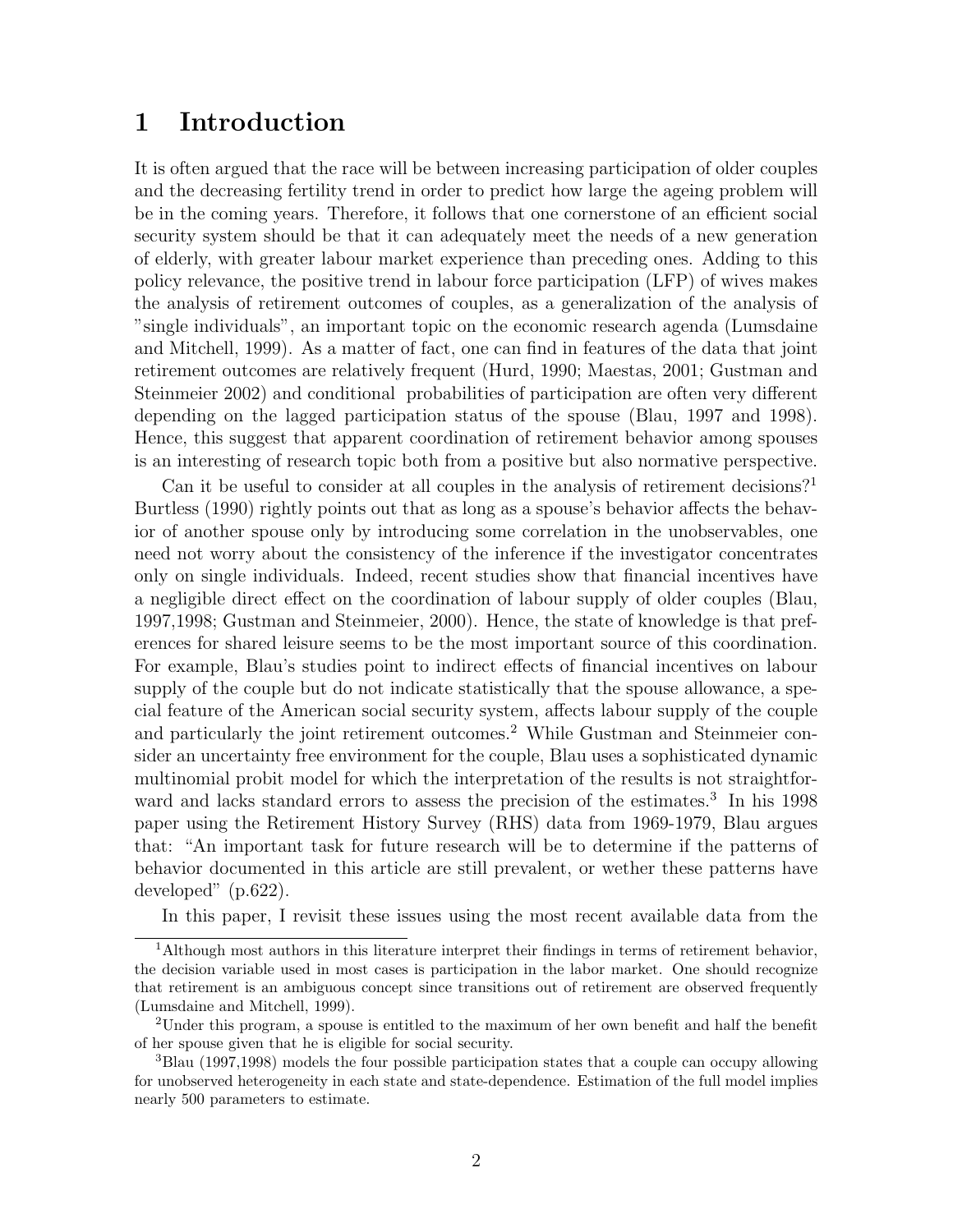Health and Retirement Study. In particular, I try to address potential shortcomings of the approach taken in both Gustman and Steinmeier (2000,2002) and Blau (1997,1998) by considering very general dynamics in the participation decision of couples using a bivariate dynamic binary choice model with serially correlated errors and unobserved heterogeneity. Since tractability is desirable, I do this by imposing some structure that leaves a straightforward interpretation to the results and enables comparisons with more restrictive models used in the literature (see Coile (2003) and Pozzebon and Mitchell (1989) for example).

I find that based on the first five waves of the HRS, an elimination of the spouse allowance could roughly decrease husbands' participation rates by an average of 1.56 percentage points while it would increase the participation rate of wives by an average of 3.6 percentage points. This points at an overall positive effect of the elimination of the spouse allowance on the participation of couples. Participation decisions are found to depend on the past decisions of both spouses which leads to multiplier effects of social security and pensions. For a representative wife, the evidence suggest that having a husband that worked in the previous year is associated with a 8.3 percentage points increase in the probability of working compared to having a non-active husband. Alternatively, the effect found is estimated to be a 6.4 percentage points increase for the wife's lagged decision on the participation decision of the husband. Moreover, private pension accruals are found to have a significant impact of the participation of wives (3.4 percentage point for 10% yearly accrual) while this effect is smaller for husbands (0.9%). On the methodological side, inferences from models are found to be biased when leaving the dynamics aside. Particularly, the effect of pensions is found to be overestimated in static models and the correlation in unobserved heterogeneity among spouses is imprecisely estimated upon considering cross-spouse state-dependence.

The paper is organized as follow. Section 2 reviews the findings on the different sources of coordination in labour supply of older couples. Section 3 looks at indicators of labour supply dynamics in the five available waves of the Health and Retirement Study. Following this, section 4 presents the effect of introducing state-dependence in a labour supply model for couples. In section 5, the empirical strategy is discussed. In Section 6, I analyze the results and their implications. Finally, section 7 concludes.

# 2 Sources of Coordination in Labour Supply

Starting with Hurd's (1990) study on the prevalence of joint retirement, a new line of research has emerged trying to investigate the behavior of couples at the eve of retirement.<sup>4</sup> The main question is to find out if coordination in labour supply originates either from the observable preferences, from the financial incentives affecting the budget constraint or from unobservables which are correlated among spouses.

<sup>4</sup>Although Pozzebon and Mitchell (1989) consider the effect of the husband's retirement status on the wife's retirement decision, the focus of their study is on retirement behavior of married women which does not model the behavior of the husband. Jiménez et al. (1999) document the prevalence of joint retirement in 12 European countries.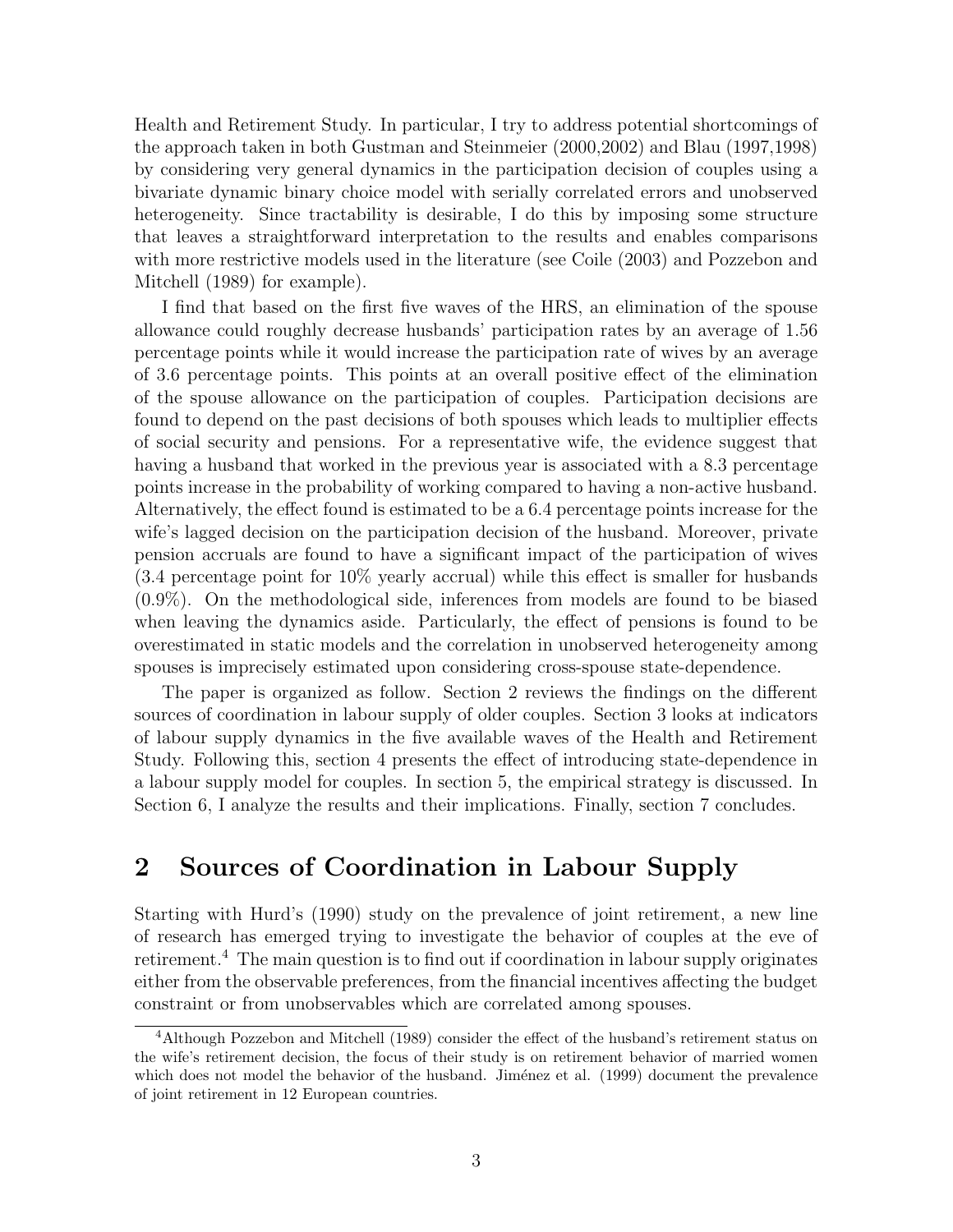On the incentive side, the spouse allowance has been the main candidate to explain coordination in retirement dates.<sup>5</sup> Suppose the following common situation for a fictitious couple where John is 65 and Mary 62. John is entitled to a monthly benefit of 1000\$ in a given month and suppose that Mary is entitled to a benefit on her own account of 300\$. The spouse allowance allows Mary to collect half the benefit of John if this amount is higher than her own entitlement. In this case, the couple gets 1500\$ in total. In the next year, the incentives to work will depend on the return that both spouses can get from working. Indeed, if Mary's wage (and increase in monthly benefit) does not bring her benefit above the 500\$ threshold there is no gain to reap from her participation in terms of benefits for the household. In this example, even the average increase in benefits of 7% due to the actuarial reduction factor will not bring her benefit to be the binding force.

However, suppose that John considers working an additional year. If he does so, even if his wage does not increase his monthly benefit, his benefit will increase because of the delayed retirement credit of roughly 7% in the actual system. As a consequence, his benefit will increase by 70\$ per month while the total benefit available to the couple increases by 105\$ per month. Hence, the incentive is to encourage work for the husband and discourage work for the wife if the difference in benefits is such that the owner of the account is the one that increases total benefit at the margin. However, note that if John and Mary had the same benefit entitlement of 650\$ in a month, the couple would get 1300\$ instead of 1500\$. Since earnings inequality is rewarded by such a program, some have argued that the system should move to an income sharing rule (see Blau 1997 for a review of the arguments).

From a similar illustration, Blau (1997) concludes: "It is clear, therefore that married women will supply less labour and their husbands will supply more labour in the presence of a spouse benefit provision than in its absence"(p.378). Surprisingly, when looking at the data from the Retirement History Survey of 1969-1979, Blau finds a relatively small positive effect on participation for husbands and a negative effect for wives, although the statistical significance of those effects cannot be assessed because of computational difficulties.

Thus, he concludes that the evidence suggest that "... equity issues should remain the focus of the debate over the spouse benefit..." (p.414) while in another paper in 1998 more evidence is found that "... these associations [in retirement dates] are not explained by financial incentives but seem instead to be a result of preferences for shared leisure" (p.597).<sup>6</sup>

Revisiting his 1997 results, Blau (1998) finds that the dynamics in participation of one spouse are important to explain transitions by the other spouse. Hence, he argues that there are multiplier effects or indirect effects on participation that arise from

<sup>5</sup>See McCarthy (1990) and Vistnes (1994) for a discussion of the effects of the spouse allowance.

<sup>&</sup>lt;sup>6</sup>Baker (2002) finds that the introduction of the spouse benefit in Canada had the predicted effect of increasing husband's LFP compared to the going trend while wives did not share the rising trend in participation of those not entitled to the benefit. Sedillot and Walraet (2002) find that complementarity of leisure is prevalent but that large penalties for early retirement in the French social security system appear to decrease its effect.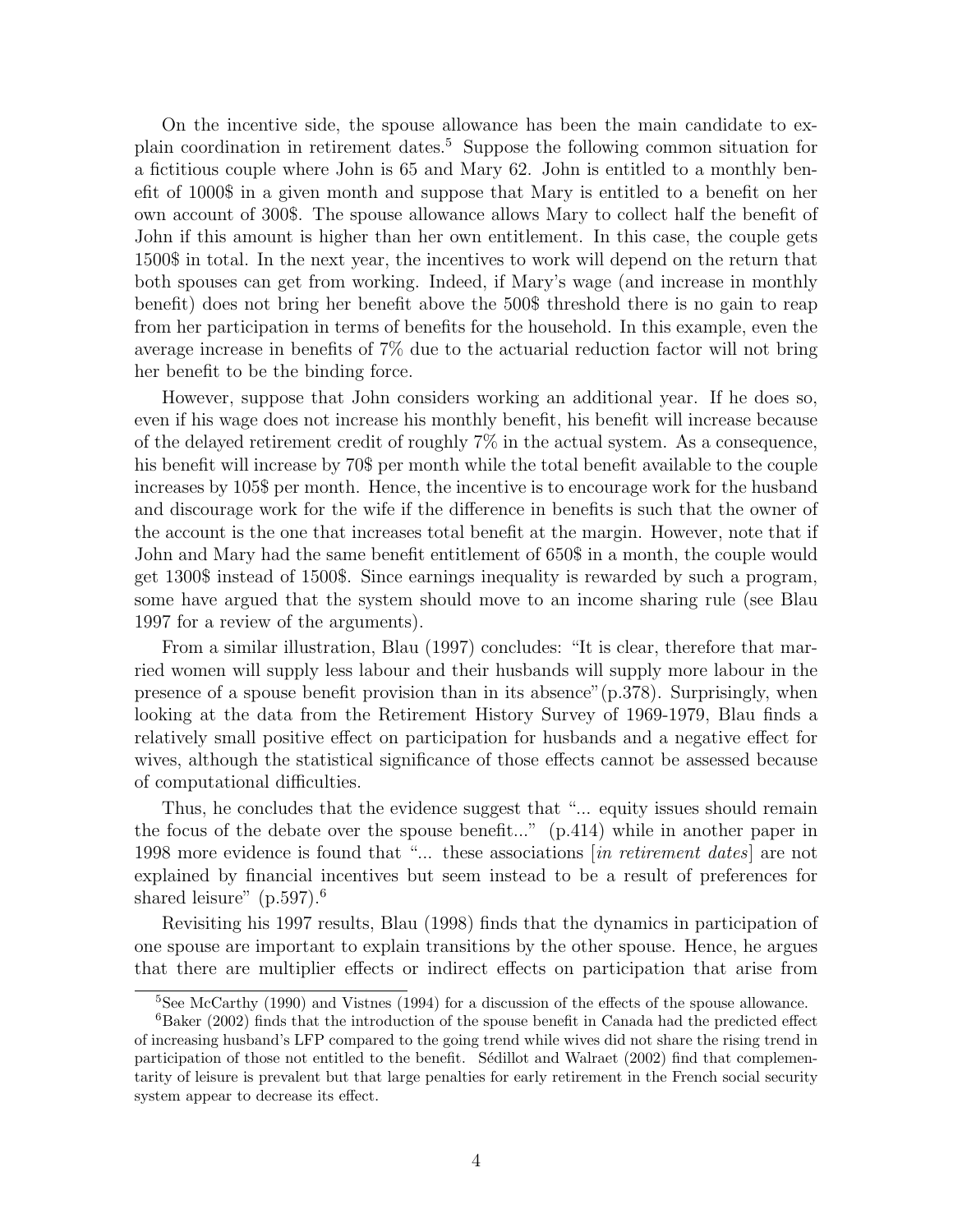social security incentives but that the spouse allowance does not appear responsible for the simultaneity in participation decisions. Quite plausibly, a potential explanation for these dynamics is that couples prefer to spend time in the same state (complementarity in leisure).

Gustman and Steinmeier (2000) follow a structural approach to investigate the possibility that complementarity in leisure is an important determinant of joint retirement. In a Nash-bargaining process with no uncertainty, the decision of one spouse will depend on the other spouse's decision through the utility function if the marginal utility of leisure is a function of this decision. Nevertheless, upon parameterizing a utility function, the only positive effect found is that of the wife's retirement status in the husband's utility function, which suggests that the complementarity component is not important in the bargaining game. Confirming previous studies' results, they do not find evidence of financial incentives effects. However, they find relatively important correlation between spouse specific unobservables which are interpreted as a taste for retirement.<sup>7</sup> Therefore, when looking at potential explanations of joint retirement, they conclude that "...the taste term plays a very large role in accounting for the large share of ages at which various individuals retire". Additionally, consistent with the result of Blau, they conclude that "... joint retirement is due to preferences and not to the budget set" (p.536). In a sense, the results of Gustman and Steinmeier (2000) send the researchers in the field to the initial dilemma of Burtless who argues that one should not take into account the other spouse's decision if this only introduces correlation in unobservables.

In this paper, I argue that there are many reasons why it is important to revisit these findings. The data used is generally old (from the 1969-89 period) and that in the case of the Gustman and Steinmeier study only workers with important labour force history are selected such that generalizations are difficult to make about labour supply of the elderly in general. Furthermore, their analysis is about retirement as an absorbing state which fails to recognize that in recent years, dynamics out of retirement are more common (Blau,1997).

Moreover, although Gustman and Steinmeier's approach is structural, it suffers from the fact that no uncertainty from the viewpoint of the couple is allowed for in their model. It is assumed that is a one-shot decision made by the couple from which deviations are not profitable latter in life. The estimation problem boils down to a cross-sectional problem but the inference of the effect will not use time-varying unobservables and observables. In this case, it may not be surprising to see few of the covariates having an effect on retirement outcomes. Moreover, there is a risk that the unobserved heterogeneity correlation will incorporate the correlation in time-varying shocks which has very different implications for the dynamics if such dynamics are present.

Furthermore, considering such Nash-bargaining models leads to the famous incomplete estimation problem with multiple equilibrium and for which only ad hoc solutions

<sup>7</sup>Christensen and Datta Gupta (1994) find evidence of complementarity of leisure from such correlation. Coile (2003) and Maestas (2001) find evidence of this from subjective data on preference for shared leisure which is associated with small differences in retirement years.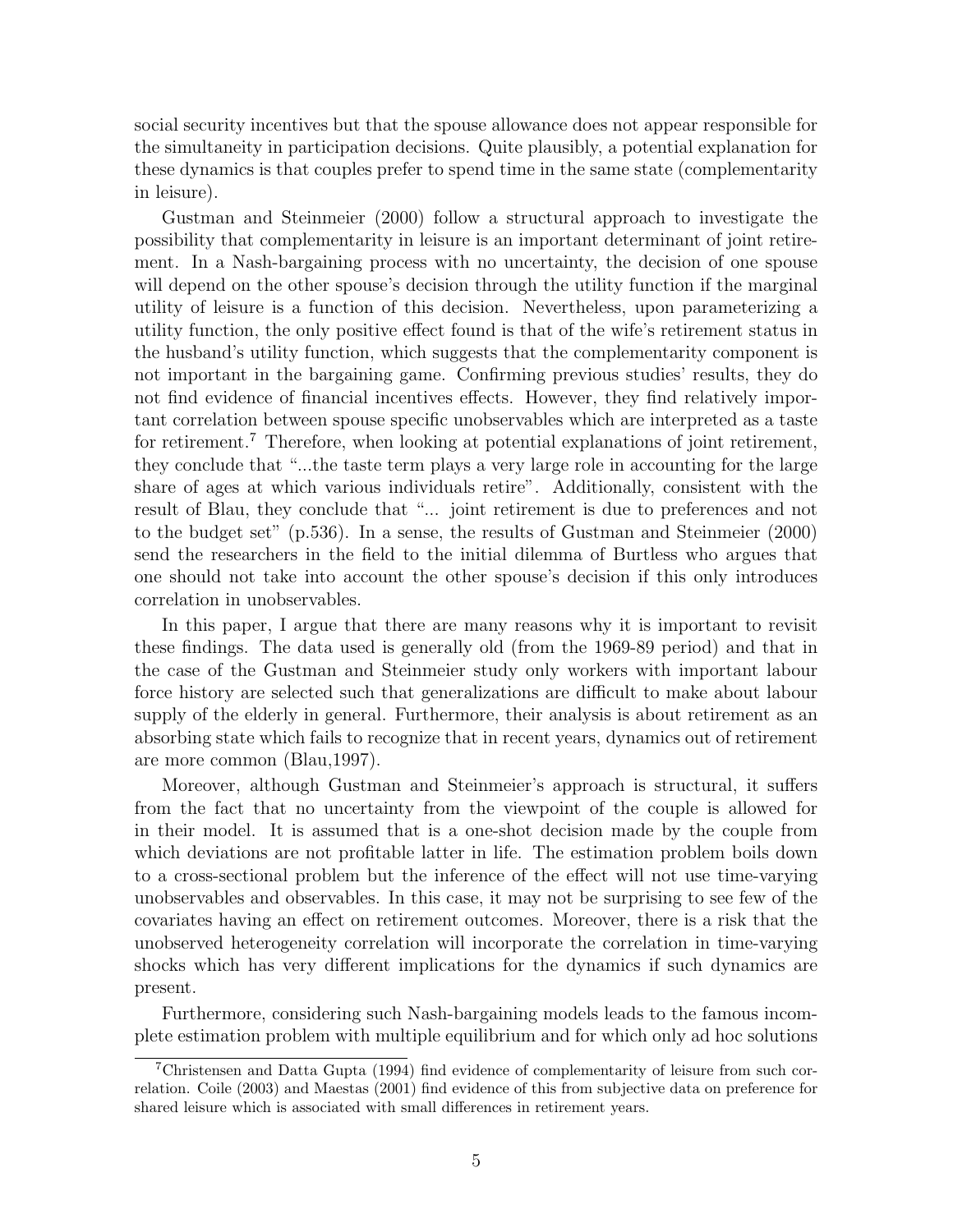exist (see Tamer (2002) for recent solutions in cross-sections). In Gustman and Steinmeier's papers this problem is "solved" by assuming that in case of a multiple solution, the spouse who retires first commits the other to its preferred equilibrium. If this assumption is incorrect, it is likely to lead to inconsistent estimates.<sup>8</sup>

On the other hand, Blau's multinomial probit model does not address directly the return for the couple of the spouse allowance which translates into non-linear effects of benefits of both spouses. In both 1997 and 1998 papers, the potential for serially correlated errors is not addressed and the correlation between both spouse's unobservables cannot be easily derived for comparison with other results. Furthermore, because of reported computational difficulties, standard errors are not reported which limits the inference that can be done from the results. Therefore, the challenge is to impose some plausible restrictions on Blau's approach that will get rid of the computational complexities without altering the generality of the conclusions. From a methodological standpoint, it is also important that we understand what are the gains from flexibility in dynamics compared with static models.

# 3 Data and Descriptive Analysis

The Health and Retirement Study is a longitudinal survey of individuals aged 51-61 in 1992 in the United States. The project started in 1990 and was funded by the National Institute on Aging and other partners such as the Social Security Administration. Data was collected every two years and covers a wide range of aspects of the life of elderly couples. For the first wave of 1992, 12,652 interviews were performed from a random sample of individuals born between 1931 and 1941 inclusively. The spouse of these individuals was automatically included in the sample even in the case were he/she was not eligible. This gives equally detailed information on both partners of a couple.

I use the public release from the RAND organization that merged records from the 5 available waves.<sup>9</sup> Data is arranged by match (couples) consisting of a respondent and his spouse. The matches are observed over 5 possible periods each covering two years. Deleting observations with important missing information, I am left with 2,928 couples followed over five waves covering ten years (1990-2000).

An individual is defined as employed (L) if he/she is working for pay at the time of the interview and this includes those working full-time or part-time. In the sample, we have that the employment rate is  $77.4\%$  (60.9%) for husbands (wives) in 1992. About half of the couples enter the sample with both participating. The trend in employment rate is negative as one would expect and employment rates fall to 49% (43.7%) in 2000 were the cohort followed is aged between 61 and 71. Finally, the difference in employment rates gets smaller with time meaning that labour force attachment of husbands falls more rapidly than that of wives over the period.

Table 1 presents biannual transition matrices for males with conditional proportion

<sup>8</sup>Maestas (2001) faces the same problem and assumes that only the wife's participation decision enters the husband's decision.

<sup>9</sup>http://www.rand.org/labor/aging/dataprod/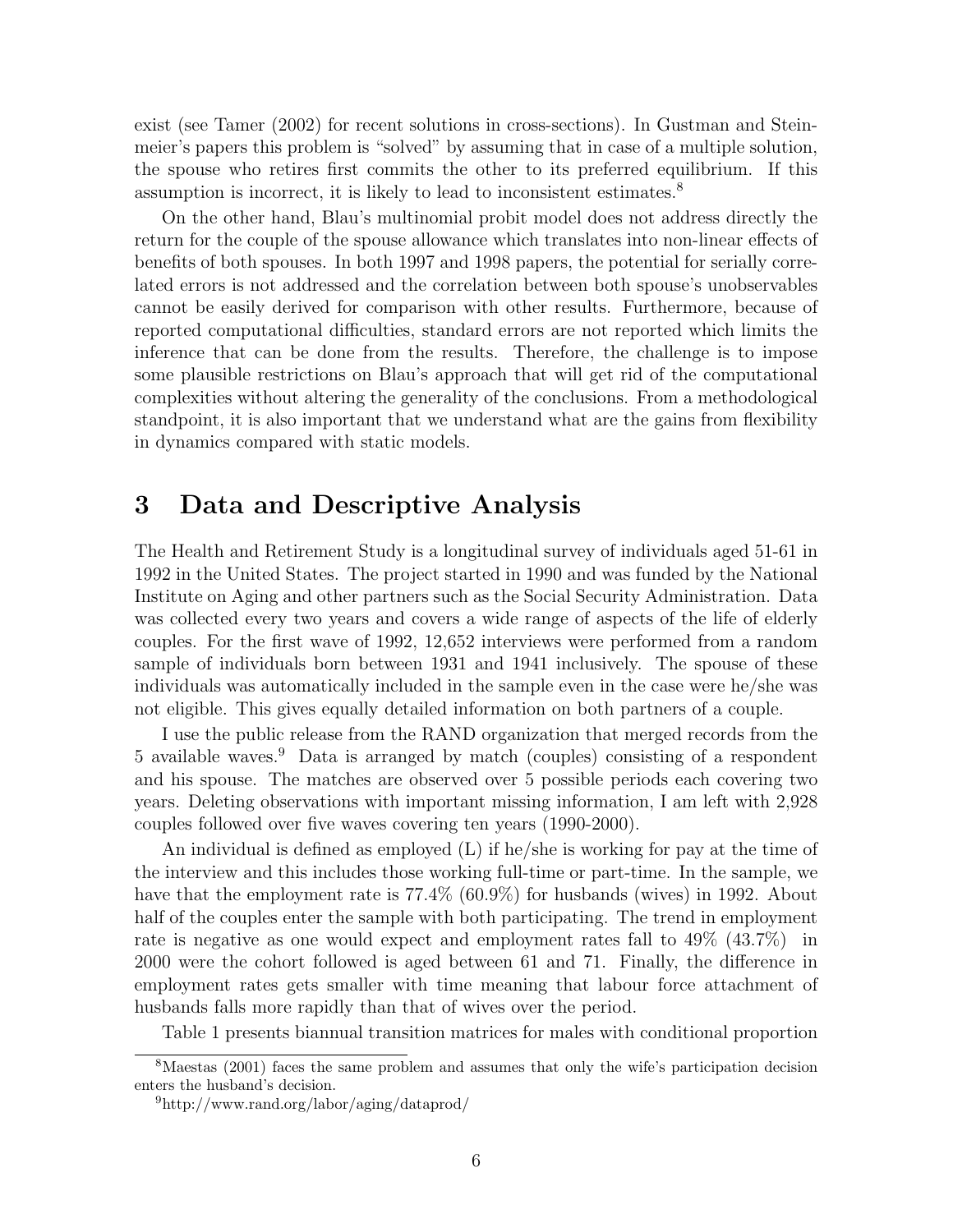of those in a state staying or moving to another state. A far greater number of working individuals continue to do so while a far greater number of individuals who are not working stay in this state. This suggest that there is potentially state-dependence. However, from this transition matrix one cannot see if this is due to the mover-stayer effect, the fact that individuals differ intrinsically in their probability of moving therefore creating spurious dynamics due to selection, or if it is due to true state-dependence such that something happens in a state that makes someone more likely to stay in this state.

#### [TABLE 1 ABOUT HERE]

We can also look at the different combinations of labour force participation over the five waves. In table 2, such frequencies can be found for husbands and wives. There is considerable inertia in the transitions to suggest that there is state-dependence. Interestingly around one fifth of all transitions for husbands and wives feature reverse permanent flows into participation (0xxx1 sequences).

#### [TABLE 2 ABOUT HERE]

One informative exercise is to look at the difference between the probability of working for pay for one spouse conditional on the state that the other spouse occupied. From table 3, we can see that the probability that a wife works is 20.3 percentage point higher if the husband also worked in the previous period. This could be due to many things, matching of taste for work (assortative mating), true state dependence, similar characteristics, etc. For husbands, this difference is fifteen percentage points which is still relatively high. Finally, this effect increases by six percentage points for husbands over the ten year period while it increases by four percentage points for wives.

#### [TABLE 3 ABOUT HERE]

If one looks at the joint transitions which are the primary object of analysis (table 4), then state-dependence appears the strongest when both spouses occupy the same state which may be an indication of complementarity in leisure. It is also interesting to note the important number of transitions out of non-participation which suggest that an analysis considering retirement as an absorbing state misses important information on the interactions between spouses.

#### [TABLE 4 ABOUT HERE]

From these observations, it is apparent that an adequate model should account for the grouping of participation decisions across time. Moreover, it should answer why there is a dependence of a spouse's decision on the previous decision of the other spouse and finally, why couples prefer to occupy the same state and make transitions in the same time interval.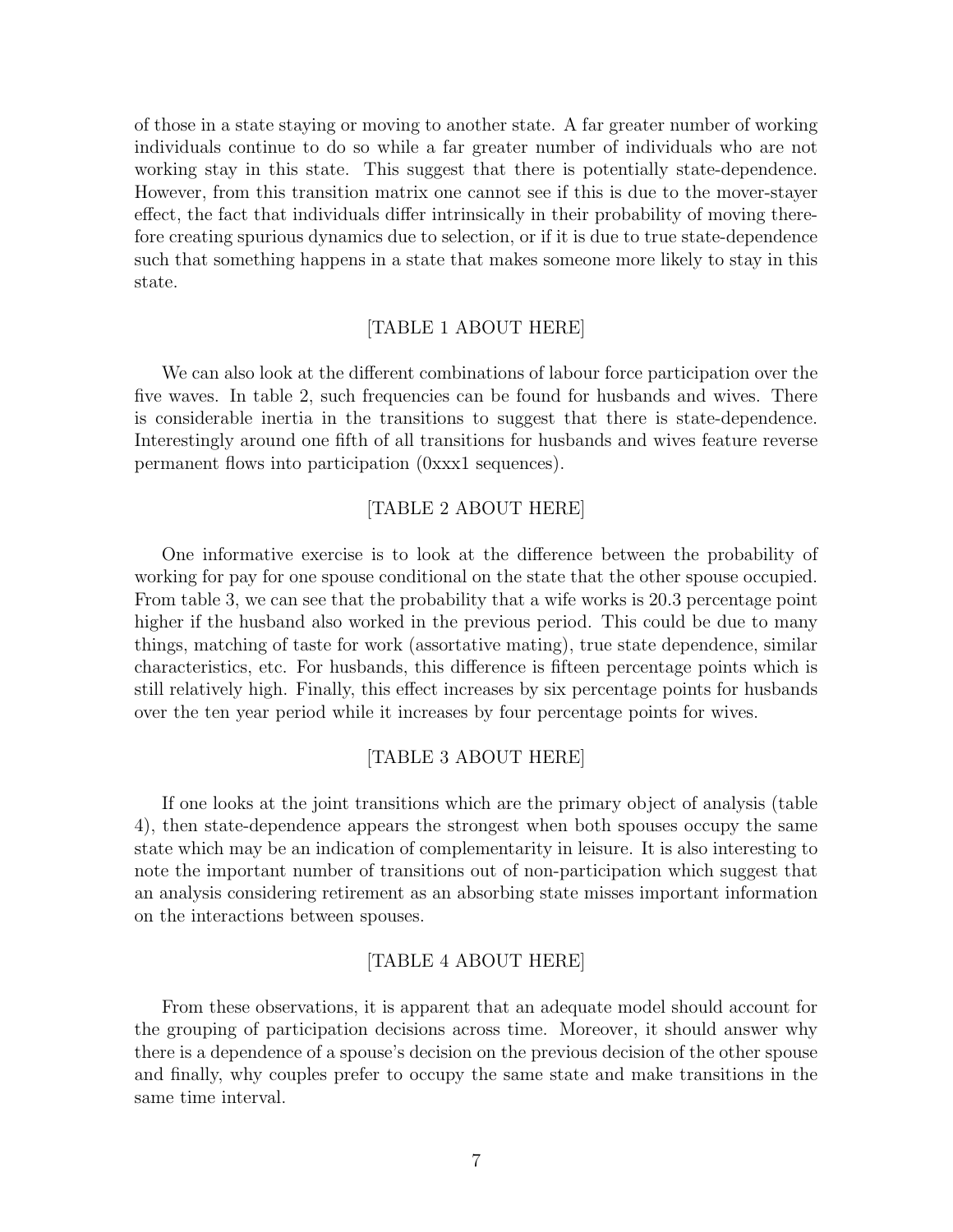## 4 State-Dependence in a Labour Supply Model

The purpose of this section is to study how reservation wages are affected by the state in which the couple is at the time of their decision. Traditionally, in a unitary framework, resources of the household are pooled and the optimal outcome is the one that maximizes an intertemporal household utility function. Assuming intertemporal separability of the utility function and exponential discounting, the expected present value of utility at period  $t$  is given by

$$
U_t = \sum_{s=0}^{\infty} \psi^s \mathbf{E}_t u(C_{t+s}, \mathbf{h}_{t+s}, \mathbf{x}_{t+s})
$$
\n(1)

where u is the subperiod utility and  $\mathbf{x}_{t+s} \in \mathbb{R}^K$  is the period  $t+s$  characteristics of the household. The controls are C, pooled consumption, and  $\mathbf{h} = (h_m, h_f)' \in$  ${0, 1} \times {0, 1}$  are the participation controls for the spouses which are assumed discrete.<sup>10</sup> Finally, the discount rate is  $0 \leq \psi < 1$  and  $\mathbf{E}_t$  is the conditional expectation over the uncertainty space in  $\mathbf{x}_{t+s}$  ( $s = 0, ..., \infty$ ) using information up to t.

A dependence of the participation decision of a spouse on the decision this same spouse took in the preceding period can be motivated by a search process for unemployed spouses (Hyslop, 1999), involving increasing costs with age. Indeed, this could be a consequence of labour market rigidities at older age (Hurd, 1996). On the one hand, Lumsdaine and Mitchell (1999) document the possible labour market rigidities that may exist on the old age segment of the labour market. One such indication that they report is that approximately 12-15% of workers feel they are discriminated against because of their age according to the first wave of the Health and Retirement Study (HRS).

On the other hand, there are other ways by which the functioning of the market and institutions that affect it can reduce mobility and flexibility for older workers. These ways are surveyed by Hurd (1996). Among them is job-specific human capital investment which would induce firms to prefer younger workers because the returns to investment in their human-capital can be obtained over a longer period. Furthermore, since economic sectors evolve through time, human capital investments that were made in a period when they were valuable may not be valued anymore as new technologies replace others.<sup>11</sup> As a consequence, these factors motivate the possibility that rigidities can create state-dependence which may be severe for older workers. One way to parameterize these rigidities is to write the budget constraint for period  $t$  as<sup>12</sup>

$$
C_t = y_t + w_t' \mathbf{h}_t - \gamma' \left[ (\iota - \mathbf{h}_{t-1}) \circ \mathbf{h}_t \right]
$$
 (2)

where  $w_t$  is the wage vector in period t and  $\gamma = (\gamma_m, \gamma_f)' \in \mathbb{R}^2_{++}$  is the vector that captures the search cost associated with participating in the labour market in case the

<sup>&</sup>lt;sup>10</sup>The subscript m refers to the husband and f to the wife.

<sup>&</sup>lt;sup>11</sup> Another rigidity often mentioned is hours constraints. The fact that workers seldom go back to work in the same industry following a quit from a long-term job could also be suggestive of hours constraints if they are constant across industries because of team-work arrangements or other synergy mechanisms.

<sup>&</sup>lt;sup>12</sup>Assuming away savings simplifies the exposition but results would remain qualitatively the same.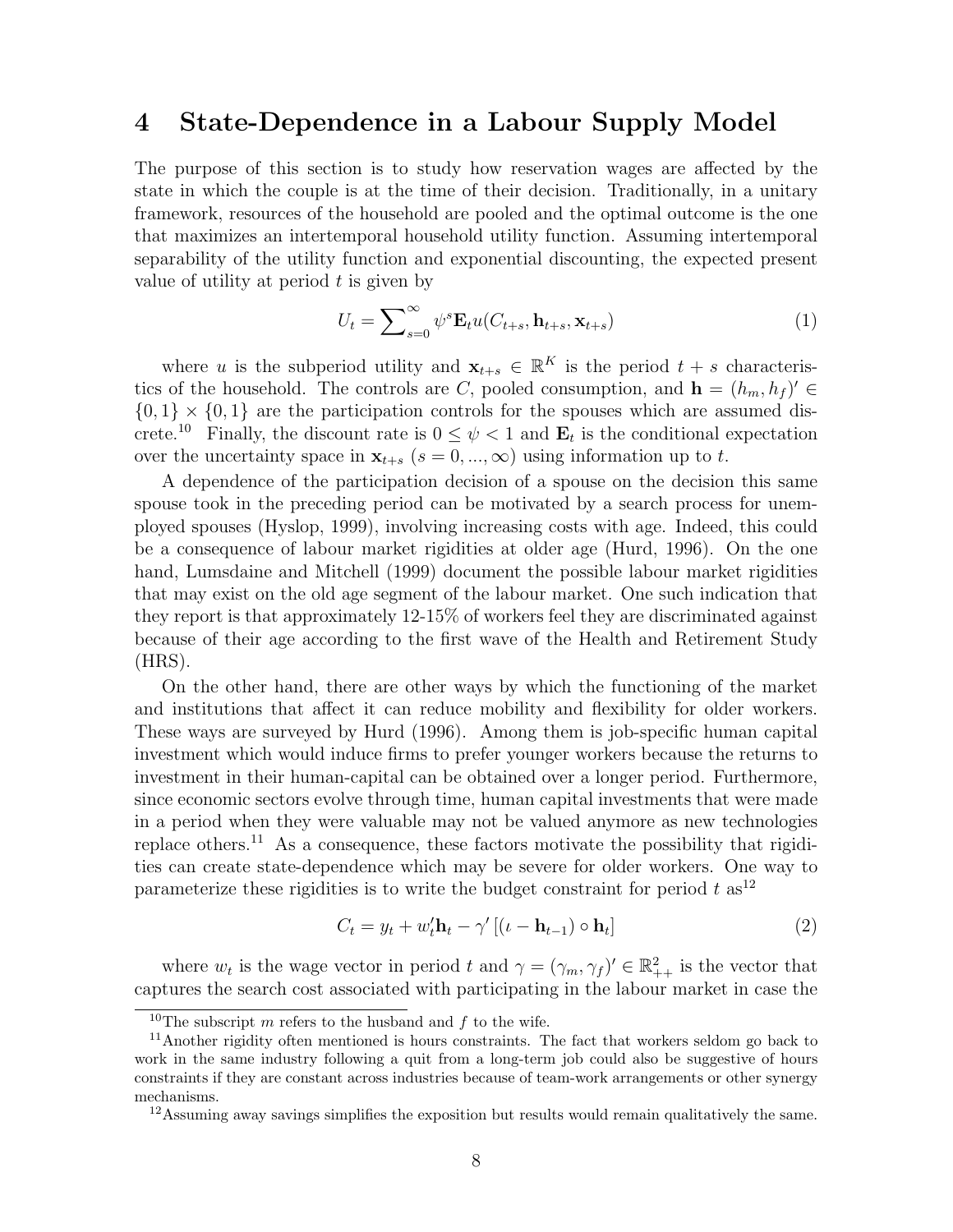spouse did not participate in the previous period. Finally,  $\circ$  is the element-by-element product and  $\iota$  is a unit vector. Occupying the state of non-participation does not imply that a spouse is consuming resources to search. This is particularly realistic for this age segment where non-participation is more likely to be retirement than unemployment. Therefore, the costs of search are absorbed by the couple upon accepting to participate which is more in-line with the stylized facts that feature difficulties for the elderly to re-enter the labour market. Hence, the analysis will differ from that of Hyslop (1999) who explicitly tying search costs to the state of non-participation irrespective of the decision made by the spouses.

If wages and non-labour income are both from stationary processes, the value function for period t's decision is given by  $V(\mathbf{h}_{t-1}) = \max_s \{ V^s(\mathbf{h}_{t-1}) \}$  where s is a combination from  $\{0,1\} \times \{0,1\}$ . Each alternative's value function (suppressing  $\mathbf{x}_t$  for simplicity and the reference to time) is given by

$$
V^{s}(\mathbf{h}_{t-1}) = u(y + w's - \gamma'[(\iota - \mathbf{h}_{t-1}) \circ s], s) + \psi V(s).
$$
 (3)

First, we can define reservation wages for both spouses holding the other spouse out of the labour force,

$$
w_0^m(\mathbf{h}_{t-1}) \; : \; V^{10}(\mathbf{h}_{t-1}|w_0^m(\mathbf{h}_{t-1})) = V^{00}(\mathbf{h}_{t-1}) w_0^f(\mathbf{h}_{t-1}) \; : \; V^{01}(\mathbf{h}_{t-1}|w_0^f(\mathbf{h}_{t-1})) = V^{00}(\mathbf{h}_{t-1}).
$$
\n(4)

The subscript denotes the state of the other spouse on which the reservation wage is conditioned. I proceed in a similar fashion to Hyslop (1999) to show how reservation wages are affected by the state occupied by the couple. Taking first the outcome where only the husband is considering working, we see that

$$
V^{10}(\mathbf{h}_{t-1}|w_0^m(\mathbf{h}_{t-1})) - V^{10}(\mathbf{0}|w_0^m(\mathbf{0})) = V^{00}(\mathbf{h}_{t-1}) - V^{00}(\mathbf{0})
$$
(5)

holds as a result of (4). In addition, note that  $V^{00}(\mathbf{h}_{t-1}) = V^{00}(\mathbf{0})$  since the value of not-participating is not affected by the choice that the couple made in the previous period (search cost are absorbed only by non-participants entering the labour market). As a result, (5) involves the equality

$$
u(y + w_0^m(\mathbf{h}_{t-1}) - \gamma_m(1 - h_{mt-1}), 1, 0)
$$
  
= 
$$
u(y + w_0^m(\mathbf{0}) - \gamma_m, 1, 0)
$$
 (6)

which immediately yields the desired equivalence between the two reservation wages,

$$
w_0^m(\mathbf{h}_{t-1}) = w_0^m(\mathbf{0}) - \gamma_m h_{mt-1}.
$$
\n(7)

Symmetrically for the case where only the wife is looking to participate,

$$
w_{0,01}^f(\mathbf{h}_{t-1}) = w_{0,01}^f(\mathbf{0}) - \gamma_f h_{ft-1}.
$$
\n(8)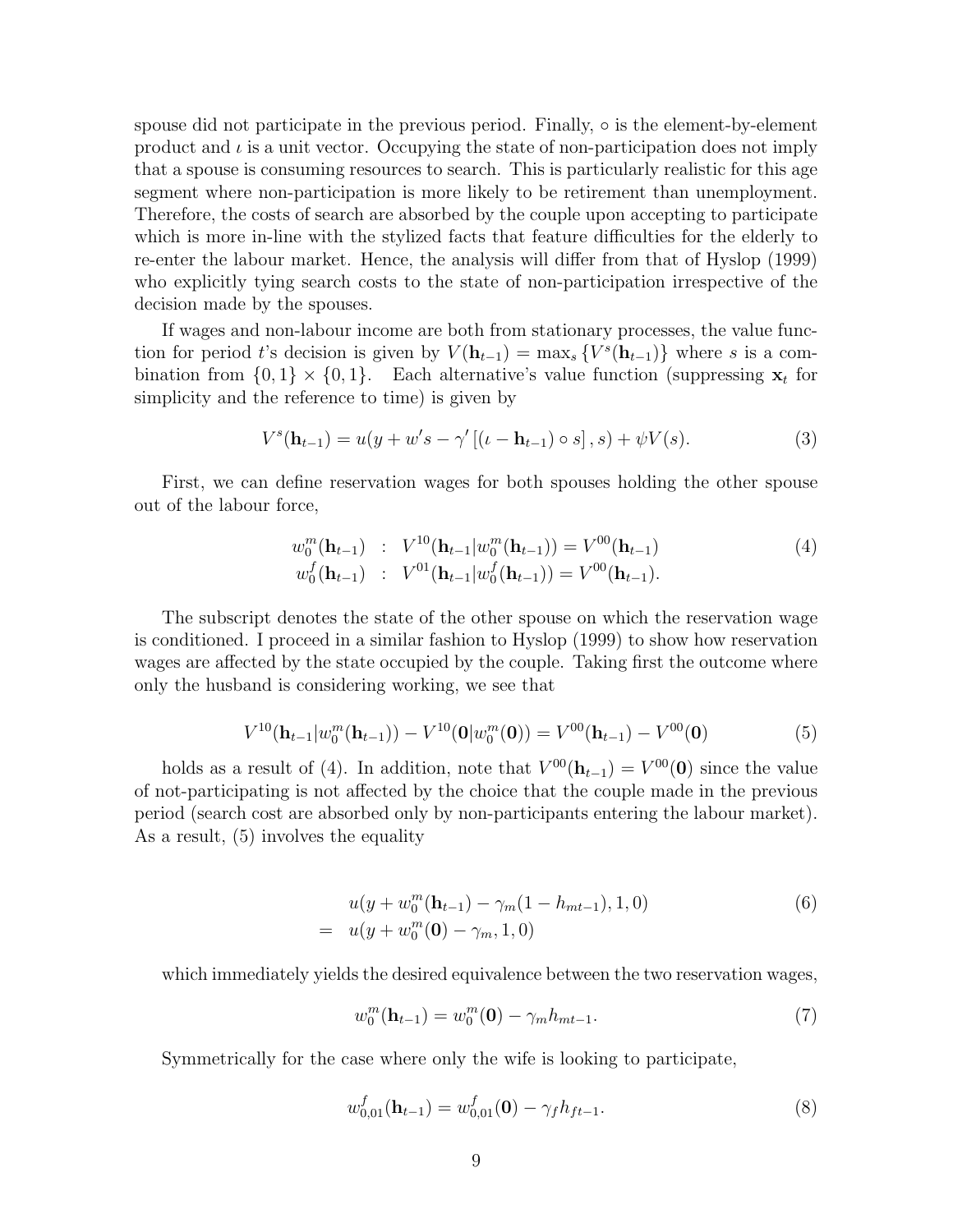The reservation wage of the wife holding the husband out of the labour force will not depend on his lagged decision because there will be no income effect arising from his search costs. Her search costs will be entirely absorbed in the wage asked to make her indifferent between participating and not participating. The unambiguous effect of search costs in these two cases will be to increase the participation probability of a spouse, holding the other not participating, if that spouse did work in the previous period.

Alternatively, if one considers the reservation wages of both spouse holding the other spouse participating, these will be a function of the market wage of the other spouse. Define

$$
w_1^m(\mathbf{h}_{t-1}, w^f) : V^{11}(\mathbf{h}_{t-1}|w_1^m(\mathbf{h}_{t-1}, w^f)) = V^{01}(\mathbf{h}_{t-1})
$$
  
\n
$$
w_1^f(\mathbf{h}_{t-1}, w^m) : V^{11}(\mathbf{h}_{t-1}|w_1^f(\mathbf{h}_{t-1}, w^m)) = V^{10}(\mathbf{h}_{t-1}).
$$
\n(9)

Once again using (9) the following equality holds

$$
V^{11}(\mathbf{h}_{t-1}|w_1^f(\mathbf{h}_{t-1},w^m)) - V^{11}(\mathbf{0}|w_1^f(\mathbf{0},w^m)) = V^{10}(\mathbf{h}_{t-1}) - V^{10}(\mathbf{0})
$$
 (10)

which simplifies to

$$
u(y + w_m - \gamma_m(1 - h_{mt-1}), 1, 0) - u(y + w_m - \gamma_m, 1, 0)
$$
  
= 
$$
u(y + w_m + w_1^f(\mathbf{h}_{t-1}, w^m) - \gamma'(\iota - \mathbf{h}_{t-1}), 1, 1)
$$
  

$$
-u(y + w_m + w_1^f(\mathbf{0}, w^m) - \gamma' \iota, 1, 1).
$$
 (11)

Using first-order Taylor expansions (for small search costs) on the L.H.S around  $y + w_m$  and around  $y + w_m + w_1^f$  $_{1}^{f}(\mathbf{0},w^{m})$  on the R.H.S of (11), one obtains

$$
w_1^f(\mathbf{h}_{t-1}, w^m) - w_1^f(\mathbf{0}, w^m) \approx -\gamma_m^* h_{mt-1} - \gamma_f h_{ft-1}
$$
\n(12)

where  $\gamma_m^* =$  $\overline{a}$  $1 - \frac{u_C(y+w_m,1,0)}{f(\alpha_m)}$  $\frac{u_C(y+w_m,1,0)}{u_C(y+w_m+w_1^f(0,w^m),1,1)}$   $\gamma_m$  is the relative marginal utility loss to the couple of search cost holding the other spouse participating.<sup>13</sup>

Holding the wife participating, the approximation of the husband's reservation wage correspondence is given by

$$
w_1^m(\mathbf{h}_{t-1}, w^f) - w_1^m(\mathbf{0}, w^f) \approx -\gamma_f^* h_{ft-1} - \gamma_m h_{mt-1}
$$
\n(13)

where  $\gamma_f^* =$  $\overline{a}$  $1-\frac{u_C(y+w_f,0,1)}{u_C(y+w_f+w^m(0,w))}$  $\frac{u_C(y+w_f,0,1)}{u_C(y+w_f+w_1^m(\mathbf{0},w^f),1,1)}\bigg) \gamma_f.$ 

There are three effects on reservation wages of lagged participation of the spouse which are apparent in  $\gamma_f^*$  and  $\gamma_f^*$ .

First there is an negative income effect if the utility function is concave and  $w_1^m(\mathbf{0}, w^f)$ is strictly positive. This effect tend to suggest that a spouse's lagged decision should

 $13u<sub>C</sub>()$  is the marginal utility of consumption.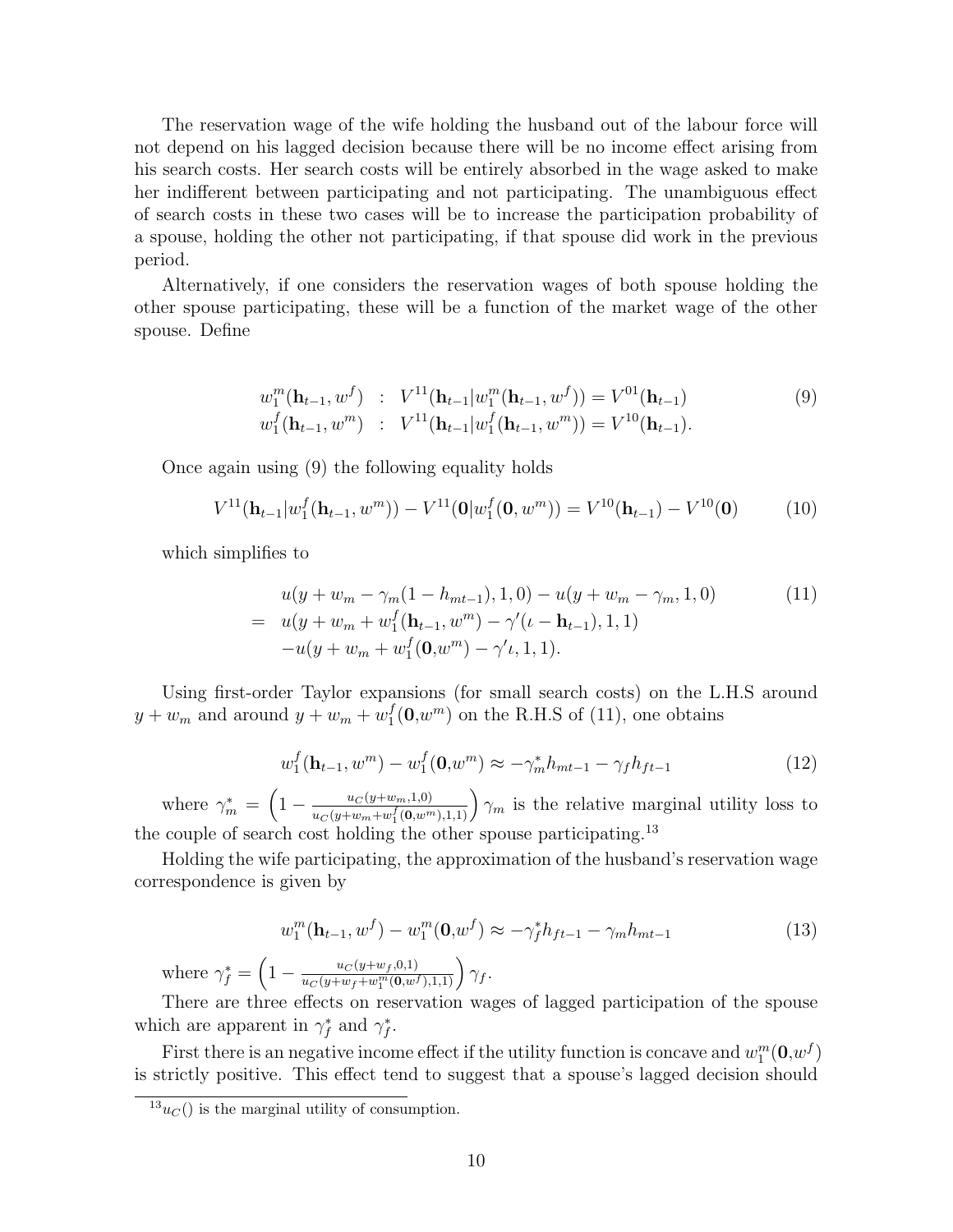have a negative effect on participation. This effect will increase if the is high risk aversion or if  $w_1^m(0, w^f)$  is high. Second, if leisure is a normal good (  $\partial w_1^f(0, w^f) / \partial w^f > 0$ ) the market wage obtained by the other spouse will have yet another negative income effect on the gains from lagged participation for the other spouse. It will lower (in absolute terms) the relative marginal utility loss of search costs to the one spouse holding the other spouse participating. Third, if  $u_C(C, 1, 1) > u_C(C, 0, 1)$  for a given level of consumption, there is a positive relative marginal utility loss to the working couple from not participating in the previous period. The magnitude of this effect will depend on the nature of the goods consumed (public vs private) and the actual degree of complementarity in leisure of both spouse.

Wether  $w_1^m(\mathbf{h}_{t-1}, w^f)$  or  $w_0^m(\mathbf{h}_{t-1})$  (similarly for the wife) is relevant in for a particular decision is endogenously determined and depends on the form of the utility function. Note that only  $w_1^m(\mathbf{h}_{t-1}, w_f)$  depends on the lagged participation decision of the other spouse while both reservation wages depend on the lagged participation decision of the spouse in the same way. Complementarity in leisure would tend to make  $w_1^m(\mathbf{h}_{t-1}, w^f)$  lower than  $w_0^m(\mathbf{h}_{t-1})$  but again there are income effects that do not enable to conclude on the relevant reservation wage for the decision of the spouse. This will depend among other things on the degree of complementarity in leisure, the curvature of the utility function, the market wage of the other spouse and the lagged participation status of that spouse.

The model generates two predictions with respect to the effect of search costs. First, from estimates of a participation equation of a spouse with lagged participation of both spouses, the predicted effect of that spouse's lagged participation is anticipated to be positive because of search costs. Second, the other spouse's lagged participation will tell, based on the model just developed, if the income effects or substitution effect dominate. In the later case, the effect will be positive, a spouse's participation probability will raise if the other spouse worked in the preceding period. In fact, the sign of the estimated cross-spouse state-dependence "identifies" if there is sufficient "complementarity" in the couple's decision making to overturn the income effects. From table 3, a first indication is that the complementarity effect appears to dominate. Naturally, a more in-dept analysis is needed since assortative mating is clearly an alternative explanation for this observed behavior.

# 5 Empirical Analysis

#### 5.1 Econometric Model

For each couple i, I observe in the HRS data a sequence  $\{h_{mit}, h_{fit}, \mathbf{x}_{mit}, \mathbf{x}_{fit}, \mathbf{z}_{mi}, \mathbf{z}_{fi}\}_{t}^T$  $t=1$ of labour force participation  $h$  and some strictly exogenous variation (from labor force participation) in attributes of the choice environment x varying over time and z some time-invariant attributes of the couple. I want to model the probability of observing the sequence  ${h_{mit}, h_{fit}}_{t=1}^T$  for household *i* given these attributes. Drawing on the theoretical model of the previous section, a natural candidate is the following latent data generating process which represents the excess utility from labour force participation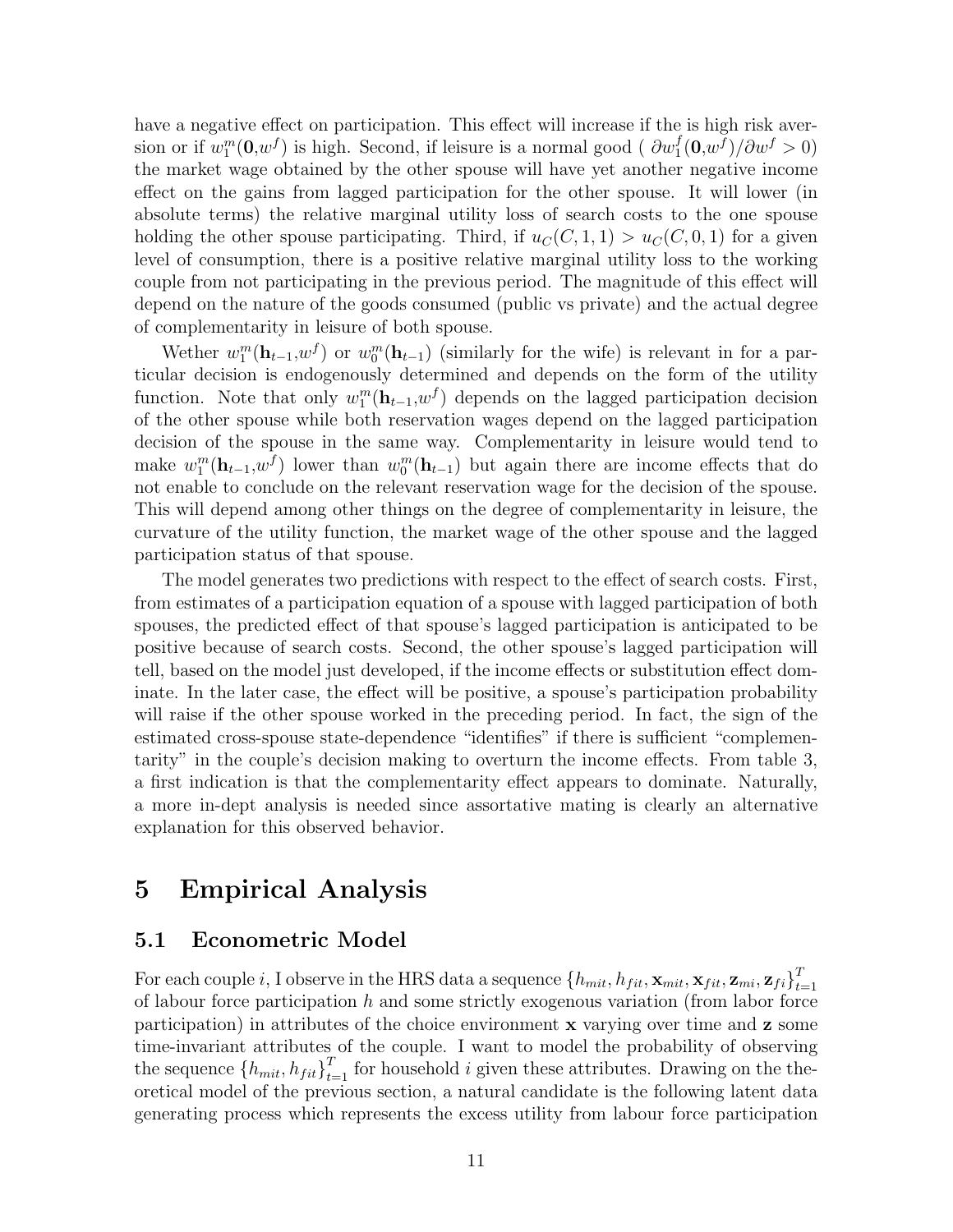of each spouse for the household utility,

$$
h_{mit}^* = \mathbf{x}'_{mit} \beta_m + \mathbf{z}'_{mi} \gamma_m + h_{mit-1} \varphi_{mm} + h_{fit-1} \varphi_{mf} + \eta_{mit}
$$
  
\n
$$
h_{fit}^* = \mathbf{x}'_{fit} \beta_f + \mathbf{z}'_{fi} \gamma_f + h_{mit-1} \varphi_{fm} + h_{fit-1} \varphi_{ff} + \eta_{fit}.
$$
\n(14)

Finally, the observation rule is given by  $\tau(h_{jit}^*) = \mathbf{1}_{[0,\infty)}(h_{jit}^*)$  for  $j = m, f$ . In a random effect setting, where  $\eta_{jit} = \mu_{ji} + \varepsilon_{jit}$ , the identifying assumption is that  $\mu_{ji}$ , the spouse specific unobservable (to the econometrician) should be independent of the regressors in vectors  $\mathbf{x}_{jit}, \mathbf{z}_{ji}$ . Yet, the assumption is particularly doubtful for social security incentives. Indeed, it is likely that spouses with high unobserved labour force attachment will also have better benefit prospects which would lead to an upward bias on the effect of this variable. One way to control for this possibility is to resort to correlated random effects (Chamberlain, 1984). Specifically, I will assume a flexible correlated rand<br>form  $\mu_{ji} = \sum_{s}^{T}$  $\sum_{s=1}^{T} \delta_{js} w_{jis} + \alpha_{ji}$  where  $\delta_{js}$  are parameters to estimate and  $w_{jis}$  are the wages of both spouses.

Turning now to dynamics in unobservables, a flexible configuration is allowed. Particularly, the spouse specific unobservables  $\alpha_i = (\alpha_{mi}, \alpha_{fi})'$  are assumed independently distributed over couples with variances  $\sigma_{\alpha j}^2$  and correlation coefficient  $\rho_{\alpha}$ . Moreover, the transitory errors  $\varepsilon_{it} = (\varepsilon_{mit}, \varepsilon_{fit})'$  are assumed to follow a stationary diagonal VAR(1) process with AR coefficients  $\rho_{\varepsilon j}$  and finally, innovations  $\mathbf{v}_{it} = (v_{mit}, v_{fit})'$  are assumed distributed independently over couples according to a bivariate normal distribution with variances  $\sigma_{vj}^2$  and correlation  $\rho_v$ .

The lagged endogenous variable, although pre-determined, is present on the right hand side of both spouses' equations. It is by construction correlated with the spouse unobservables (both because of heterogeneity and serial correlation) ,therefore, leading to inconsistent estimates if this correlation is not properly taken into account. Hence, I use Heckman's (1981) approximation to partially take account of the problem by approximating the probability at period 1 which seems to work well in simulations (Chay and Hyslop, 2000). Parameters are allowed to be different in the first period and errors are freely correlated with other period's errors. In short, the interpretation is that this first probability is a reduced form solution where lagged participation has been recursively substituted out.<sup>14</sup>

To summarize and relate to the discussion in the literature, there are two types of correlation between the spouses' labour supply apart from the initial condition correlations and their main purpose is to separate the time-varying and time-invariant effects in the correlation found in Gustman and Steinmeier (2000). On the one hand, the permanent component correlation,  $\rho_{\alpha}$ , which takes account of assortative mating. For instance, people with similar tastes for work may naturally match together or potentially there is a division of labour within the household which affects their reservation wage. One should note that the strict exogeneity of benefits (assuming the correct functional form) can be tested using  $H_0$ :  $\delta_s = 0$  for  $s = 1, ..., T$ . On the other hand, there

<sup>&</sup>lt;sup>14</sup>Results for initial condition are not reported in the tables but can be provided by the author upon request. Although the magnitude of the parameters is different the signs of the effects do not change compared with the main equation's results. See Appendix A for details.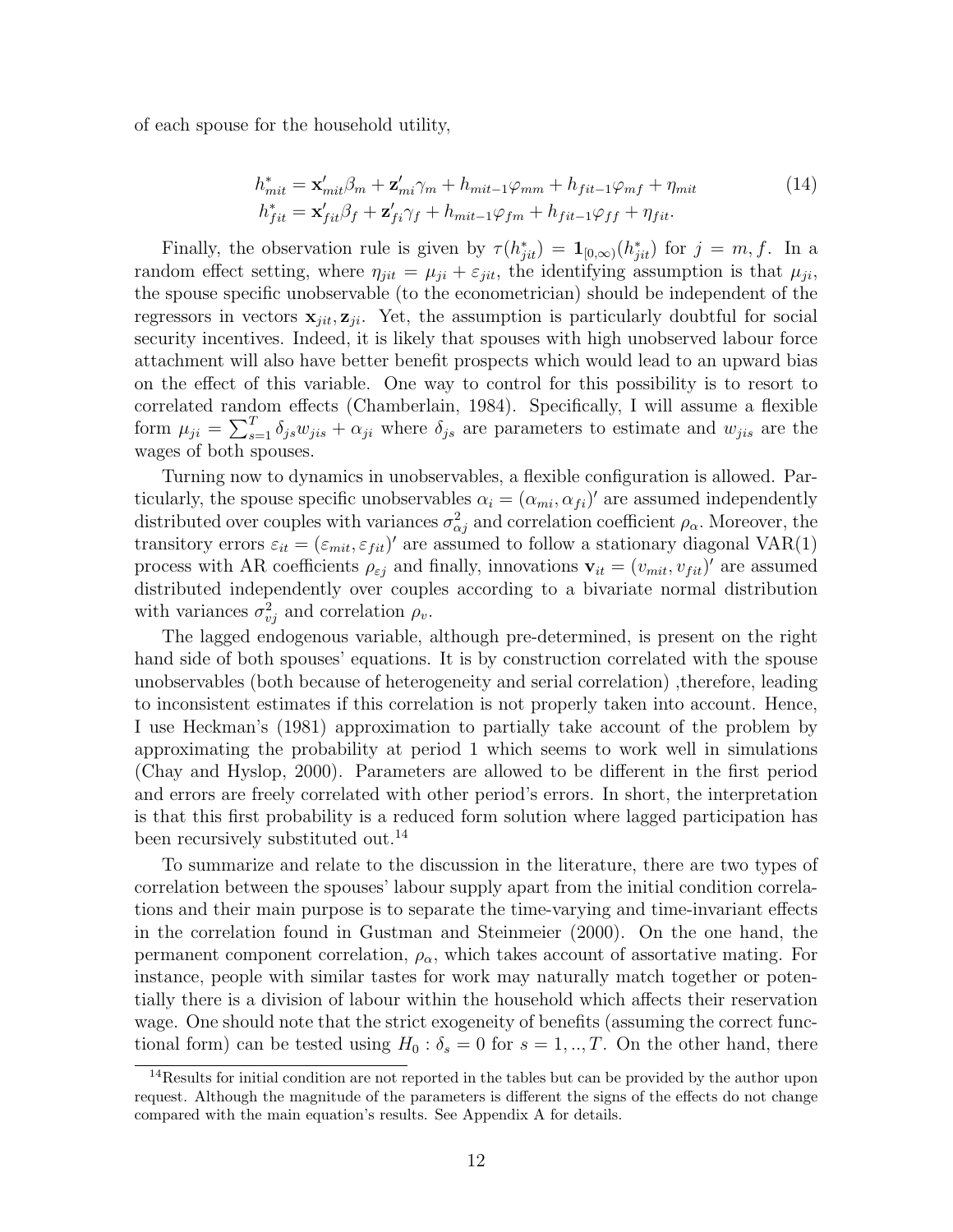is another correlation allowed for transitory errors  $\rho_v$ . Plausibly, unforeseen events that occur in time may well be correlated among spouses, for example because both spouses share a similar living environment. Since it is the correlation in decisions in a given time period, positively correlated unexplained variability of their decisions can be an indication of the degree of complementarity in leisure of the utility function. Finally, the diagonal vector auto-regressive structure in the transitory errors allows for a lasting effect of correlated transitory errors over time. Hence, serial correlation, unobserved heterogeneity and state-dependence all may contribute together to explaining the dynamics found in labour force participation of couples.

For identification of this binary choice model, some normalization is imposed on the covariance matrix. This is discussed along with the derivation of the likelihood contributions in appendix A. To a large extent these are the same as those imposed in Hyslop (1999) for the univariate case. Based on the distributional assumptions, the likelihood contribution of couple  $i$  is the probability that the sequence of labour force participation is observed conditional on the strictly exogenous regressors and a parameter vector grouping all parameters to be estimated. This probability consists of a ten dimensional integral which is simulated using the GHK (Geweke, Hassivassiliou and Keane: see Hajivassiliou et al. 1997) probability simulator. In this respect, I make use of pseudo-random draws from the uniform distribution and I use Halton sequences which have good coverage and variance-reduction properties (Train, 2002).

# 6 Specification and Results

#### 6.1 Specification

Standard demographic variables such as age of both spouse, schooling and race are included in the specification. Furthermore, I include the number of marriages the individual had to proxy cohesion between spouses as this may be a function of the time they have been together. Two measures of health are included. The "activities of daily living index" (ADL index) is the sum of 0-1 answers to questions about different difficulties to perform such tasks as to cook, dress, bathe, walk around the room and to get out of the bed. It is used to capture the effect of long-term physical difficulties. The health index ranges from one to five, five indicating that the respondent evaluates that he is in poor health. In addition, I also include the other spouse's health status into the specification to capture caring activities which may take away available time to work for the spouse. Both spouses' lags are also included in the specification for dynamic models to allow for long lasting effects of health changes (Smith, 1999).

Turning now to financial variables, pension accruals are defined as the percentage difference between the expected present value of pension wealth at the given ages. These present values are based on scenario one of the work of Peticolas and Steinmeier (1999) which uses plausible assumptions about interest rate and inflation rate. They use the data from the Employer Pension Study conducted by the HRS in 1992. This data is merged to the RAND files on couples. Since pensions are calculated every five years, only two such accruals are considered, one from 55 to 60 year old and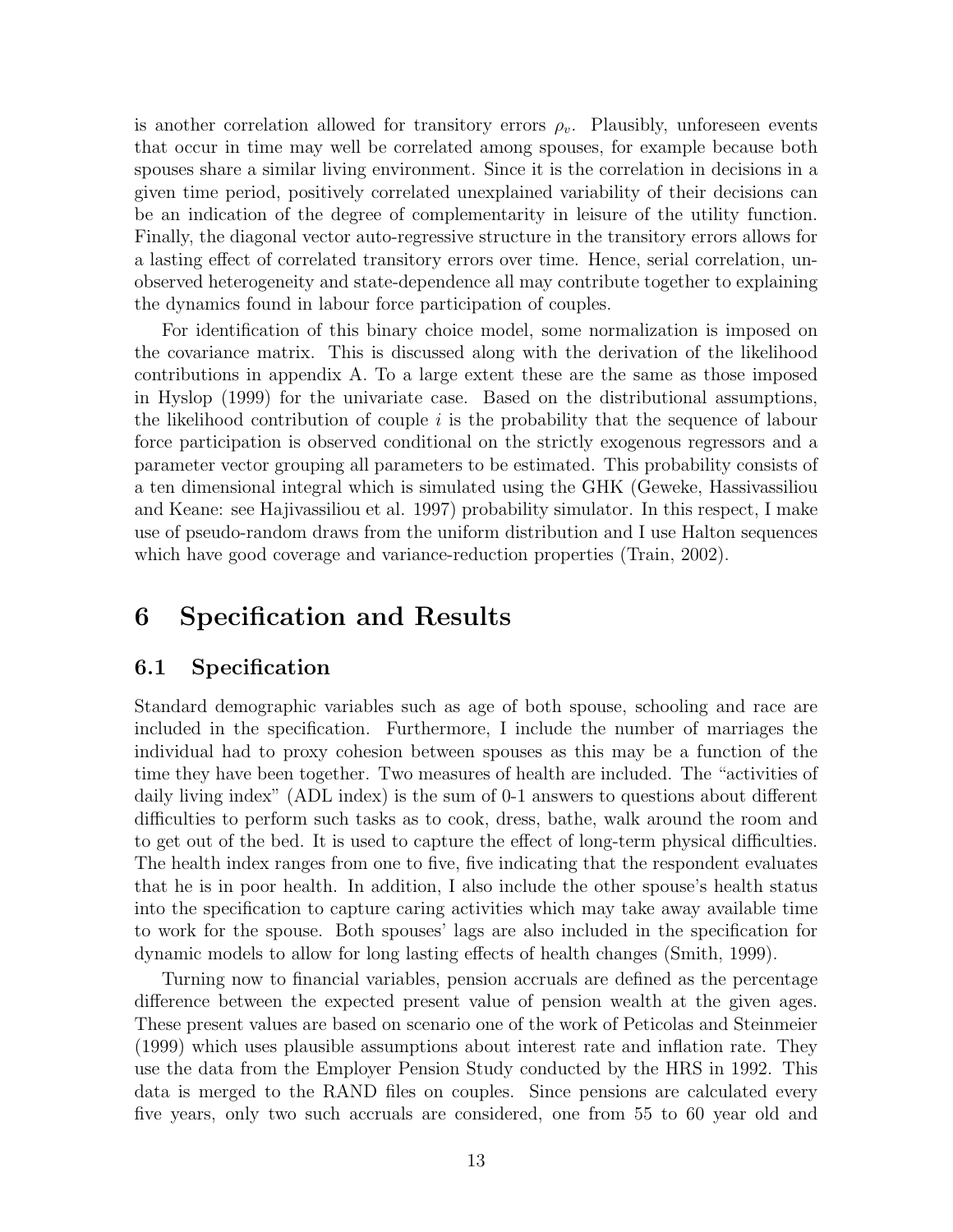one from 60 to 65. I acknowledge that this aggregation may be missing some of the important nonlinearities in incentives. Once an individual reaches the upper bound of the age group, the accrual is set to zero. Moreover, individuals without pension plans are assigned a value of zero for these accruals. To summarize, one can interpret the accruals as an incentive to work if they are positive and since they are set to zero once the individual reaches the upper age bound the effect can be interpreted as a forward looking effect of pension accruals. In addition, the household capital income is included to measure the effect on participation of non-labour income but also potentially captures any responsiveness to the change in capital income due to financial market fluctuations.

Since I do not have access to restricted data portion of the HRS containing the main element of the old age insurance, the average indexed monthly wage, I resort to an approximation of this quantity by using the average of the wages of a spouse. This may be a correct measure if spouses do not reduce hours at the intensive margin when approaching retirement and if their wages do not increase or decrease significantly as they approach retirement. They are based on the imputed wage correcting for sample selection. Yet, the corrections are not used in the final imputation to avoid simultaneity bias. The details of the imputation process which takes account of selection in unobservables to retrieve population parameters using Vella and Verbeek's (1999) two-step estimator are found in appendix B along with the details of the computation of social security benefits.

One of the primary interests of the present investigation is to capture potential spouse allowance incentives. A wife (husband) is entitled to half her(his) husbands' (wife's) entitlement if that amount is larger than her (his) own entitlement, conditional on her (him) being eligible. One way to construct a measure of this incentive is to compute the immediate return to the total benefit of the couple from the spouse allowance as a percentage of total household social security income,  $s_{mit}$  =  $\mathbf{1}_{(0,\infty)}(0.5b_{mt}-b_{ft})\frac{0.5b_{mt}-b_{ft}}{1.5b_{mt}}$  $\frac{1.5b_{mt}-b_{ft}}{1.5b_{mt}}$  and similarly for the spouse allowance available to the husband where  $b_{mt}$  and  $b_{ft}$  are the imputed benefit entitlement of each spouse in period t. This kind of non-linearities in the incentives and the way they evolve in time could explain why just including both spouses' benefits is not sufficient to capture the effect of the spouse benefit. We can still use this measure to capture a forward looking aspect if the wife (husband) is not eligible at t. For instance, I then replace  $b_{ft}$  by the benefit the wife would get at 62. Hence, identification comes from institutional variation in the age path of benefit plus the variation across couples in wage potential differences since the correlated random effects specification controls for the cross-section variation in wages.

#### 6.2 Results

I proceed in the following way to assess the effect of introducing dynamics and correlation in the labour supply behavior of older couples. First, I report static probit estimates for each spouse imposing the correlation to be zero between equations. This mimics the strategy used by Coile (2003) to assess the effect of social security on the be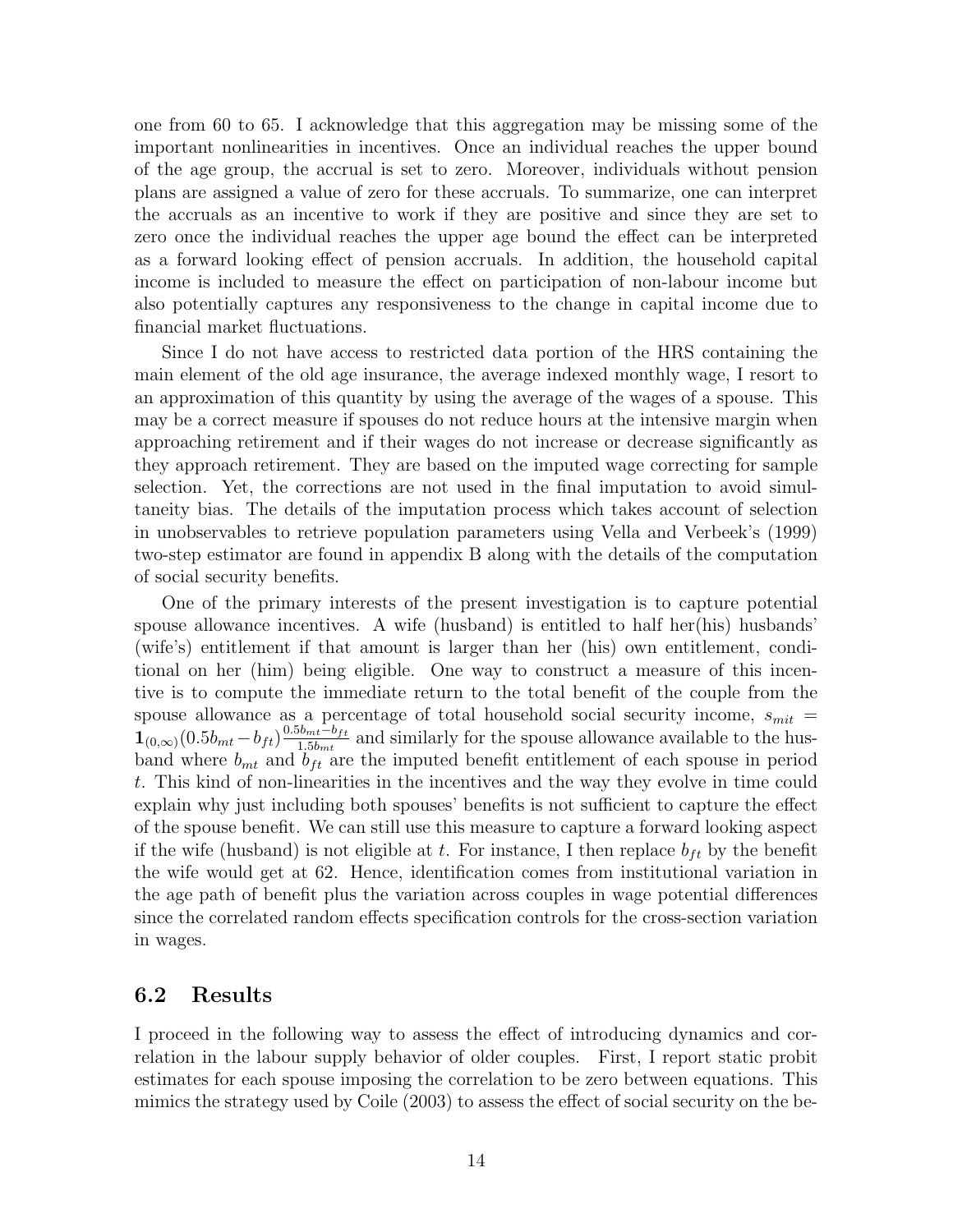havior of couples although I consider unobserved heterogeneity as an additional source of variation in the unexplained part of the error term. Then I introduce correlation among decisions both in permanent unobserved heterogeneity and in the transitory errors without introducing other dynamics. This mimics in a reduced-form way the analysis done by Gustman and Steinmeier (2000,2002) since the dependence of each spouse's decision on the decision of the other will be found in the correlation in transitory unobserved errors while there will also be correlation in preferences which they interpret as taste for work. This should not change the parameter estimates but could potentially result in efficiency gains.

The third set of estimates will investigate dynamics introduced by state-dependence (SD hereafter) in each spouse's equation separately without allowing for correlation among spouses. This will be close to the work of Hyslop (1999) for participation of younger married women from the PSID. After assessing its possible impact on the estimates, I will then allow in a last set of estimates the decisions to be correlated and allow for cross-spouse SD as presented in the model of section 5. Note that all three previous set of estimates are nested in this last model such that likelihood ratio tests can be used to test them against the more general counterparts. These estimates along with the marginal effects for both bivariate models are reported in table 6 and 7. Moreover, I will perform a goodness-of-fit exercise to compare the performance of the static and dynamic bivariate probit.

Inasmuch as wage imputation is used in the same way for all model, let us first look at the results. From table B.1 in the appendix the joint hypothesis of no sample selection is rejected for both spouse. Both Gustman and Steinmeier (2000,2002) and Blau (1997,1998) do not take account of selection in their imputation techniques. The results show that selection is found to come primarily from person-specific characteristics which also illustrates that the simple Heckman procedure (selecting on time-variant unobservables) is not enough in this longitudinal data setting.<sup>15</sup>

#### 6.2.1 Static Univariate Probit Model Estimates

Coile (2003) considers a model of spouse behavior where both equations are independent of each other (no correlation in unobservables) and where no dynamics are allowed for (state-dependence or serial autocorrelation). The assumptions in the general model are therefore that the correlation parameters are set to zero and that neither lagged dependent variables nor serial correlation are present in the process. The first two columns of table 5 report the results for the specification mentioned in the previous section using the static univariate probits.

#### [TABLE 5 ABOUT HERE]

Once can see that the share of unobserved heterogeneity is estimated to represent 3/4 of the total variance in the error component. This share is estimated to be statistically higher for wives than for husbands. Note that the correlated random effect

<sup>&</sup>lt;sup>15</sup>Estimating cross-sectional sample selection models will capture selection in both unobservables but will not be able to disentangle them. Furthermore, this technique is likely to be less efficient.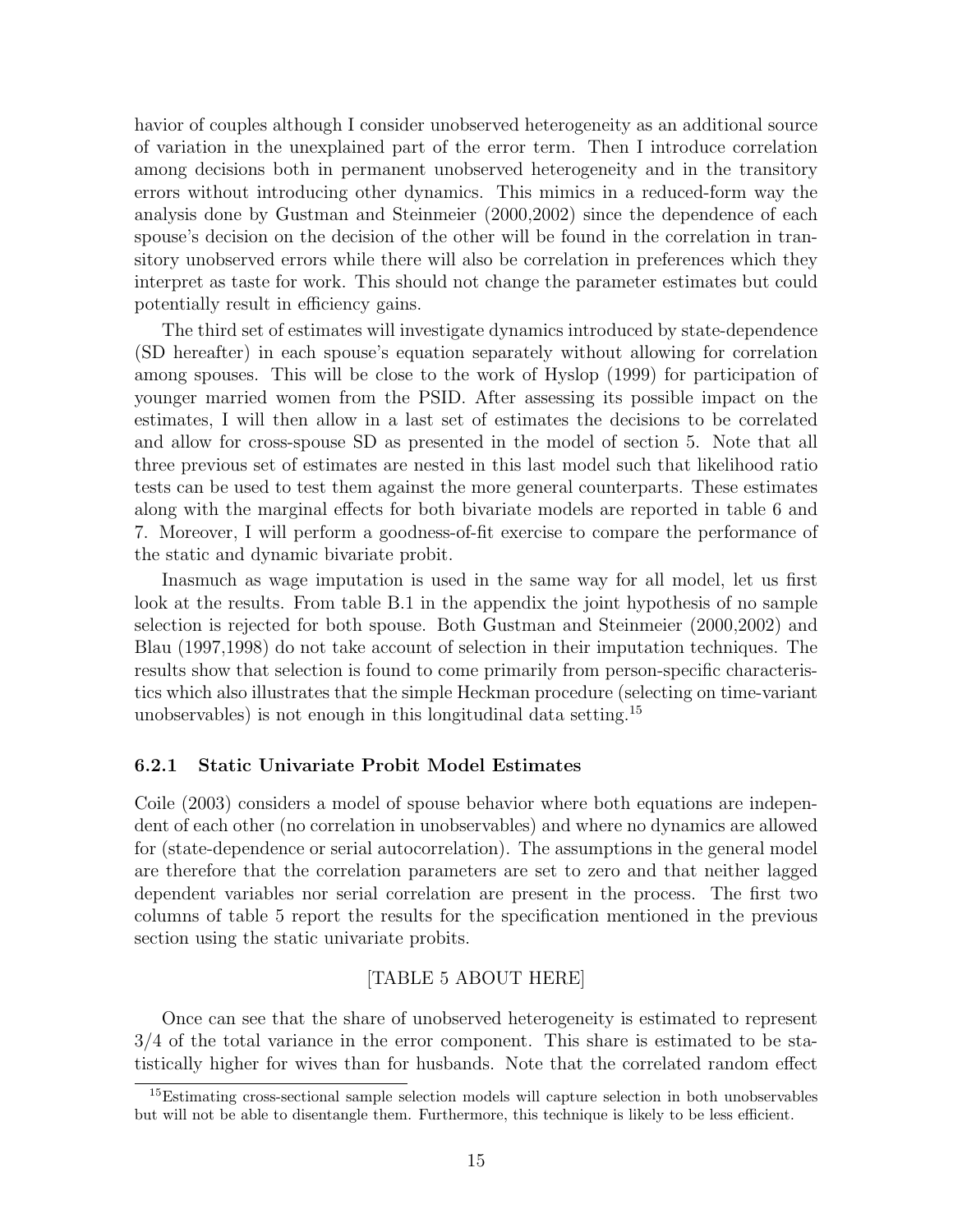specification is used in this set of estimates and that the restrictions are easily rejected  $(H_0: \delta_s = 0 \text{ s } = 1, ..., T)$ . Not surprisingly, the effect of age is to decrease participation as one would expect and as found in the descriptive analysis. Moreover, the husband's participation rate falls faster than the wife's participation rate controlling for cohort effects (which do not seem to be present constrained in a linear form). The age of the spouse controlling for own age has the unambiguous effect of decreasing participation rates. Another interesting result is that individuals who have been married many times tend to participate less than those who have been married only once.

As found in other studies, health deterioration is one of the primary factors affecting participation at advanced age. Both measures, ADL and self-reported health status show significant effects. Particularly, the addition of one difficulty in performing daily living tasks is estimated to have nearly twice the effect that an additional year of age has. This effect is smaller (1-year) for the self-reported health status although it is difficult to compare the two measures since they are scale-dependent. The effect of a change in the ADL index has a bigger impact for wives than for husbands (not shared for subjective health) while wives tend to respond marginally to a deterioration of the subjective health of their husband by increasing participation (only significant at 10%).

Coming now to the incentive variables linked to retirement, a first interesting element is the gender difference in the effect of private pension accruals. As expected, positive accruals give incentives to stay longer in the labour market and they are most predominant in the 55-60 window (Lumsdaine and Mitchell, 1998). Wives tend to respond more than husbands to these incentives and this result was also found by Blau (1997).

Finally, benefits from the spouse allowance on the husband's account appear to give a disincentive for the wife to work as predicted by Blau (1997). This effect is about twice as large as the effect of age for a 10% increase in the spouse allowance. No positive incentive effect is found for the husband and no effect is found for couples entitled under the wife's social security account.

#### 6.2.2 Static Bivariate Probit Model Estimates

The likelihood ratio test for the restrictions imposed in the separate probits of the previous section rejects these at the 1% level  $(LR = 175.7; \chi^2_{(2),0.01} = 9.21)$ . Nonetheless, under the random effect assumption these restrictions should not bias the parameter estimates. Indeed, this is exactly the result that underlined Burtless' comment on the usefulness of considering couples. As a matter of fact, estimates in the second and third column of table 5 show that no efficiency gains are realized and that parameter estimates remain virtually the same.

#### [TABLE 6 ABOUT HERE]

The additional information that we get is that there is both correlation in the decisions of each spouse because of similar taste for work and because otherwise unexplained variation in their decisions seems to be correlated, indicating a form of complementarity in leisure since these cannot be due to benefit incentives. Note that the result on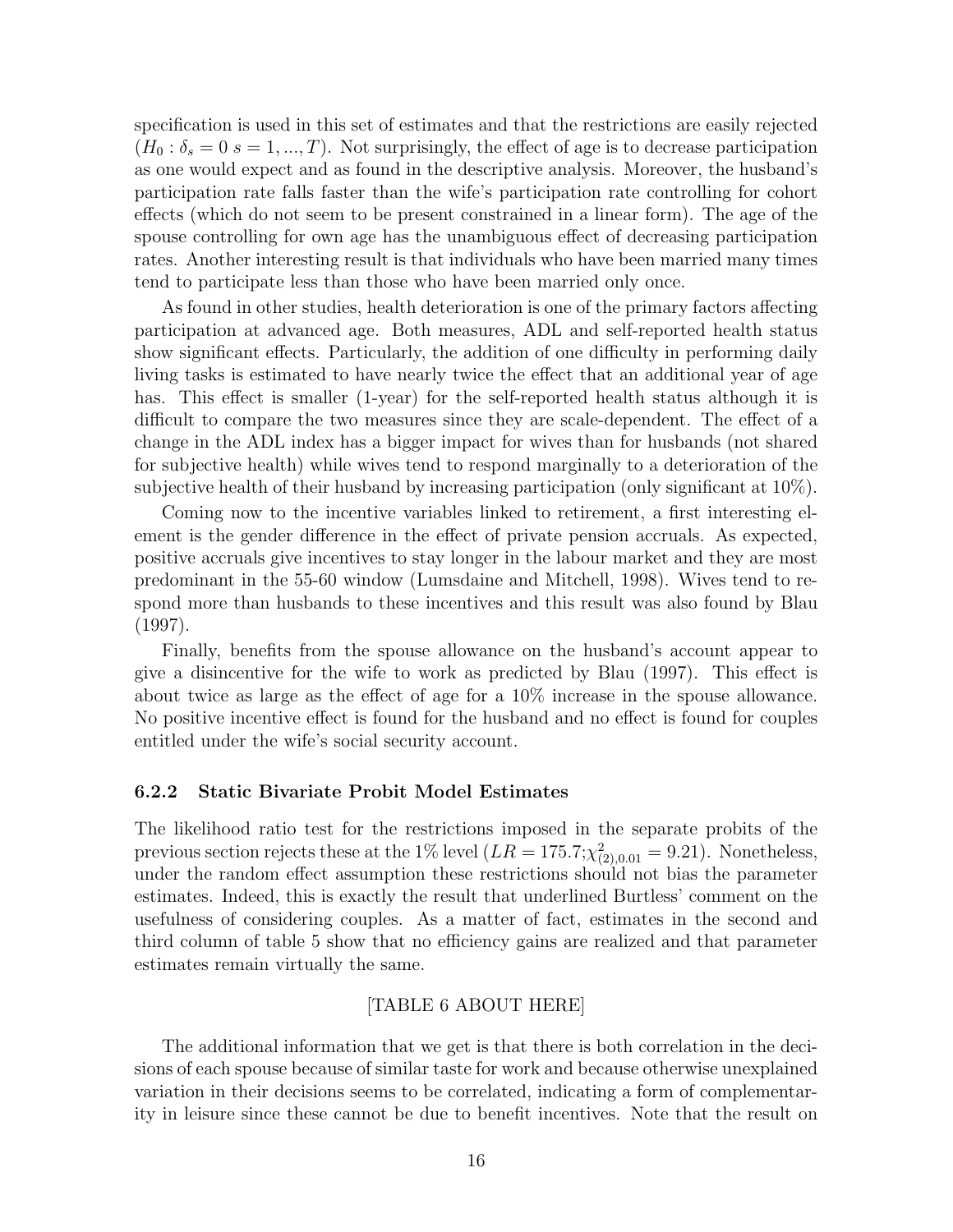the correlation in taste for work is roughly the same as that found in Gustman and Steinmeier (2000,2002). Yet, if the exercise stopped there we would conclude that preferences appear to matter enough for cohesion and that incentives affect each spouse's behavior.

#### 6.2.3 Dynamic Univariate Probit Estimates

Along with introducing dynamics in participation we also introduce lags of subjective health status. Therefore, the static and dynamic models are not directly comparable because simultaneous changes are made to the specification. The resulting likelihood ratio test statistics reject for both spouses the restrictions imposed by the static probit and the restrictive dynamics in health.

More importantly, the results reported in columns 5 and 6 of table 5 also show that the apparently high share of unobserved heterogeneity was in fact due to statedependence (SD). Indeed, the share of unobserved heterogeneity drops by more than 2/3 compared to the static probit estimates. Hence, the results suggest that SD is the primary determinant of participation for both spouses. In fact, this is in-line with the general belief that there are costs to transition, that render retirement, consecutive periods of non-participation, as an optimal behavior for most individuals. These results confirm is that non-participation is not only due to incentives (shifts in the budget set which yield corner solutions) and to preferences (shifts in the indifference curve with age) but also to adjustment costs in the form of rigidities (Blau, 1998).

Looking at the last dynamic component of the model, the  $AR(1)$  parameters are found to be negative for both spouse which is indicative of misspecification of the dynamics. Since the time span is short, I do not have many degrees of freedom to alter the dynamics by including more lags of participation. It is interesting to note that this result is very similar to that found by Hyslop (1999) for younger wives using the PSID.<sup>16</sup> More importantly, neglecting the  $AR(1)$  structure does not change results for the conditional mean function of both equations but increases marginally the share of unobserved heterogeneity which is mirrored in the opposite direction for the SD parameters.

Comparing with results from the static models (both bivariate and univariate), the marriage effect and racial effect disappear for husbands while the racial effect remains for wives. This result indicates different participation behavior among non-white wives at older age. The age effect decreases for both spouses after the introduction of dynamics which could be interpreted as a sign that there are increasing adjustment costs with age. However, the interaction term of the participation status with age are both insignificant. Since dynamics in health have been included, the accumulated effect of a health shock on participation probabilities was potentially captured by the age effect.

Although there does not appear to be any dynamic effect on participation from

<sup>&</sup>lt;sup>16</sup>The initial correlations are also very similar to those of Hyslop (1999). I tried experimenting with the dynamics in health to see if this could be the cause. The results were still negative for the serial correlation. Estimation AR(1) linear probability models also reveals negative serial-correlation. These results can be provided upon request.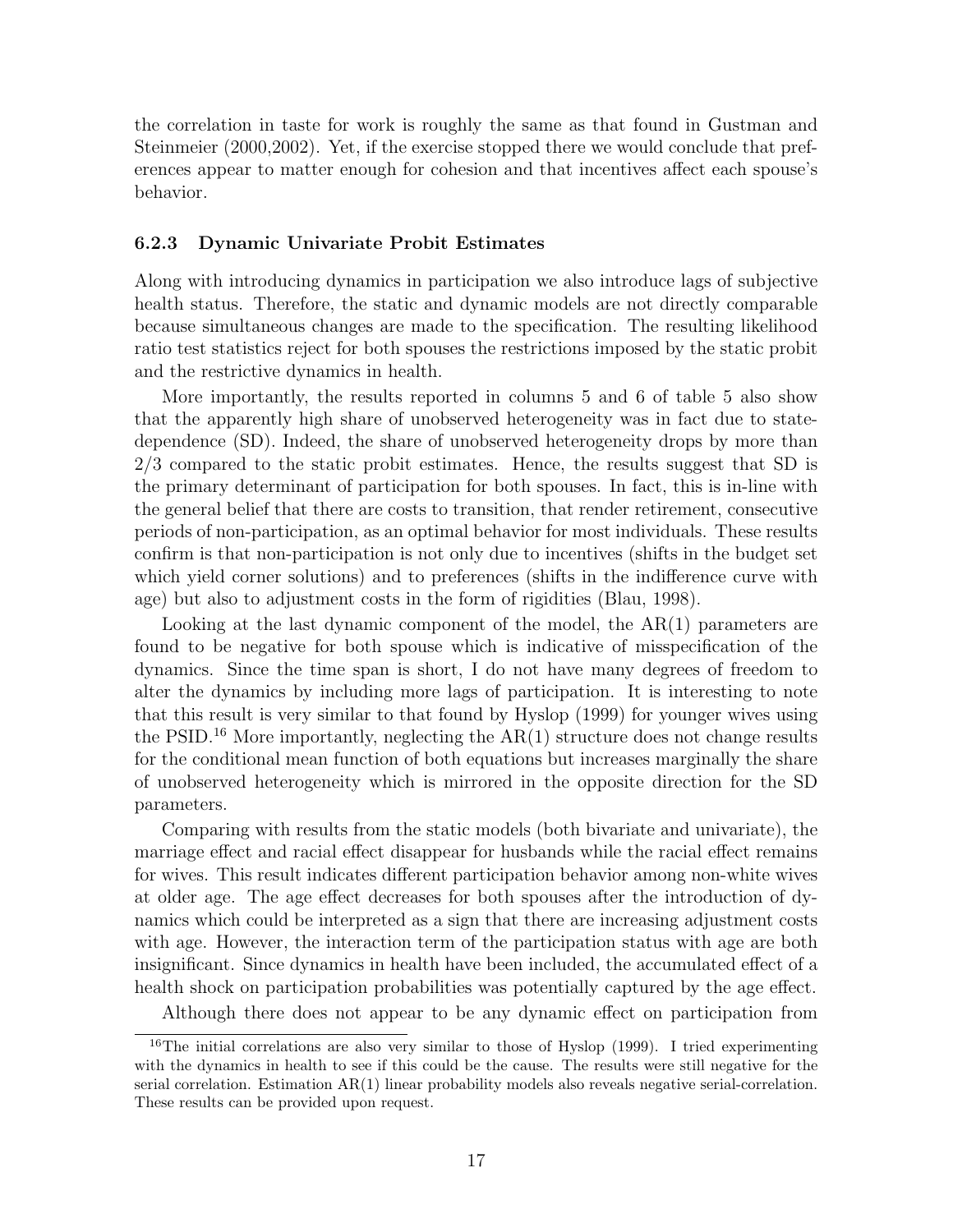changes in the ADL index, the effect is now much stronger than in the static case (relative to the age effect) which could be could expected since lagged participation is negatively correlated with changes in the ADL index. Dynamic effects are found for subjective health status with the cumulative effect being similar now to the effect of a one-time change in the ADL index. Long-term changes in the subjective health status are likely to be positively correlated with increasing difficulty to perform daily living activities which are usually indications or long-term mobility and health problems. The income effect for wives associated with a deterioration of their husband's subjective health status remains and increases upon considering participation dynamics. As always, the causal interpretation of the correlation between health changes and transitions should be made with extreme caution (Smith, 1999).

The effect of pension accruals from 55 to 60 years old decreases substantially as a ratio of the age effect. As marginal effects in table 6 shows, the effect for wives goes from 1.02 to 0.69 year equivalent with a similar decrease for husbands for a one percent change in the accrual. It is important to note that the gender difference remains after allowing for dynamics. This is similar to results found in Blau (1997).

Important negative participation effects from the spouse allowance are found from these estimates for the receiving spouses. From these estimates, it is clear that the spouse allowance on the husband's account has a net negative participation effect at the level of the couple. Since no effect is found for wives on their own account, there is again a net negative effect on the participation of the couple from the spouse allowance.

The next step is to introduce correlation in the decisions and further allow participation decisions of each spouse to depend on past decisions of the other spouse as suggested by the figures in table 3 and see if these modify the effects found in the univariate dynamic case.

#### 6.2.4 Bivariate Dynamic Probit Model Estimates

Since the univariate dynamic models are nested in the bivariate dynamic model it is first interesting to assess the statistical validity of the restrictions by a likelihood ratio test. Such a test yields a value of 169.8 ( $\chi^2_{(5),0.95} = 11.07$ ) which leads clearly to the rejection of those restrictions.

The age effect corresponds to the observed decline in participation rates observed in the data. From 50 to 65, the predicted decline in participation for males is 30% which is roughly the observed decline (from 77% to 49%). Similar figures are obtained for wives.

Comparing the dynamic features of the present model with the previous set of estimates using the last two columns of table 5, we see that the SD parameters do not change significantly for husbands while the wife's state-dependence parameter increases considerably. In addition, the share of unobserved heterogeneity in the total variance remains constant for both spouses. The AR(1) parameter estimates mimic those in the univariate case and the initial condition estimates are similar. Finally, the SD effects are considerable with husband and wives having roughly 62% higher participation probabilities if they were participating in the previous period (Table 6). Adjustment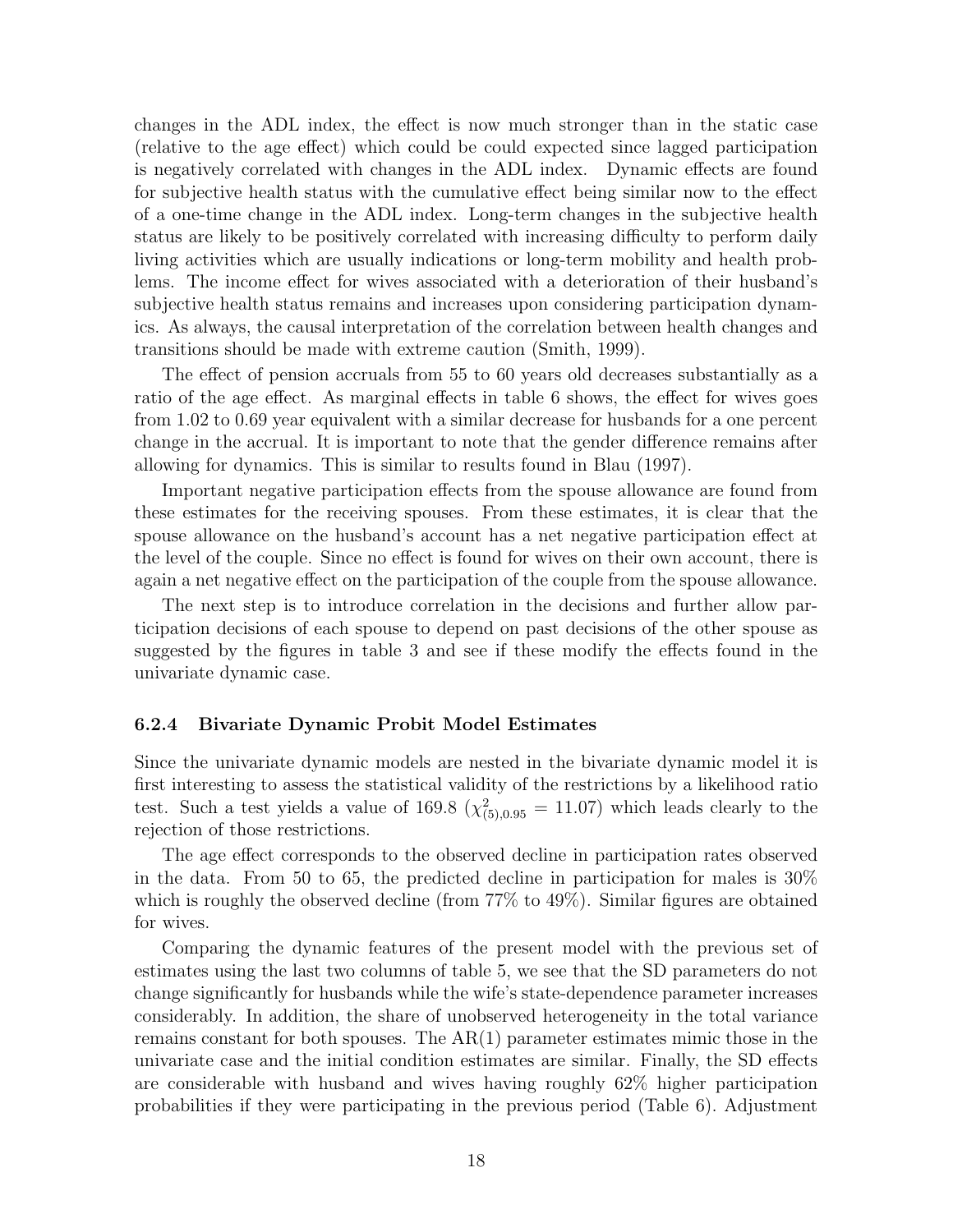cost appear to be important enough so that a marginal change in the wage and therefore benefit can have a substantial long-term effect on participation if many couples are near the extensive margin of participation.

The cross-spouse effects are found to be statistically significant while moderate in the case of the effect of the wife's state on the participation propensity of the husband (p-value 6.3% for the wife's effect on the husband's probability). Moreover, the gender asymmetry is statistically significant. Therefore, financial incentives such as private pension can trigger indirect effects on the participation of the other spouse who is found to be 6.4 percentage point for the wife's effect on the husband (and 8.3 percentage point for husband's on the wife). Figure 1 presents the result of a simulation exercise where these cross-SD parameters have been restricted to zero (not re-estimated).

#### [FIGURE 1 ABOUT HERE]

Neglecting cross-SD shifts upward transition rates out of the labour force for both husbands and wives as can be seen in the top panel. Interestingly, transition rates into the labour force in the lower panel do not change significantly for husbands while they decrease for wives suggesting that the aggregate effect of cross-spouse state-dependence is stronger for wives than husbands for re-entering the labour market. Although it is very tempting to identify this effect as a sign of complementarity in leisure, it cannot be undoubtedly disentangled from other possible effects. These results are consistent with the substitution effect dominating both income effects in the model developed in section 4. A structural analysis under such a rich error structure being nearly impossible it is perhaps best to use this as additional evidence of complementarity in leisure in addition to the statistically significant correlation in unobserved transitory errors. The correlation between the two unexplained transitory errors in the decision of spouses is estimated to be 0.16. However, the results suggest that upon taking into account cross-state dependence, the apparent latent correlation in attitude towards the labour market (taste-for-work as Gustman and Steinmeier called it) is imprecisely estimated. Hence, this result illustrates that it is important to identify the source of this correlation since both do not lead to the same conclusions.

For a 50% negative accrual over 5 years from private pensions (10% per year), the model estimates suggest that participation probabilities in a given period are reduced by 3.4 percentage points for wives while the effect is only 0.9 percentage points for husbands. Interestingly, accumulated over the five year term of such an accrual this figure is important. However, the fact that we imperfectly measure the accrual at 5 year intervals limits the extrapolation of the long term effect of the incentive. Since there are indirect effects, early retirement incentives can trigger retirement of one spouse and weaken the labour force attachment of the other spouse. Hence, the generosity of private pension plans can have multiplier effects which are interesting to consider if the goal of policymakers is to increase total participation of the couple.

Losing the ability to perform an activity of daily living yields on average a 4.9 (6.2) percentage point decline in the participation probability of husbands (wives). Similarly, important negative effects arise from a deterioration of one's subjective health status and appear to have long-lasting additional effects for husbands while this lagged effect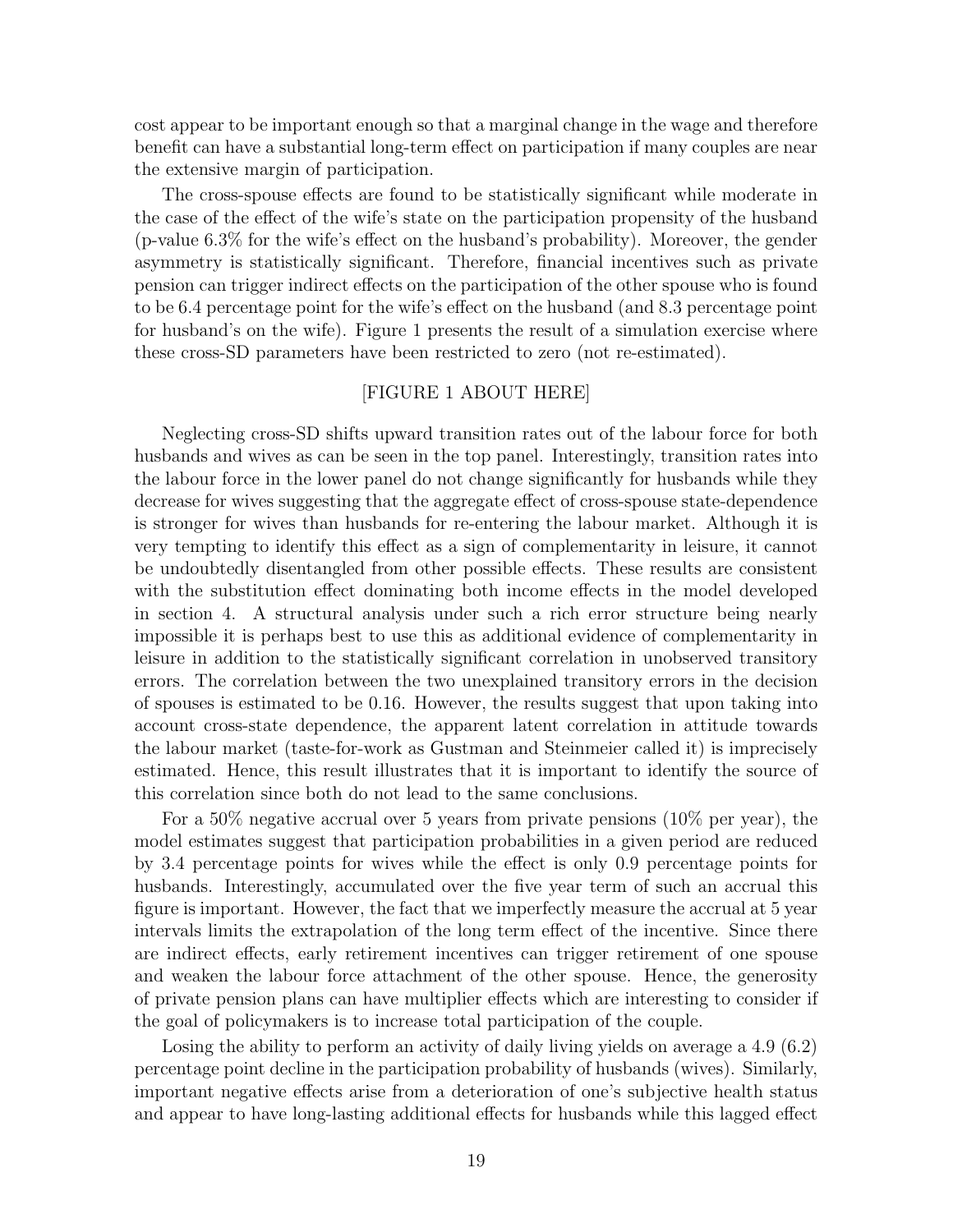is not found for wives. When considering dynamics, the long-term effect of a one-time change in health status is estimated to be 5.0 and 4.9 percentage points for husbands and wives respectively compared to 3.2 and 2.5 percentage point for contemporaneous impacts. Finally, the cross-spouse income effect is moderate for wife and result in an estimated one percentage point increase in their probability of participation for a deterioration in subjective health status of their husband.

Husbands' are found to have a positive incentive to work when their wife is entitled to the spouse allowance on their account. Although this effect is important it does not balance out the negative effect on participation of the wife. Therefore there is a net negative participation effect of the spouse allowance on participation of the couple.From a policy perspective, the spouse allowance effects are not negligible and are statistically significant although they offset partially each other in the case of the husband's account. Therefore, it is not clear if the spouse allowance results in lower aggregate participation at the couple's level. As a matter of fact, without exogenous variation in the spouse benefit it is difficult to predicts the effect of potential reforms. In Figure 2, a simulation exercise is performed where spouse allowance parameters are set to zero and compared with baseline predicted and observed transition rates.

#### [FIGURE 2 ABOUT HERE]

Compared to baseline hazard rates out of the labour force, the spouse allowance appears to a positive incentive for husbands at precisely age 64 while it gives a negative incentive for wives at age 62 which is roughly reflection the average age difference being 1.7 years in the sample. This is indirect evidence that the spouse allowance can be part of the explanation for joint transitions out of the labour force.

#### 6.2.5 Goodness-of-Fit

Upon estimating all these different models, it is important to assess to which extent they can fit the observed sequences mentioned in table 2. Such an exercise is performed by simulating a number of times, sequences of participation based on observed characteristics in the sample of couples at hand, over draws from the estimated error distribution of the participation sequence.

I do this for two models. First, the static bivariate model is used and not the univariate static models since we saw that parameter estimates are the same and that correlation restrictions were rejected by a likelihood ratio test. The competing model is the general bivariate dynamic probit since we saw that restrictions from the univariate dynamic case were similarly rejected and that cross-spouse dependence is statistically significant. Hence, the difference between the two models arises from the inclusion of dynamics in participation and in health/insurance dynamics in the dynamic model. Table 7 reproduces the observed sequences from table 2 for comparison along with the average simulated frequencies based on 1,000 simulations from the estimated parametric error distribution. Sequences are grouped by the number of transitions involved to facilitate interpretation.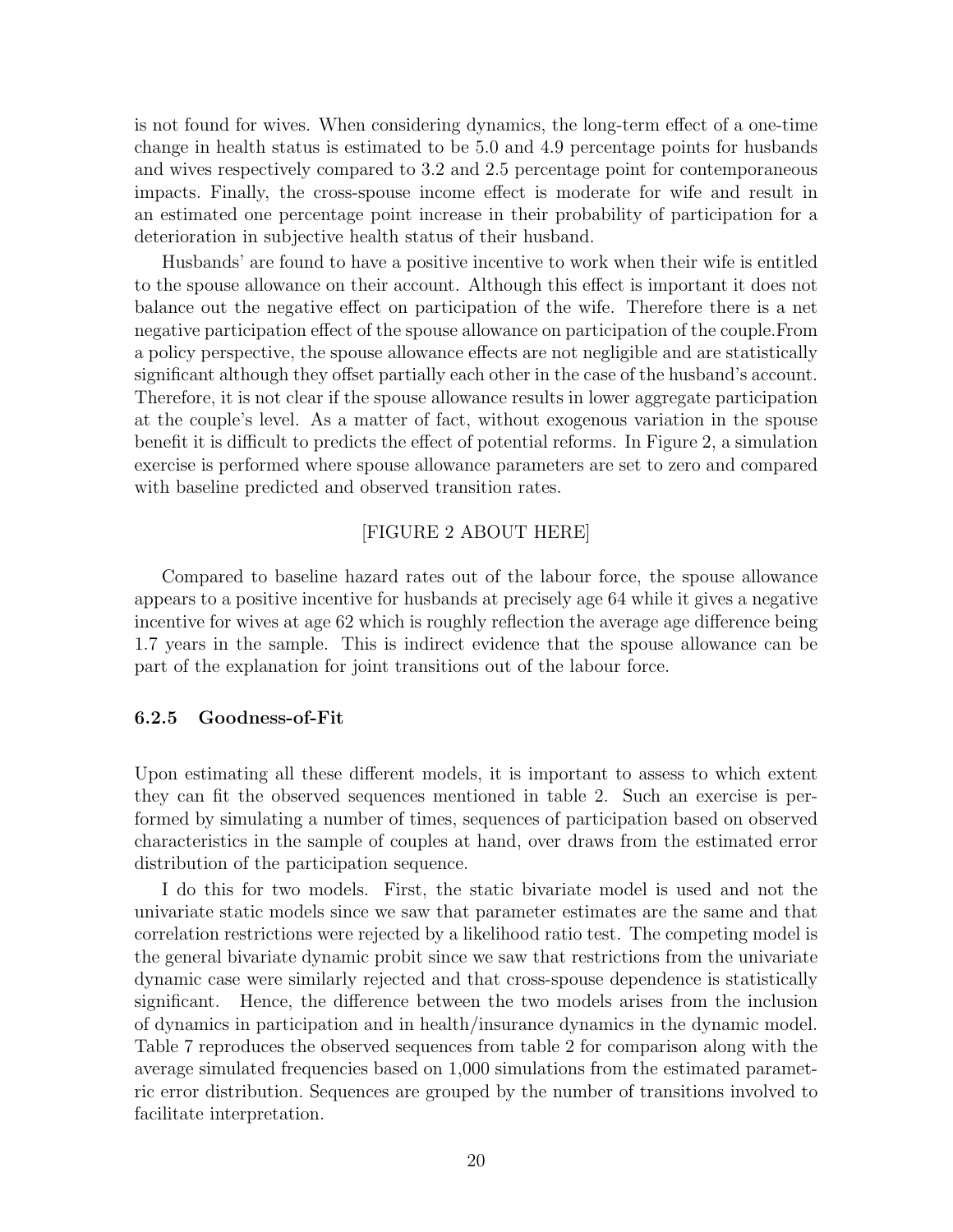#### [TABLE 7 ABOUT HERE]

The dynamic and static model fit rather well the sequences with no transitions as both high unobserved heterogeneity in the static case and high state dependence are flexible enough to accommodate these patterns. Not surprisingly, note however that in each case (participation and non-participation) the combination between unobserved heterogeneity and SD in the dynamic model always performs better than the static model although these estimates are not adjusted for parameter uncertainty.

For sequences involving a single transition towards participation or to non-participation, things get more difficult to handle for the static model which cannot accommodate the high unexplained component to participate on one hand with the high unexplained component once the spouse does not participate. Hence, the SD framework enables to incorporate such "bunching" behavior of participation and non-participation far better except for the 10000 sequence for wives. Furthermore, when looking at more complex transition patterns it is often striking to see how well the dynamic model fits these transitions for both husbands and wives and outperforms the static model.

In order to get an informal global assessment of the fit of both models, we can compute the Pearson goodness-of-fit statistic for the observed and predicted frequencies.<sup>17</sup> Table 8 reports such statistics for both models and for both husbands and wives.

#### [TABLE 8 ABOUT HERE]

Results reported in table 8 show that the equality of predicted and observed sequences for the dynamic model cannot be rejected for wives at 5% while it is not rejected only at the 1% level for husbands. However, this equality is clearly rejected for the static model. Therefore, this confirms the informal observation made previously about the fit of both models. It is not however a formal test since it does not account for parameter uncertainty due to estimation.

## 7 Conclusion

In reforming the social security system, one cornerstone should be that it can adequately meet the needs of a changing generation of elderly who have much more labour market experience and therefore stimulate their participation at older age if the ageing problem threatens public finance. Since the positive participation trend across cohorts of women is an important ingredient to successfully cope with the financial problems generated by the ageing problem it is important that these are not impeded by possibly outdated social security measures which dealt efficiently with couples of the preceding generation but potentially have now adverse effects on the behavior on the current generation of elderly.

<sup>&</sup>lt;sup>17</sup>For actual frequencies  $n_s$  and predicted  $\hat{n}_s$  of the (2<sup>2</sup>) 32 sequences ( $s = 1, ..., 32$ )  $GOF =$  $\sum_{s=1}^{32} \left( \frac{n_s - \widehat{n}_s}{\sqrt{\widehat{n}_s}} \right)$  $\frac{11}{12}$ which follows an asymptotic Chi-Square distribution with  $S-1$  degrees of freedom if we neglect parameter uncertainty.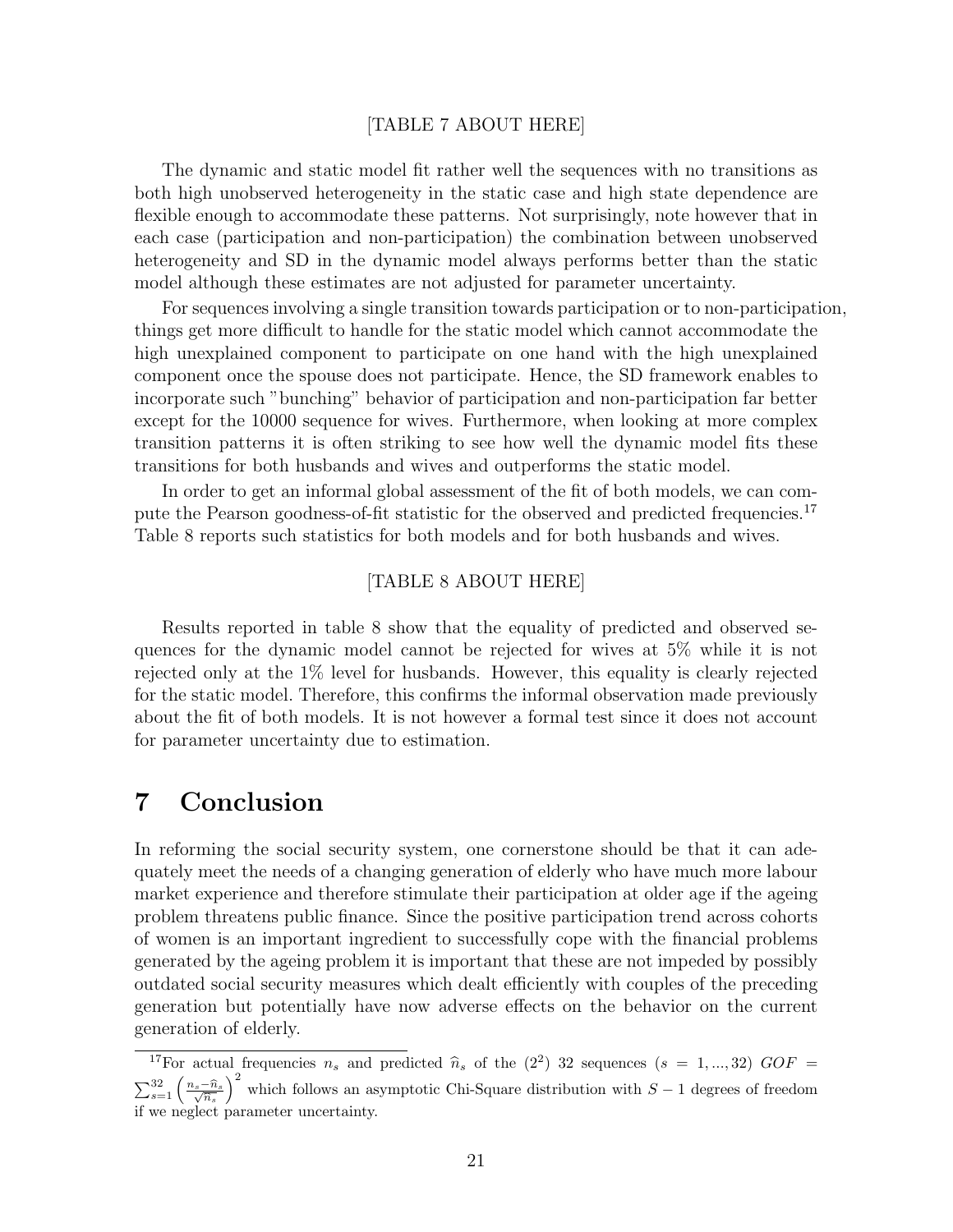In this respect, this paper tried to identify the complex dynamics of joint labour force of older couples in the United States using the most up to date source of data on the behavior of the elderly (HRS) and a flexible reduced-form framework that would place few restrictions on the richness of those potential dynamics. Moreover, it had a second objective of looking at the incentive effects of the spouse allowance. A few key results are worth summarizing and may add to our understanding of joint labour supply dynamics of older couples.

When accounting for dynamics, it appears that participation of couples is importantly governed by state-dependence which leads in reality to bunching of participation and non-participation episodes in adjacent periods. Similar to Blau (1997), pension accruals appear to have a stronger effect on the wife's participation decision than on the husband. Where does this gender difference come from is still an open question. Nevertheless, the effects are important enough to induce considerable transitions out of employment on the 55-60 age segment. Indeed, coupled with the dependence of a spouse's decision on the state the other spouse occupied in an adjacent period this can also have indirect effects for husbands and wives if complementarity in leisure is present. Hence, the cross-spouse SD results coupled with the correlation in transitory error indicate that there are channelling mechanisms through which these indirect effects can manifest themselves which was a similar conclusion reached by Blau (1998).

Finally, the spouse allowance is found to have a statistically significant effect on participation of the couple as predicted by Blau (1997). However, this study is the first to assess if it is statistically different from zero. The participation effects do not cancel each other and the empirical evidence suggest that the overall effect of the program on participation of couples is negative. Furthermore, these effects appear to be much stronger at age 62 for wives and age 64 for husbands which is exactly the average age difference for couples in the sample.

# References

- [1] Baker, M. (2002): "The Retirement Behavior of Married Couples: Evidence from the Spouse Allowance", Journal of Human Resources 37:1, pp. 1-34.
- [2] Blau, D.M. (1997): "Social Security and Labour Supply of Older Married Couples" Labour Economics 4, pp. 373-418.
- [3] Blau, D.M. (1998): "Labor Force Dynamics of Older Married Couples" Journal of Labor Economics 16:3, pp. 595-629.
- [4] Burtless, G. (1990): "Comment: The Joint Retirement Decision of Husbands and Wives", in *Issues in the Economics of Aging*, eds. D.A. Wise, Chicago University Press, pp. 255-7.
- [5] Chamberlain, G. (1984): "Panel Data", in Handbook of Econometrics, vol 2 chapter 22, eds Zvi Griliches and Michael D. Intriligator, Elsevier Science.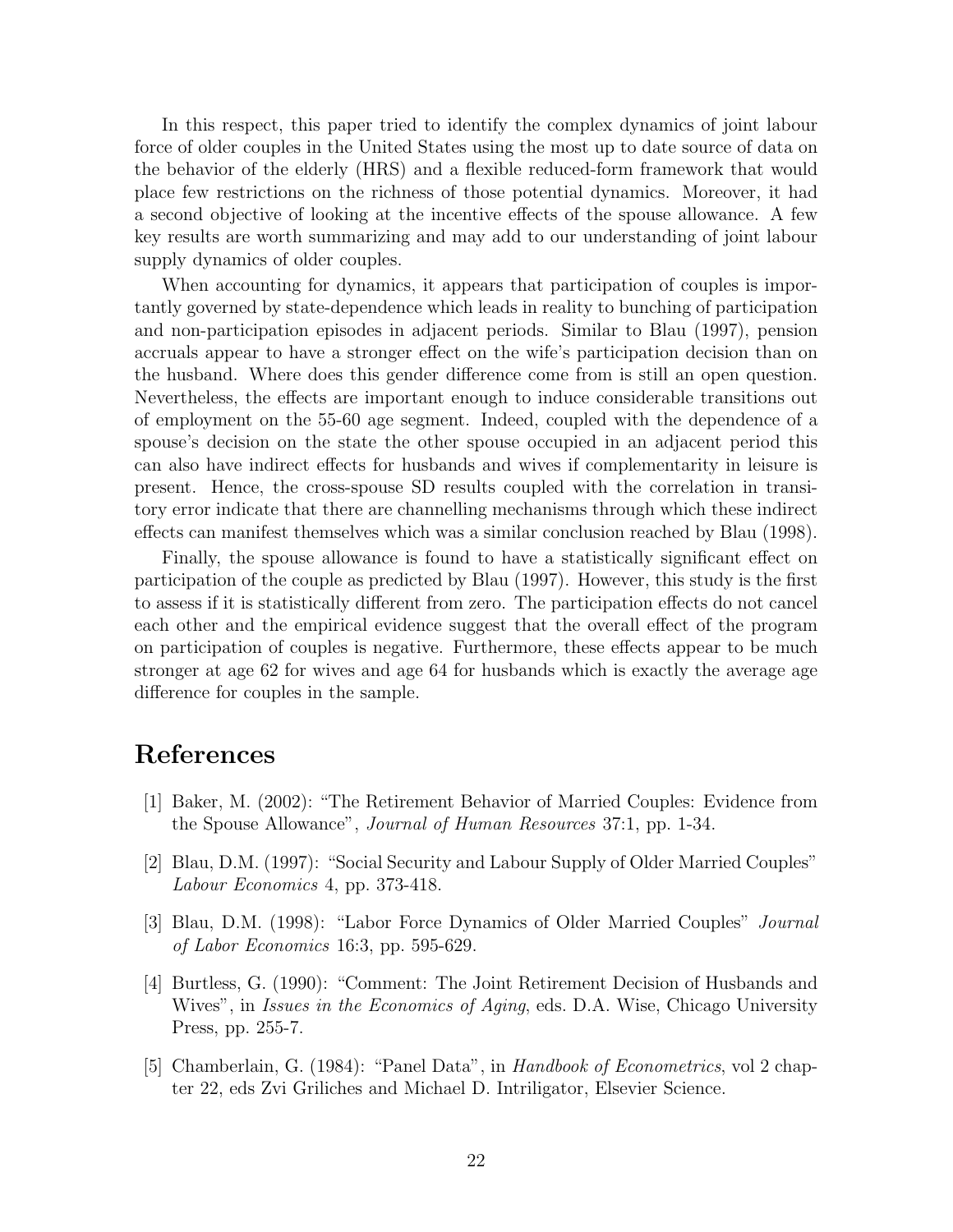- [6] Chay, K.Y. and D.R. Hyslop (2000): "Identification and Estimation of Dynamic Binary Response Panel Data Models: Empirical Evidence using Alternative Approaches", Working Paper University of California Berkeley, 36 p.
- [7] Christensen, B.J. and N. Datta Gupta (1994): "A Dynamic Programming Model of the Retirement Behavior of Married Couples", CAE Working Paper #94-02, Cornell University, 42 p.
- [8] Coile, C.C. (2003): "Retirement Incentives and Couples' Retirement Decisions", NBER Working Paper 9496, Massachusetts, 34 p.
- [9] Gruber, J. (1998): "Health Insurance and the Labor Market", NBER Working Paper 6762, Massachussetts, 86 p.
- [10] Gustman, A.L. and T.L. Steinmeier (2000): "Retirement in Dual Career Families: A Structural Model", Journal of Labor Economics 18:2, pp. 503-545.
- [11] Gustman, A.L. and T.L. Steinmeier (2002): "Social Security, Pensions and Retirement Behavior Within the Family", NBER Working Paper 8772, Massachusetts, February, 46 p.
- [12] Hajivassiliou, V., McFadden, D. and P. Ruud (1996): "Simulation of Multivariate Normal Rectangle Probabilities and their Derivatives: Theoretical and Computational Results", Journal of Econometrics 72, pp. 85-134.
- [13] Heckman, J.J. (1981): "The Incidental Parameters Problem and the Problem of Initial Condition in Estimating a Discrete-Time Data Stochastic Process", in Structural Analysis of Discrete Data with Econometric Applications, C.F. Manski and D. McFadden eds. , MIT Press, Cambridge, pp. 179-195.
- [14] Hyslop, D.R. (1999): "State Dependence, Serial Correlation and Heterogeneity in Intertemporal labour Supply Participation of Married Women", Econometrica 67:6, pp.1255-1294.
- [15] Hurd, M.D (1990): "The Joint Retirement Decision of Husbands and Wives", in Issues in the Economics of Aging, eds. D.A. Wise, Chicago University Press, pp. 231-254.
- [16] Hurd, M.D. (1996): "The Effects of labour Market Rigidities on the labour Force Behavior of Older Workers", in Advances in the Economics of Aging, eds by D.A. Wise, Chicago University Press, pp. 11-58.
- [17] Jim´enez-Martin, S., Labeaga, J.M. and M. Martinez Granado (1999): "Health Status and Retirement Decisions for Older European Couples", IRISS Working Paper Series No. 1999-01, Luxembourg, 41 p.
- [18] Lumsdaine, R.L. and O.L. Mitchell (1999): "New Developments in the Economic Analysis of Retirement", in *Handbook of Labor Economics* vol 3 Chapter 49, Ashenfelter, O. and D. Card eds. Elsevier Science.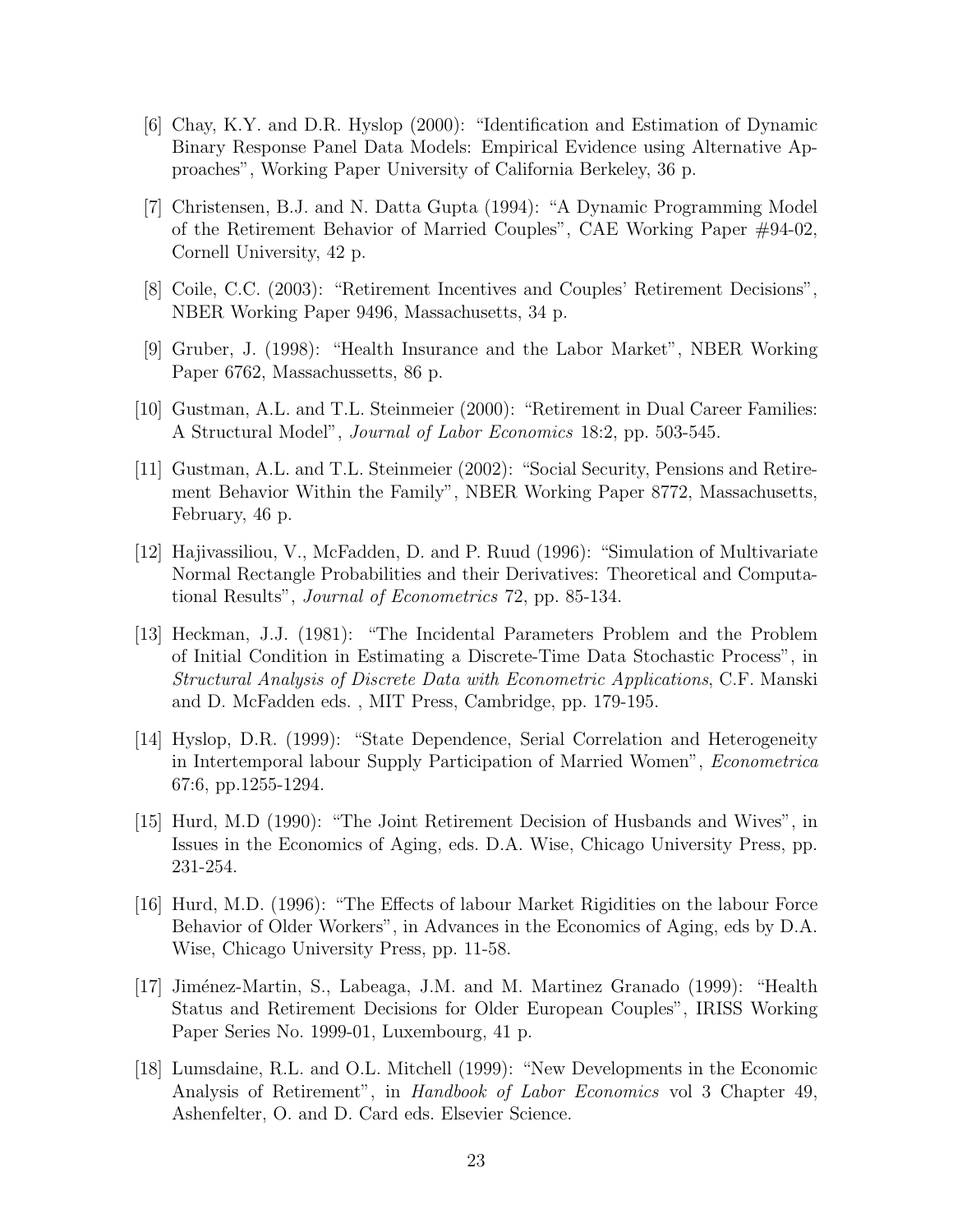- [19] Maestas, N. (2001): "Labor, Love and Leisure: Complementarity and the Timing of Retirement by Working Couples", mimeo Dept. of Economics, University of California Berkley, December, 61 p.
- [20] McCarty, T.A. (1990): "The Effect of Social Security on Married Women's Labor Force Participation", National Tax Journal 43, pp.95-110.
- [21] Peticolas, B. and T. Steinmeier (1999): "Health and Retirement Study Pension Value Database (Level 1): Data Description and Usage Version 1.0", July 15.
- [22] Pozzebon, S. and O.S. Mitchell (1986): "Married Women's Retirement Behavior", Journal of Population Economics 2:1, pp. 39-53.
- [23] Sédillot, B. and E. Walraet  $(2002)$ : "La cessation d'activité au sein des couples: y-a-t-il interdépendance des choix?", Économie et Statistique No 357-58, pp. 80-102.
- [24] Smith, J.P. (1999): "Healthy Bodies and Thick Wallets: The Dual Relation Between Health and Economic Status", Journal of Economic Perspectives, 13:2, pp. 145-166.
- [25] Tamer, E. (2003): "Incomplete Simultaneous Discrete Response Model with Multiple Equilibria", Review of Economic Studies 70:1, 147-163.
- [26] Train, K.E. (2002): Discrete Choice Methods with Simulation, Cambridge University Press, 321 p.
- [27] Vella F. and M. Verbeek (1999): "Two-step estimation of panel data models with censored endogenous variables and selection bias", Journal of Econometrics 90:2, pp.239-263
- [28] Vistnes, J.P. (1994): "An Empirical Analysis of Married Women's Retirement Decisions", National Tax Journal 48, pp.135-155.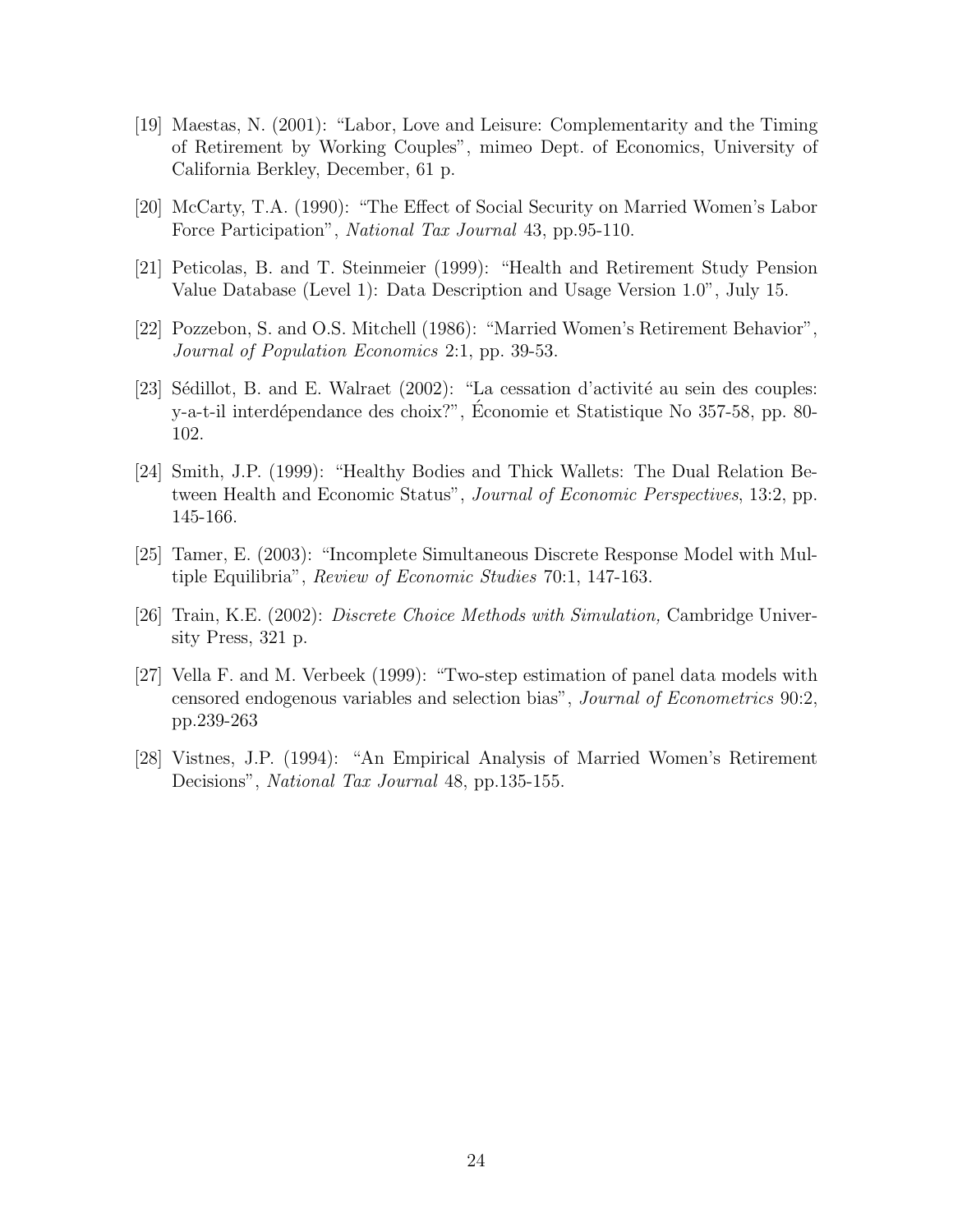#### Appendix A: Likelihood Contribution and GHK Simulator

First step is to look at  $t > 2$ . I normalize  $Var(\eta_{mit}) = Var(\eta_{fit}) = 1$ . Then looking at the serially correlated errors and assuming stationarity, their unconditional variance and covariance are given by  $E(\varepsilon_{jit}^2) = \sigma_{vj}^2 (1 - \rho_j^2)^{-1}$  and  $E(\varepsilon_{mit} \varepsilon_{fit}) = \rho_v (1 - \rho_m \rho_f)^{-1}$ . Then this implies that  $\sigma_{\alpha j}^2 = 1 - \sigma_{\nu j}^2 (1 - \rho_j^2)^{-1}$  and corresponds to the share of unobserved heterogeneity in the total variance of the stochastic component  $\eta_{ijt}$ . Note that if autocorrelation is positive then this share is smaller then if it is assumed to be zero.

The intertemporal covariances can be derived using the stationarity assumption in the same fashion,

$$
\mathbf{E}(\eta_{jit}\eta_{jit-s}) = 1 - \sigma_{vj}^2 (1 - \rho_j^s)(1 - \rho_j^2)^{-1}
$$
\n(15)

$$
\mathbf{E}(\eta_{jit} \eta_{j'it-s}) = \rho_{\alpha} \left( \frac{1 - \rho_m^2 - \sigma_{vm}^2}{1 - \rho_m^2} \right)^{1/2} \left( \frac{1 - \rho_f^2 - \sigma_{vf}^2}{1 - \rho_f^2} \right)^{1/2} + \rho_j^s \rho_v (1 - \rho_m \rho_f)^{-1}.
$$
 (16)

The initial conditions are added by augmenting this covariance matrix with the free correlations between period 1 and other periods. This correlation is restricted to be equal across time periods.

In building up the likelihood we need model the joint probability of the observed sequence of choices of the couple  $h_i = (h_{mi1}, h_{fi1}, ..., h_{mit}, h_{fit}..., h_{miT}, h_{fiT})'$  given the parameters of the assumed data generating process and the observed characteristics. The loglikelihood is formed by the mean of the log of those probabilities,  $\frac{1}{N}$ arad $\sum_{N}$  $\sum_{i=1}^{N} \log \Pr (h_i | \theta)$ where  $\theta$  denotes the vector of all parameters to be estimated. The integral in Pr  $(h_i|\theta)$ is a 2T dimensional integral and simulated using the GHK simulator also known as the smooth conditioning recursive (SRC) simulator.

This maximum simulated likelihood (MSL) which results from replacing probabilities by their simulated counterparts is an inconsistent estimator unless  $R$  goes to infinity. However, it is asymptotically normal and asymptotically equivalent to ML infinity. However, it is asymptotically normal and asymptotically equivalent to ML for  $R/\sqrt{N} \rightarrow \infty$  . I will report results for 50 Halton draws in estimation.<sup>18</sup> Standard errors of the marginal effects are computed from Monte Carlo replications.

<sup>18</sup>The results were not sensitive to doubling the number of draws.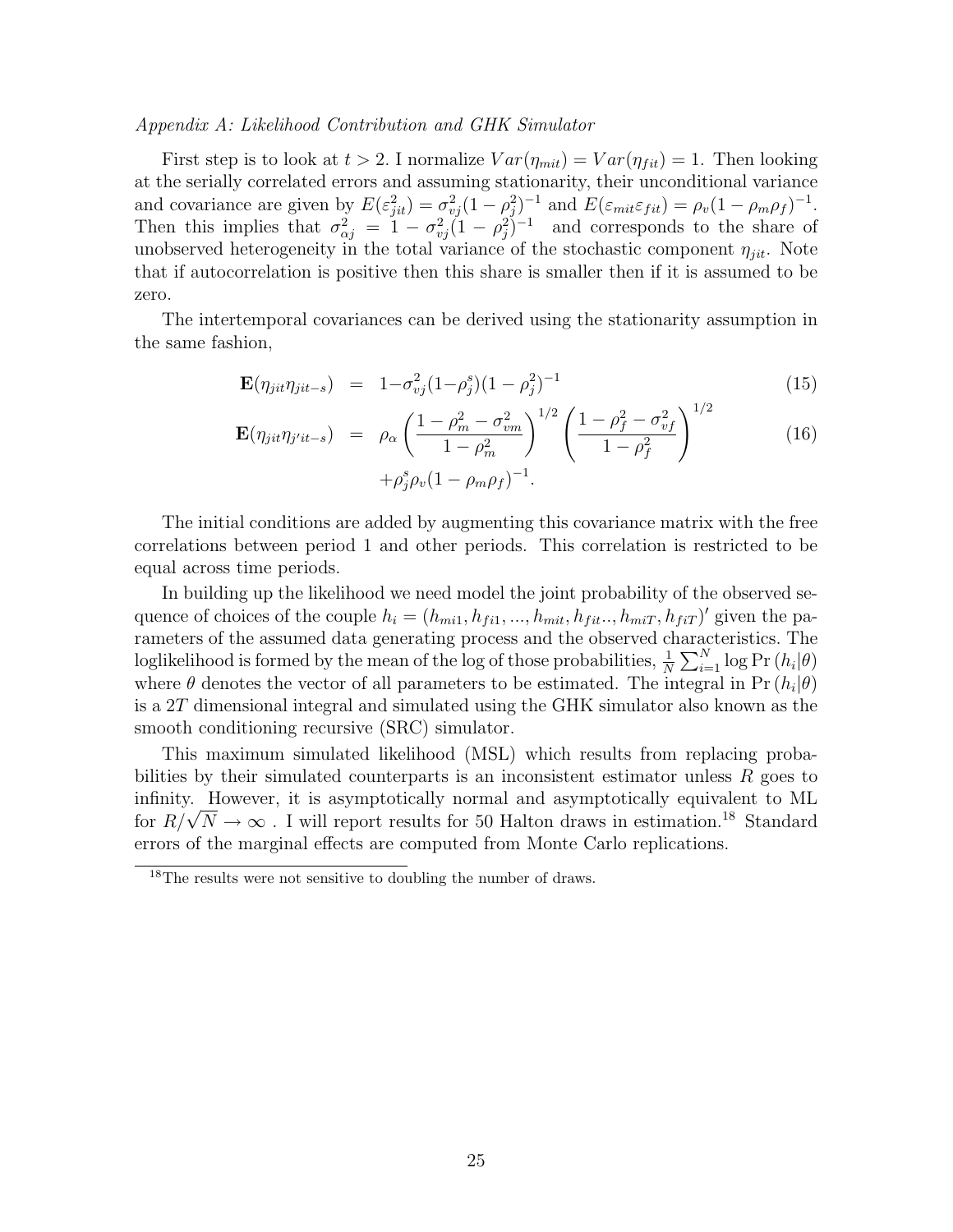#### Appendix B: Wage Profile Imputation and Social Security

In order to assess the role of social security, wage profiles for each spouse in the household are needed. As a matter of fact, wages are missing for two types of spouses in the data. A first case involves missing wages for workers while a second one involves missing wages of non-workers. In the first case, standard imputation techniques can be used using the panel data dimensions while in the second case one may have to assess the non-randomness of the sample of workers in order to use their information to impute wages for non-workers.

In the second case, the problem is complicated by the fact that the source of sample selection is not known a priori to come from either correlation in person-specific unobservables or from time-specific unobservables. Hence, I use the two-step estimator proposed by Vella and Verbeek (1999) to account for both selection processes. One advantage of this procedure is that a standard Wald Test is available to test for the presence of sample selection coming from both potential sources. In addition, this two-step approach allows dynamics in participation to affect the selection process and allows unknown form of heteroscedasticity and autocorrelation in the wage unobservable. I estimate the conditional wage for both spouse separately. From these estimates, I estimate a fixed effect for each spouse and then use this along with the cross-section information to impute wages for the two types of missing observations. In fact, this is a similar procedure to the approach taken by both Blau (1997,1998) and Gustman and Steinmeier (2000a,2002) with the major difference that selection is taken into account, both for unobservables varying in time and constant across time.

For each spouse we can model the reduced form labour supply choice as

$$
w_{it}^* = x_{it}'\beta + e_{it} \tag{17}
$$

$$
h_{it}^* = z_{it}' \gamma + \phi h_{i,t-1} + u_{it} \tag{18}
$$

with the econometrician observing  $w_{it} = \max(w_{it}^*, 0)$ ,  $h_{it} = \mathbf{1}_{(0,\infty)}(h_{it}^*)$ . Assume the two-component error structure  $e_{it} = \mu_i + n_{it}$  and  $u_{it} = a_i + v_{it}$  with

$$
u_i = (u_{i1}, ..., u_{iT}) | z_i \sim IN(0, \sigma_a^2 \iota t' + \sigma_v^2 I)
$$
\n(19)

$$
\mathbf{E}(e_{it}|x_{it}, z_{it}, u_i) = \tau_1 u_{it} + \tau_2 \overline{u}_i \tag{20}
$$

where  $\overline{u}_i = T_{t=1}^{-1} u_{it}$ . This is the case analyzed by Vella and Verbeek (1999) which allows for heteroscedasticity and autocorrelation. Conditioning on the whole sequence  $h_i = (h_{i2}, ..., h_{iT})'$  and the initial state  $h_{i1}$  then

$$
\mathbf{E}(w_{it}|x_i, z_i, h_{i1}, h_i) = x'_{it}\beta + \mathbf{E}(e_{it}|x_{it}, z_{it}, h_{i1}, h_i).
$$
 (21)

Expanding the second R.H.S. component using (20) yields,

$$
\mathbf{E}(e_{it}|x_{it}, z_{it}, h_{i1}, h_i) = \tau_1 \mathbf{E}(u_{it}|x_{it}, z_{it}, h_{i1}, h_i) + \tau_2 \mathbf{E}(u_i|x_{it}, z_{it}, h_{i1}, h_i)
$$
(22)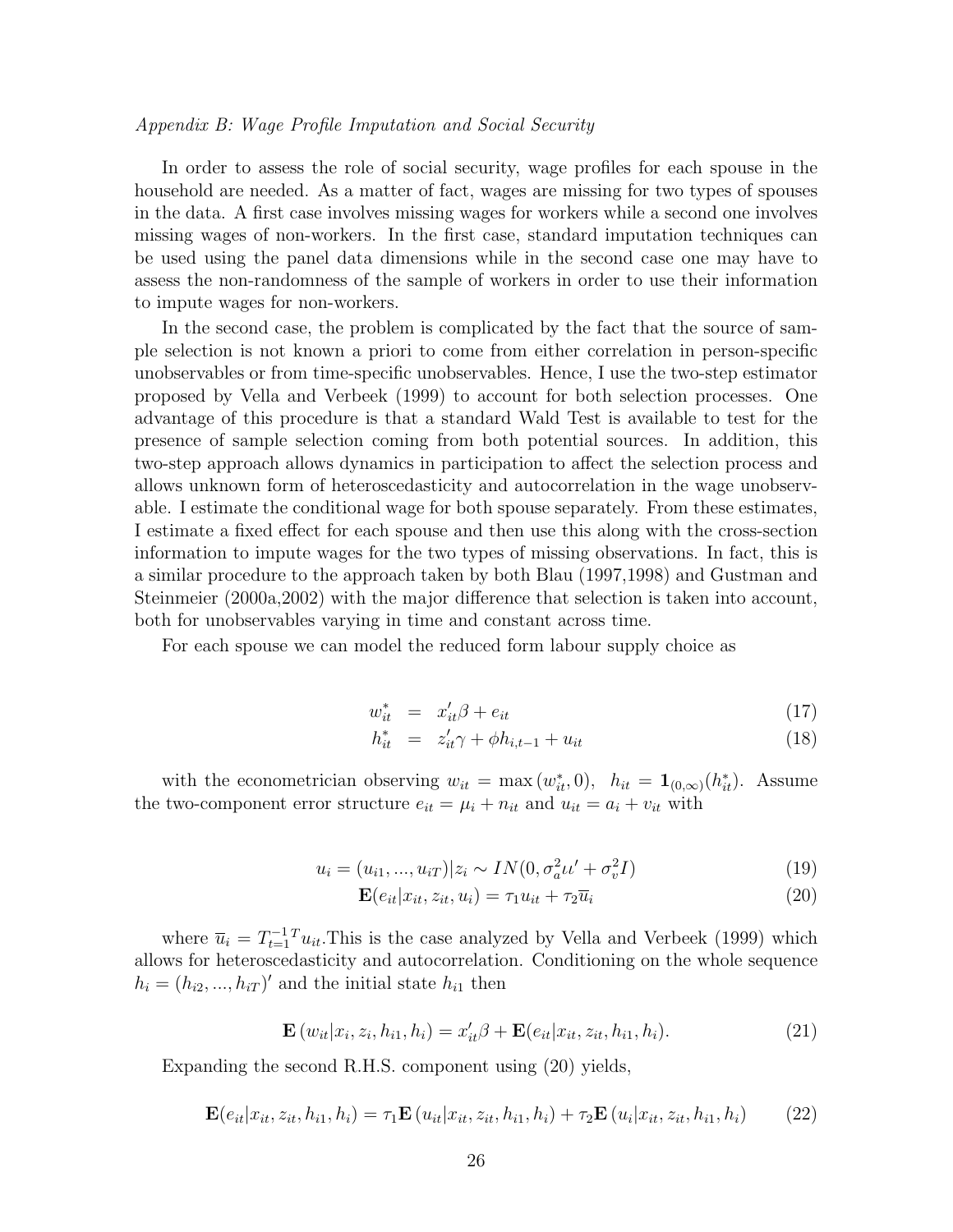Then given consistent parameters estimates of  $\theta = (\gamma_1, \pi_1, \gamma, \sigma_a, \phi)$  from the first step dynamic probit, then Vella and Verbeek show that one can get an unbiased estimator of  $\mathbf{E}\left(u_{it}|x_{it}, z_{it}, h_{i1}, h_{i}\right)$  given by

$$
\widetilde{u}_{it} = \frac{1}{f\left(h_{i1}, h_i | x_{it}, z_{it}; \widehat{\theta}\right)} \frac{1}{R} \sum_{r=1}^{R} \left[ \left(\widetilde{a}_{ir} + v_{it}^G(\widetilde{a}_{ir}; \widehat{\theta})\right) f\left(h_{i1}, h_i | x_{it}, z_{it}, \widetilde{a}_{ir}; \widehat{\theta}\right) \right]
$$

where  $\tilde{a}_{ir}$  are draws from  $f(a)$  given  $\hat{\sigma}_a$  and  $v_{it}^G(\tilde{a}_{ir}; \hat{\theta})$  is the generalized residual of the first step binary choice model Then, I estimates (17) by OLS including as regressors  $\tilde{u}_{it}$  and  $T_{t=1}^{-1}$   $\tilde{u}_{it}$  as regressors and using only workers who declare wages. From the coefficient estimates  $\widehat{\beta}$ , I estimates the fixed effects from the observed wages for each spouse with some wage data.  $x_{it}$  is allowed to be quadratic in age, in total market experience, in tenure on the current job, on industry and census region dummies and on schooling and race. Time dummies are also included.  $z_{it}$  includes the standard quadratic in age as well as the number of children, capital income and health which consist the exclusion restrictions. Note that state-dependence acts as an exclusion restriction also. Results of the second-step are reported in Table B.1

| <i>Wage Equation Estimates (Log Hourly Wage)</i> |                     |          |           |       |  |
|--------------------------------------------------|---------------------|----------|-----------|-------|--|
|                                                  | Parameter estimates |          |           |       |  |
| Covariates                                       | Male                |          | Female    |       |  |
| X                                                | $\beta_m$<br>se     |          | $\beta_f$ | se    |  |
| Intercept                                        | $-0.354$            | 1.069    | 1.550     | 0.608 |  |
| Age                                              | 0.073               | 0.038    | 0.007     | 0.022 |  |
| $Age^2/10$                                       | $-0.007$            | 0.003    | $-0.002$  | 0.002 |  |
| Tenure                                           | 0.026               | 0.004    | 0.028     | 0.004 |  |
| $T$ enure <sup>2</sup> /10                       | $-0.003$            | $-0.001$ | $-0.005$  | 0.001 |  |
| Experience                                       | 0.014               | 0.011    | 0.016     | 0.005 |  |
| $\text{Experience}^2/10$                         | $-0.002$            | 0.002    | $-0.002$  | 0.001 |  |
| Primary School Years                             | 0.040               | 0.030    | 0.006     | 0.029 |  |
| High School Years                                | 0.058               | 0.011    | 0.044     | 0.010 |  |
| $Collect + Years$                                | 0.120               | 0.009    | 0.112     | 0.007 |  |
| $\tau_1$ (time spec. selection)                  | 0.190               | 0.047    | 0.151     | 0.037 |  |
| $\tau_2$ (person spec. selection)                | 0.320               | 0.052    | 0.237     | 0.041 |  |
| Est. Variance of Fixed E                         |                     | 0.35     | 0.22      |       |  |
| Correlation $(\widehat{w}, w)$                   |                     | 0.83     | 0.85      |       |  |

Census Region, Industry and Time dummies included.

 $-$  Table B.1  $-$ 

The main component of a spouse's benefit at age  $a$  is the averaged monthly wage which consist of the 35 highest indexed monthly wage or if fewer years are available then the five worst wages are ignored and the remaining ones averaged. A detailed calculation of the AME requires both the wage profile of the spouse and the distribution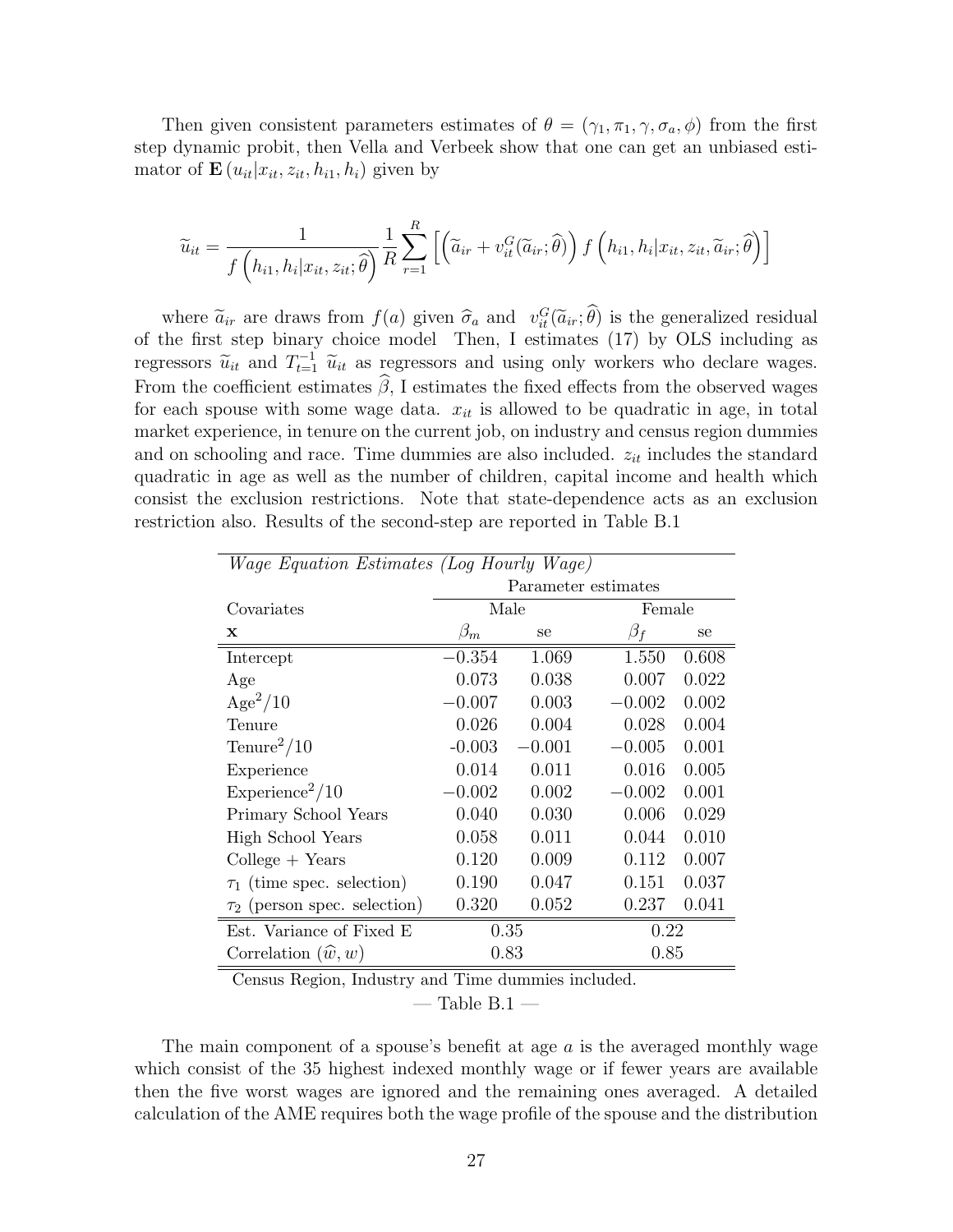of wages of other workers as the AME is indexed according to the evolution of the mean of the distribution. This information is available only in the restricted data set which I cannot use. Therefore, I resort to using the mean of observed wages as an "hopefully" unbiased estimate of the AME.

The AME is used to compute the Primary Insurance Amount (PIA). The PIA is a piece-wise linear function of the AME. Consider  $t$  as the time of retirement. The 1995 function was

$$
PIA_t = c_1 \min[AME_t, p_1] + c_2 \min[\max[AME_t - p_1, 0], p_2 - p_1] \tag{23}
$$

$$
+ c_3 \max[AME_t - p_1 - p_2, 0].
$$

where  $p_1 = $426$  and  $p_2 = $2567$ , referred to as bendpoints, and  $(c_1, c_2, c_3)$ (0.4, 0.32, 0.15) in 1995. Once the PIA is computed, some adjustments are made for the age at which benefits are taken. Refer to  $a_t$  as a spouse's age at period t. This yields the spouse's own entitlement  $b_t$  given by

$$
b_t = 1_{[62,\infty)}(a_t) \exp\left(g_{DRC}y_{DRC} - g_{ARF}y_{ARF}\right) PIA_t \tag{24}
$$

where  $y_{DRC}$  is the number of years at t since the spouse turned 65 up to a maximum of 5 if the Normal Retirement Age is 65 and  $y_{ARF}$  is the number of years at t before the individual reaches 65 if he/she is older than or 62.  $g_{DRC}$  is the yearly rate at which benefits are increased for delayed retirement (Delayed Retirement Credit) and  $g_{ART}$  is the actuarial reduction factor which decreases benefits to reflect increased. These along with the normal retirement age have been changed as a result of the 1983 amendments and depend on the birth year of the spouse. The adjustment where made according to the information published in the Handbook of Social Security, Chapter 7.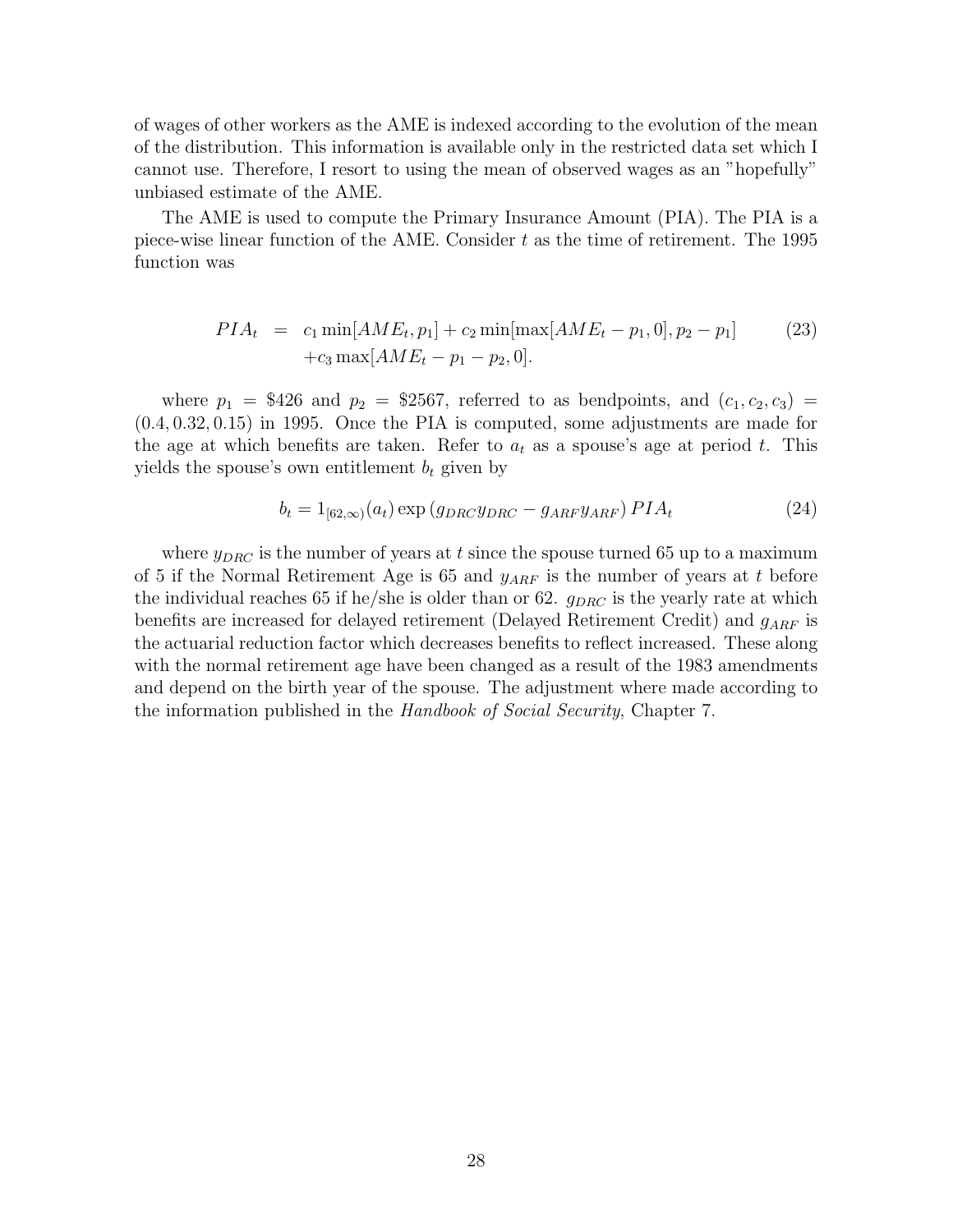| Table 1 Transition of Spouses |       |      |          |                                        |      |  |  |  |
|-------------------------------|-------|------|----------|----------------------------------------|------|--|--|--|
| State at $(t-1)$              |       |      |          |                                        |      |  |  |  |
|                               |       |      | Husbands | Wives                                  |      |  |  |  |
| Year                          | State | N    | L        | N                                      | L    |  |  |  |
| 1994                          | N     | 84.7 | 13.3     | 87.9                                   | 13.0 |  |  |  |
|                               | L     | 15.3 | 86.7     | 12.1                                   | 87.0 |  |  |  |
| 1996                          | N     | 85.7 | 14.6     | 89.6                                   | 17.8 |  |  |  |
|                               | L     | 14.3 | 85.4     | 10.4                                   | 82.2 |  |  |  |
| 1998                          | N     | 89.4 | 16.7     | 88.9                                   | 18.4 |  |  |  |
|                               | L     | 10.6 | 83.3     | 11.1                                   | 81.6 |  |  |  |
| 2000                          | N     | 91.4 | 20.3     | 92.4                                   | 19.6 |  |  |  |
|                               | L     | 8.6  | 79.7     | 7.6                                    | 80.4 |  |  |  |
|                               |       |      |          | Conditional Prob of leaving state at t |      |  |  |  |

 $N =$  non-participation,  $L =$  participation.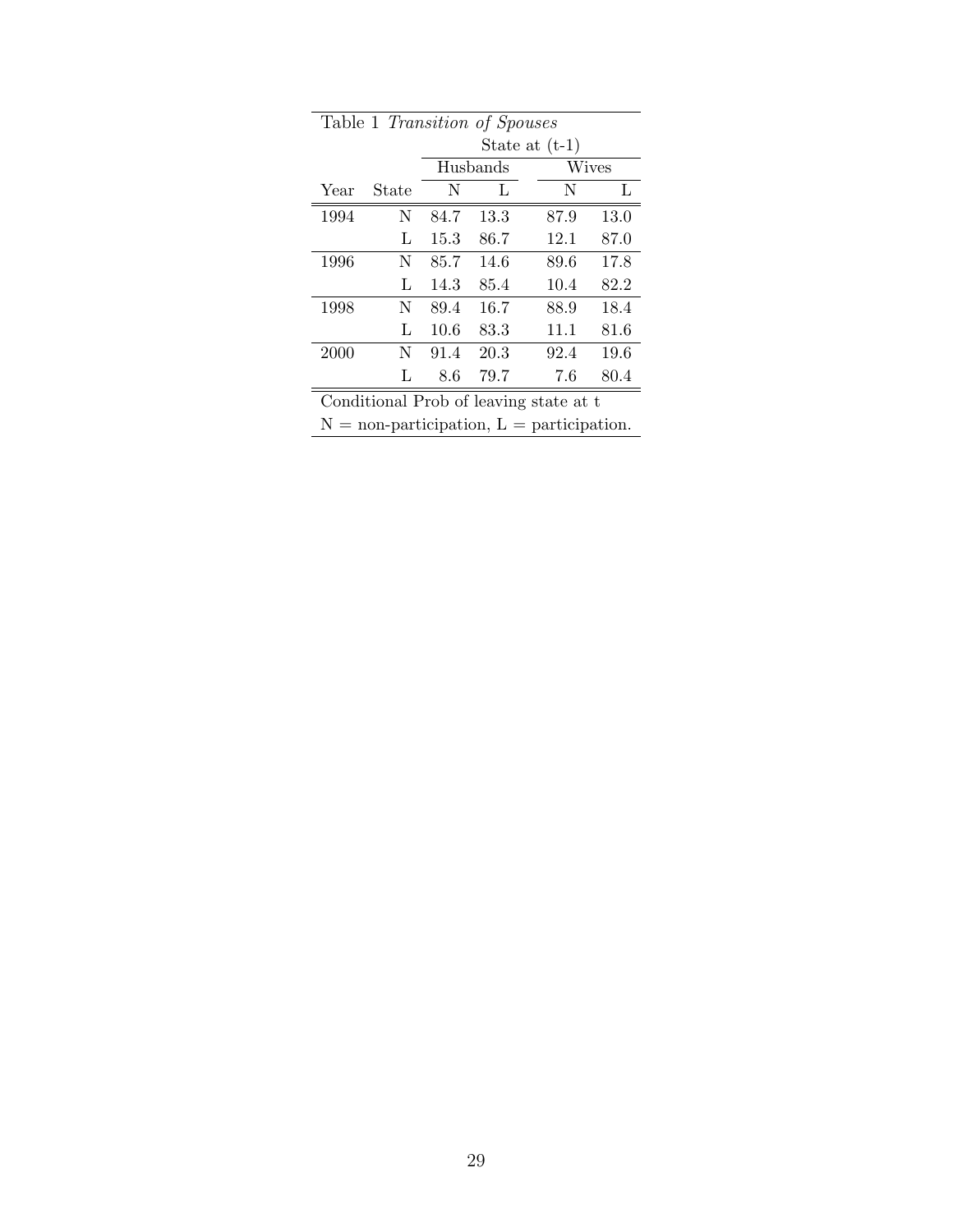| Table 2. Participation Sequences HRS 1992-2000 |                |              |           |                |                  |
|------------------------------------------------|----------------|--------------|-----------|----------------|------------------|
| Sequences                                      | Husb.          | <b>Wives</b> | Sequences | Husb.          | Wives            |
| No Trans.                                      |                |              | 3-Trans.  |                |                  |
| 11111                                          | 1170           | 942          | 00101     | $\mathfrak{Z}$ | $\boldsymbol{3}$ |
| 00000                                          | 501            | 800          | 10010     | 11             | 5                |
|                                                | 1671           | 1742         | 11010     | 24             | $27\,$           |
| 1-Trans.                                       |                |              | 10100     | 22             | 10               |
| $\Delta^-$ LFP                                 |                |              | 01011     | $\overline{2}$ | $\mathbf 5$      |
| 11110                                          | 261            | 187          | 01101     | $\overline{4}$ | 3                |
| 11100                                          | 200            | 171          | 01001     | $\overline{2}$ | $\overline{4}$   |
| 11000                                          | 192            | 177          | 10110     | 17             | $\overline{7}$   |
| 10000                                          | 182            | 161          |           | 85             | 64               |
|                                                | 835            | 696          | 4-Trans.  |                |                  |
| $\Delta^+$ LFP                                 |                |              | 10101     | 6              | 5                |
| 01111                                          | 45             | 53           | 01010     | $\overline{2}$ | $\,$ 6 $\,$      |
| 00111                                          | 18             | 32           |           | $\overline{8}$ | 11               |
| 00011                                          | $\overline{5}$ | 23           |           |                |                  |
| 00001                                          | 12             | 18           |           |                |                  |
|                                                | 80             | 126          |           |                |                  |
| 2-Trans.                                       |                |              |           |                |                  |
| 11101                                          | 55             | 50           |           |                |                  |
| 11011                                          | 46             | $49\,$       |           |                |                  |
| 10111                                          | 43             | 29           |           |                |                  |
| 10011                                          | 12             | 14           |           |                |                  |
| 11001                                          | 17             | 20           |           |                |                  |
| 10001                                          | 8              | 11           |           |                |                  |
| 01000                                          | 16             | 23           |           |                |                  |
| 00100                                          | 10             | 23           |           |                |                  |
| 00010                                          | 8              | 22           |           |                |                  |
| 01100                                          | 15             | 22           |           |                |                  |
| 00110                                          | $\overline{4}$ | 13           |           |                |                  |
| 01110                                          | 15             | 13           |           |                |                  |
|                                                | 249            | 276          |           |                |                  |

30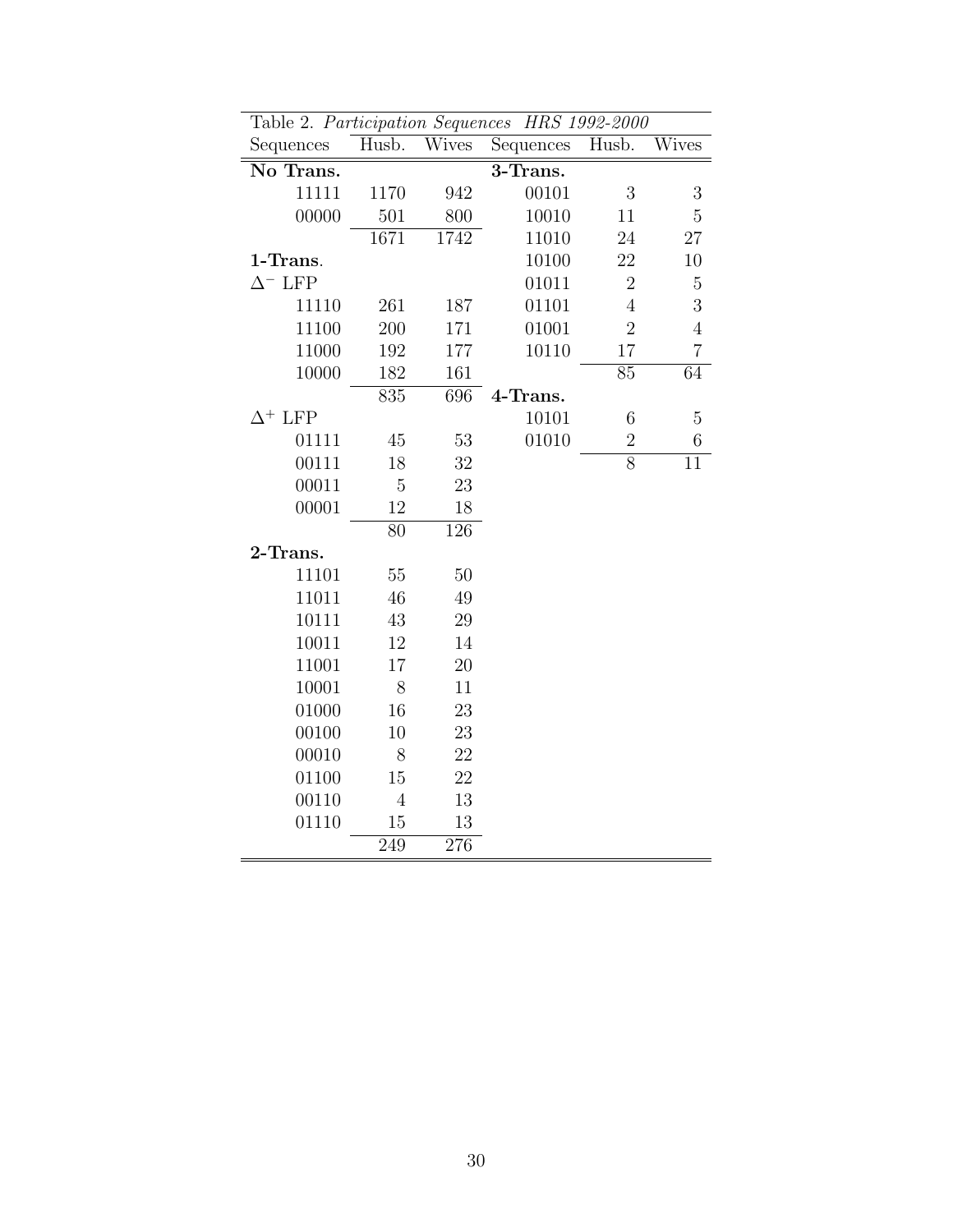| Table 3 Dependence in Transitions             |         |                  |          |                  |      |  |
|-----------------------------------------------|---------|------------------|----------|------------------|------|--|
|                                               |         | State at $(t)$   |          |                  |      |  |
| State                                         |         |                  | Husbands | <b>Wives</b>     |      |  |
| of Other Spouse                               | $(t-1)$ | N                | L        | Ν                | L    |  |
| 1994                                          | Ν       | 39.0             | 61.0     | 55.9             | 44.1 |  |
|                                               | L       | 24.0             | 76.0     | 35.6             | 64.4 |  |
|                                               |         | Pr<br>$\Delta$   | 15.0     | Pr)<br>$\Delta($ | 20.3 |  |
| 1996                                          | Ν       | 46.4             | 53.6     | 63.0             | 37.0 |  |
|                                               | L       | 28.2             | 71.8     | 39.8             | 60.2 |  |
|                                               |         | Pr)<br>$\Delta($ | 18.2     | $\Delta$ (Pr)    | 23.2 |  |
| 1998                                          | Ν       | 54.2             | 45.8     | 65.3             | 34.7 |  |
|                                               | L       | 32.3             | 67.7     | 43.5             | 56.5 |  |
|                                               |         | Рr<br>Δ          | 21.9     | Pr)<br>Δ         | 21.8 |  |
| 2000                                          | Ν       | 61.0             | 39.5     | 70.9             | 29.1 |  |
|                                               | L       | 39.5             | 60.5     | 46.6             | 53.4 |  |
|                                               |         | $\Pr$            | 21.0     | Pr               | 24.3 |  |
| Cells: Conditional Prob of leaving state at t |         |                  |          |                  |      |  |

| Table 4 <i>Joint Transitions of Couples</i> |                  |      |      |      |  |  |  |
|---------------------------------------------|------------------|------|------|------|--|--|--|
|                                             | State at $(t-1)$ |      |      |      |  |  |  |
| State at t                                  | LL               | LN   | NL   | NΝ   |  |  |  |
| LL.                                         | 74.8             | 11.2 | 12.6 | 1.7  |  |  |  |
| LN                                          | 11.3             | 69.3 | 2.1  | 7.8  |  |  |  |
| NL                                          | 10.0             | 1.6  | 64.5 | 5.2  |  |  |  |
| NΝ                                          | 3.9              | 18.0 | 20.8 | 85.3 |  |  |  |
| Cells: % of Column Frequencies              |                  |      |      |      |  |  |  |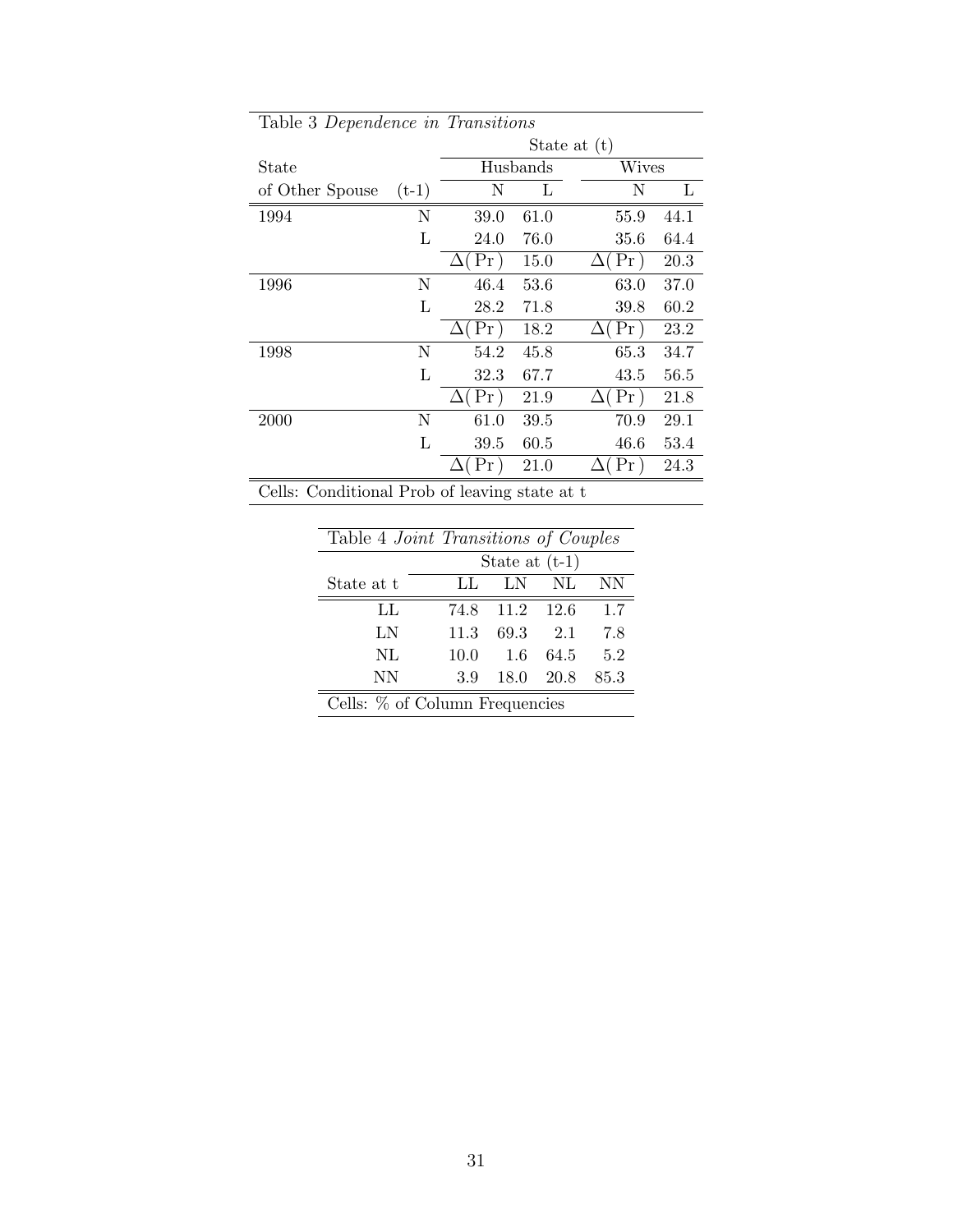| $\mathbf{L}$ asi $\circ$ s $\mathbf{L}$ anginaat $\mathbf{L}$ jject $\mathbf{L}$ stintatees |      |          | Estimates: $(1,1)$ state at $(t-1)$ |      |          |          |
|---------------------------------------------------------------------------------------------|------|----------|-------------------------------------|------|----------|----------|
|                                                                                             |      | Husband  |                                     |      | Wife     |          |
| Covariates                                                                                  | Mean | Dynamic  | Static                              | Mean | Dynamic  | Static   |
| Age                                                                                         | 61.6 | $-0.016$ | $-0.035$                            | 57.7 | $-0.010$ | $-0.019$ |
| ADL index $(t)$                                                                             | 0.15 | $-0.049$ | $-0.056$                            | 0.15 | $-0.062$ | $-0.054$ |
| ADL index $(t-1)$                                                                           |      | $-0.005$ | $\sim$ $-$                          |      | $-0.018$ |          |
| Pension ac. 55-60                                                                           | 0.65 | 0.018    | 0.047                               | 0.67 | 0.069    | 0.196    |
| Pension ac. 60-65                                                                           | 0.19 | $-0.008$ | 0.007                               | 0.34 | 0.033    | 0.074    |
| Health index $(m, t)$                                                                       | 2.61 | $-0.032$ | $-0.038$                            | 2.61 | 0.010    | 0.007    |
| Health index $(m, t-1)$                                                                     | 2.53 | $-0.018$ |                                     | 2.53 | $-0.001$ |          |
| Health index $(f, t)$                                                                       | 2.53 | 0.006    | 0.003                               | 2.53 | $-0.025$ | $-0.027$ |
| Health index $(f, t-1)$                                                                     | 2.46 | 0.001    |                                     | 2.46 | $-0.014$ |          |
| Age difference $(m - f)$                                                                    | 1.73 | 0.002    | 0.005                               | 1.73 | $-0.003$ | $-0.006$ |
| Spouse A. (on $m$ 's acc.)                                                                  | 0.09 | 0.156    | 0.020                               | 0.09 | $-0.362$ | $-0.377$ |
| Spouse A. (on $f$ 's acc.)                                                                  | 0.10 | $-0.381$ | 0.122                               | 0.10 | 0.092    | $-0.117$ |
| Participation Prob (.)                                                                      |      |          |                                     |      |          |          |
| $(h_{mt-1}, h_{ft-1}) = (1, 1)$                                                             |      | 0.836    | 0.588                               |      | 0.814    | 0.508    |
| $(h_{mt-1}, h_{ft-1}) = (1, 0)$                                                             |      | 0.772    |                                     |      | 0.178    |          |
| $(h_{mt-1}, h_{ft-1}) = (0, 1)$                                                             |      | 0.213    |                                     |      | 0.731    |          |
| $(h_{mt-1}, h_{ft-1}) = (0, 0)$                                                             |      | 0.148    |                                     |      | 0.110    |          |
| Est. SD Effects                                                                             |      |          |                                     |      |          |          |
| SD husband                                                                                  |      | 0.623    |                                     |      |          |          |
| SD wife                                                                                     |      | 0.636    |                                     |      |          |          |
| Cross-SD (wife for husb. LFP)                                                               |      | $0.064*$ |                                     |      |          |          |
| Cross-SD (husb. for wife LFP)                                                               |      | 0.083    |                                     |      |          |          |

Table 6 Marginal Effect Estimates

Notes: 10,000 Monte Carlo replications are used using table 5 estimates

to compute standard errors. Evaluated at average characteristics.

Estimates in bold statistically significant at 5% level or less.  $*$  significant at 6.3%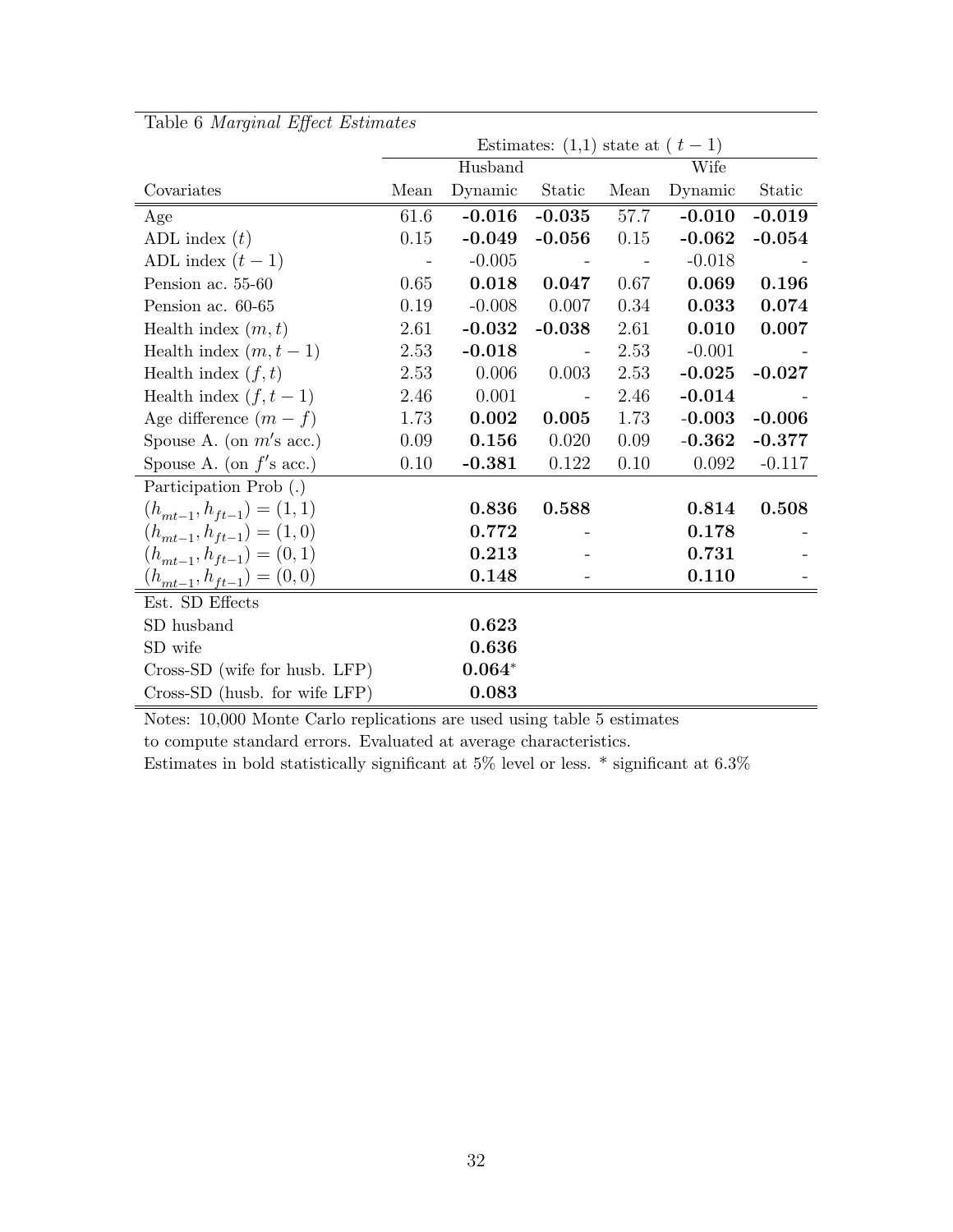| Table 5 <i>Joint Labo</i>                                                                                                    | $r$ Supply Estimates |          |                  |          |                    |          |                   |          |
|------------------------------------------------------------------------------------------------------------------------------|----------------------|----------|------------------|----------|--------------------|----------|-------------------|----------|
|                                                                                                                              | Univariate           | Static   | Bivariate Static |          | Univariate Dynamic |          | Bivariate Dynamic |          |
| Covariates                                                                                                                   | $H$ usband           | Wife     | $H$ usband       | Wife     | $\rm{Husband}$     | Wife     | $H$ usband        | Wife     |
| Age                                                                                                                          | $-0.105$             | $-0.069$ | $-0.106$         | $-0.069$ | $-0.077$           | $-0.051$ | $-0.074$          | $-0.045$ |
|                                                                                                                              | $-0.136$             | 0.234    | $-0.132$         | 0.222    | $-0.035$           | 0.211    | $-0.052$          | 0.215    |
| $\begin{array}{l} \text{Race (Black=1)}\\ \text{Stnoding (yrs)} \end{array}$                                                 | 0.024                | 0.020    | 0.023            | 0.021    | 0.020              | 0.002    | 0.020             | 0.003    |
| Nb marriage<br>ADL index $\left(t\right)$<br>ADL index $\left(t-1\right)$ Pension ac. 55-60                                  | $-0.096$             | 0.009    | $-0.091$         | 0.007    | $-0.026$           | 0.024    | $-0.027$          | 0.030    |
|                                                                                                                              | $-0.190$             | $-0.204$ | $-0.188$         | $-0.202$ | $-0.227$           | $-0.266$ | $-0.225$          | $-0.262$ |
|                                                                                                                              |                      |          |                  |          | $-0.022$           | $-0.079$ | $-0.026$          | $-0.078$ |
|                                                                                                                              | 0.142                | 0.735    | 0.156            | 0.712    | 0.079              | 0.288    | 0.083             | 0.291    |
|                                                                                                                              | 0.029                | 0.239    | 0.023            | 0.201    | $-0.040$           | 0.126    | $-0.041$          | 0.135    |
| $\begin{array}{ll} \mbox{Pension ac.}\ 60\mbox{-}65 \\ \mbox{Health index }(m,t) \end{array}$                                | $-0.129$             | 0.021    | $-0.129$         | 0.027    | $-0.147$           | 0.035    | $-0.148$          | 0.039    |
|                                                                                                                              |                      |          |                  |          | $-0.081$           | $-0.012$ | $-0.084$          | $-0.001$ |
|                                                                                                                              | 0.002                | $-0.095$ | 0.011            | $-0.095$ | 0.026              | $-0.101$ | 0.030             | $-0.104$ |
| Health index $(m, t - 1)$<br>Health index $(f, t)$<br>Health index $(f, t - 1)$                                              |                      |          |                  |          | $-0.001$           | $-0.060$ | 0.006             | $-0.062$ |
|                                                                                                                              | 0.008                | 0.002    | 0.010            | 0.002    | 0.017              | 0.001    | 0.017             | 0.001    |
| Health index $\mathbf{v}_j$ , $(000000)$<br>Capital income ('000000)<br>Age difference $(m - f)$<br>Age difference $(m - f)$ | 0.020                | $-0.023$ | 0.019            | $-0.022$ | 0.013              | $-0.015$ | 0.011             | $-0.011$ |
|                                                                                                                              | 0.373                | $-1.399$ | 0.083            | $-1.353$ | 0.572              | $-1.458$ | 0.718             | $-1.527$ |
| $\odot$                                                                                                                      | 0.272                | $-0.333$ | 0.414            | $-0.488$ | 1.759              | 0.476    | $-1.739$          | 0.395    |
| Spouse A. (on $m's$ acc<br>Spouse A. (on $f's$ acc<br>Birth Year $(1100)$                                                    | 0.161                | 0.061    | 0.260            | $-0.013$ | 0.537              | 1.412    | 0.611             | 1.303    |
| Participation husb.                                                                                                          |                      |          |                  |          | 1.421              |          | 1.465             | 0.162    |
| Participation wife $\left(t\right)$                                                                                          |                      |          |                  |          |                    | 1.311    | $0.118*$          | 1.562    |
| $\times$ age<br>Participation $(t-1)$                                                                                        |                      |          |                  |          | 0.016              | 0.055    |                   |          |
| $\frac{\overline{\overline{\psi_{\mathcal{S}}}(\sigma^2_{\alpha j})}}{AR(1): \rho_j}$                                        | 0.737                | 0.775    | 0.736            | 0.771    | 0.303              | 0.290    | 0.328             | 0.320    |
|                                                                                                                              |                      |          |                  |          | $-0.262$           | $-0.281$ | $-0.254$          | $-0.288$ |
| $\rho_{\alpha}$                                                                                                              |                      |          | 0.255            |          |                    |          | 0.21              |          |
|                                                                                                                              |                      |          | 0.280            |          |                    |          | 0.162             |          |
| $\mbox{LogL}$ (Average)                                                                                                      | $-2.02$              | $-2.11$  | $-4.101$         |          | $-1.872$           | $-1.948$ | $-3.788$          |          |
| Constant included. $N = 2928$ , $T = 5$ , $R = 50$ . (BFGS Algorithm)                                                        |                      |          |                  |          |                    |          |                   |          |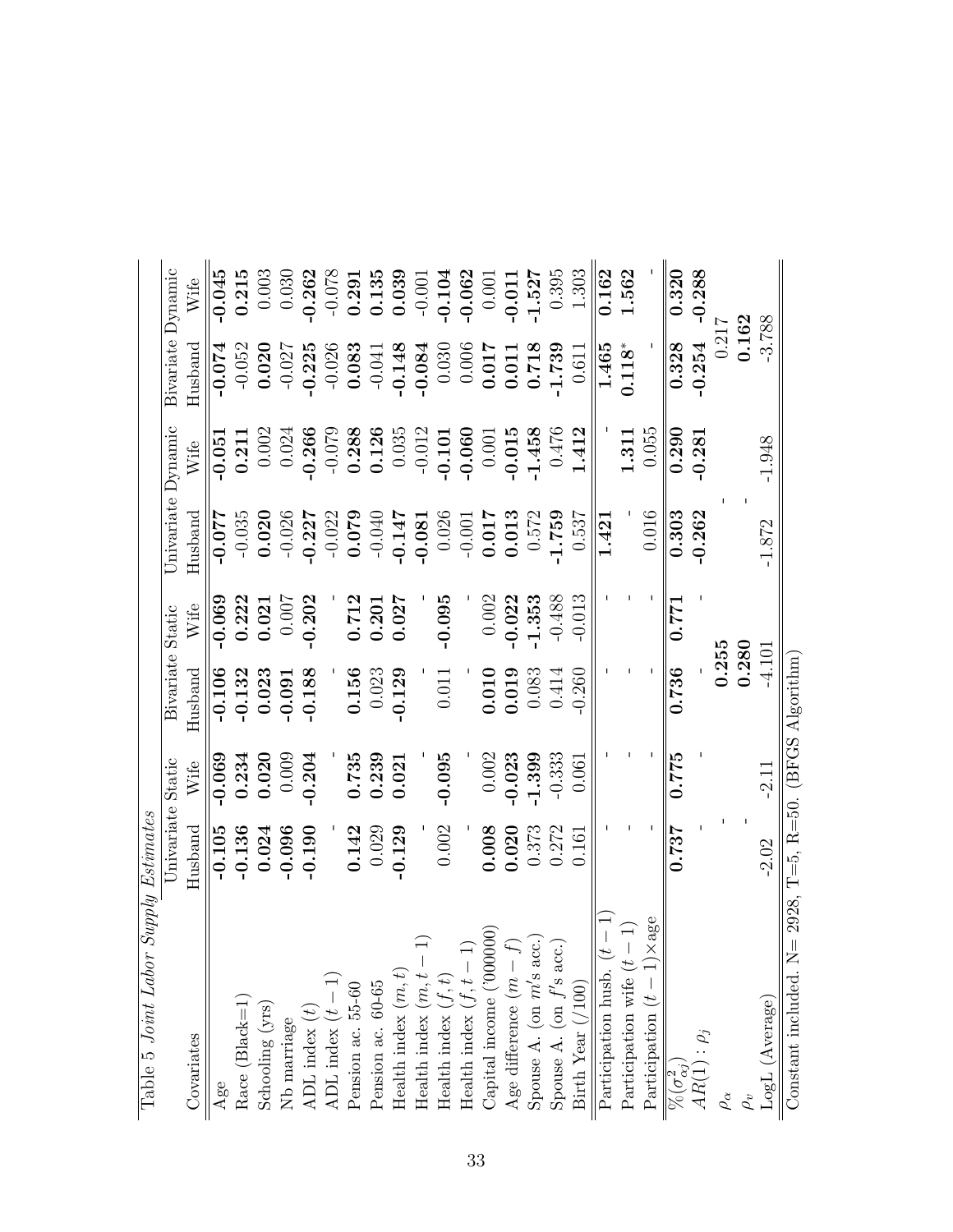| Table 7 Predicted and Observed Participation Sequences |      |          |        |        |              |        |  |  |
|--------------------------------------------------------|------|----------|--------|--------|--------------|--------|--|--|
|                                                        |      | Husbands |        |        | Wives        |        |  |  |
| Sequences                                              | Obs. | B.Dyn    | Static | Obs.   | <b>B.Dyn</b> | Static |  |  |
| No transitions                                         |      |          |        |        |              |        |  |  |
| 11111                                                  | 1170 | 1170.3   | 1147.8 | 942    | 947.8        | 914.1  |  |  |
| 00000                                                  | 501  | 456.3    | 453.4  | 800    | 748.6        | 742.3  |  |  |
| 1-Transition                                           |      |          |        |        |              |        |  |  |
| $\Delta^-$ LFP                                         |      |          |        |        |              |        |  |  |
| 11110                                                  | 261  | 253.2    | 236.9  | 187    | 190.7        | 160.5  |  |  |
| 11100                                                  | 200  | 212.8    | 141.6  | 171    | 172.6        | 105.5  |  |  |
| 11000                                                  | 192  | 209.0    | 122.4  | 177    | 190.7        | 90.9   |  |  |
| 10000                                                  | 182  | 185.1    | 154.8  | 161    | 175.7        | 162.3  |  |  |
| $\Delta^+$ LFP                                         |      |          |        |        |              |        |  |  |
| 01111                                                  | 45   | 35.5     | 7.9    | 53     | 48.8         | 16.9   |  |  |
| 00111                                                  | 18   | 23.6     | 2.1    | 32     | 37.8         | 4.7    |  |  |
| 00011                                                  | 5    | 14.3     | 2.0    | 23     | 26.5         | 3.7    |  |  |
| 00001                                                  | 12   | 18.0     | 6.7    | 18     | 34.6         | 15.7   |  |  |
| 2-Transitions                                          |      |          |        |        |              |        |  |  |
| 11101                                                  | 55   | 58.2     | 113.4  | 50     | 46.8         | 94.9   |  |  |
| 11011                                                  | 46   | 40.3     | 50.1   | 49     | 34.9         | 51.3   |  |  |
| 10111                                                  | 43   | 32.2     | 19.9   | 29     | 29.2         | 26.7   |  |  |
| 10011                                                  | 12   | 10.4     | 7.1    | 14     | 10.0         | 10.6   |  |  |
| 11001                                                  | 17   | 19.6     | 34.4   | 20     | 16.5         | 32.0   |  |  |
| 10001                                                  | 8    | 11.3     | 13.1   | 11     | 13.1         | 19.3   |  |  |
| 01000                                                  | 16   | 24.2     | 77.8   | 23     | 32.9         | 91.0   |  |  |
| 00100                                                  | 10   | 21.5     | 33.8   | 23     | 29.9         | 50.6   |  |  |
| 00010                                                  | 8    | 15.8     | 15.6   | 22     | 25.2         | 27.8   |  |  |
| 01100                                                  | 15   | 13.2     | 30.3   | $22\,$ | 13.4         | 32.2   |  |  |
| 00110                                                  | 4    | 10.7     | 8.3    | 13     | 13.2         | 11.2   |  |  |
| 01110                                                  | 15   | 13.3     | 14.3   | 13     | 14.9         | 17.3   |  |  |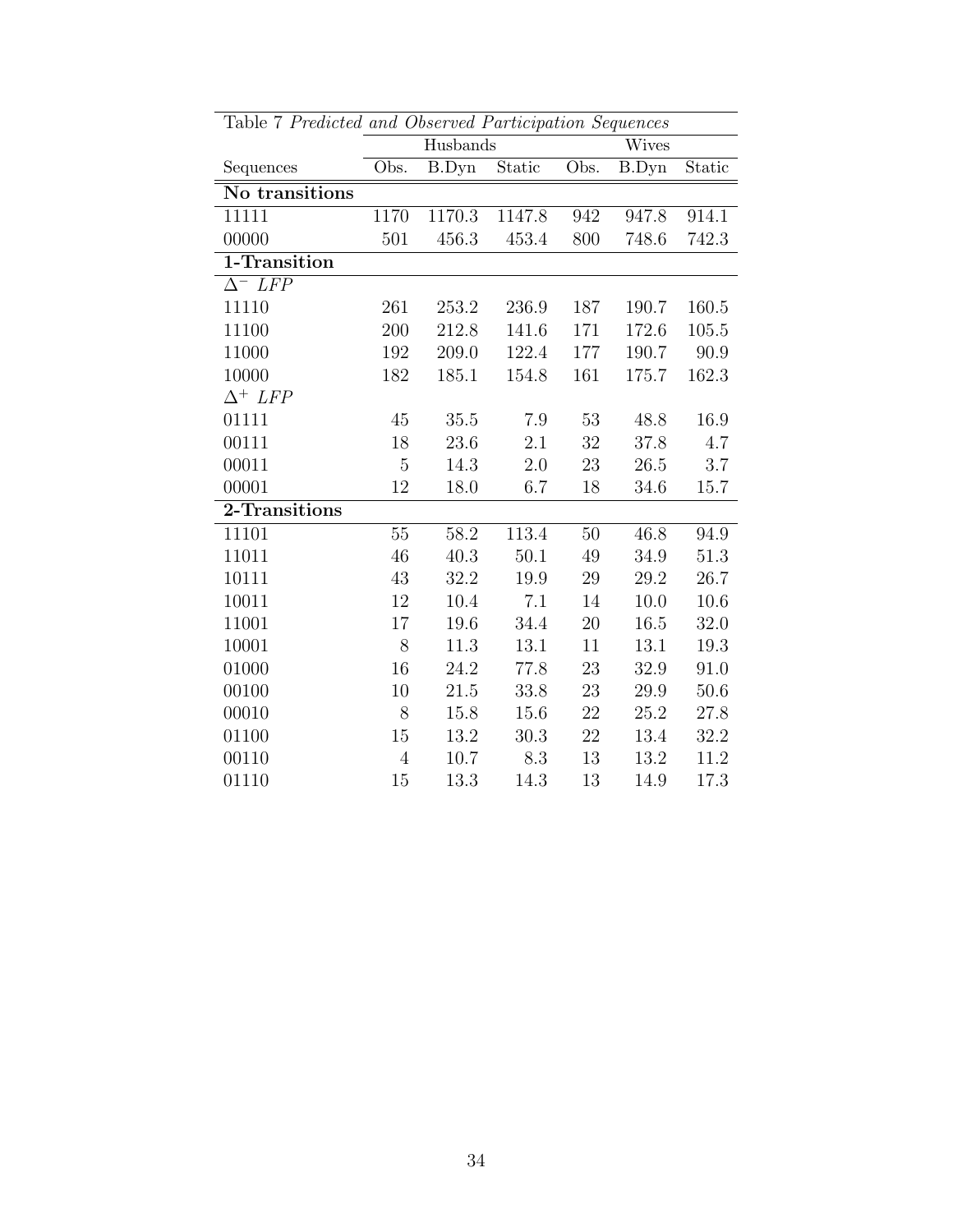| (continued)                                           | Husbands |        |        | Wives |       |        |
|-------------------------------------------------------|----------|--------|--------|-------|-------|--------|
|                                                       | Obs      | B.dyn. | Static | Obs   | B.dyn | Static |
| 3-Transitions                                         |          |        |        |       |       |        |
| 00101                                                 | 3        | 2.9    | 2.6    | 3     | 5.0   | 7.1    |
| 10010                                                 | 11       | 9.0    | 28.9   | 5     | 7.3   | 31.3   |
| 11010                                                 | 24       | 24.2   | 64.8   | 27    | 19.2  | 55.9   |
| 10100                                                 | 22       | 19.8   | 55.3   | 10    | 16.9  | 57.7   |
| 01011                                                 | 2        | 2.4    | 3.5    | 5     | 4.0   | 7.0    |
| 01101                                                 | 4        | 2.3    | 8.9    | 3     | 3.0   | 11.3   |
| 01001                                                 | 2        | 1.6    | 7.0    | 4     | 2.3   | 10.3   |
| 10110                                                 | 17       | 11.0   | 33.2   | 7     | 8.3   | 28.6   |
| 4-Transitions                                         |          |        |        |       |       |        |
| 10101                                                 | 6        | 3.6    | 17.2   | 5     | 3.7   | 17.9   |
| 01010                                                 | 2        | 2.5    | 12.9   | 6     | 3.4   | 19.4   |
| 1000 Monte Carlo replications used and freq averaged. |          |        |        |       |       |        |

| Table 8 $\chi^2$ Goodness of Fit Test                |                |            |  |  |
|------------------------------------------------------|----------------|------------|--|--|
|                                                      | Dynamic Static |            |  |  |
| All Sequences                                        |                |            |  |  |
| Husbands                                             |                | 49.5 618.8 |  |  |
| <b>Wives</b>                                         | 45.3           | 695.2      |  |  |
| $\chi_{32.0.95}^2 = 45.91, \chi_{32.0.99}^2 = 55.67$ |                |            |  |  |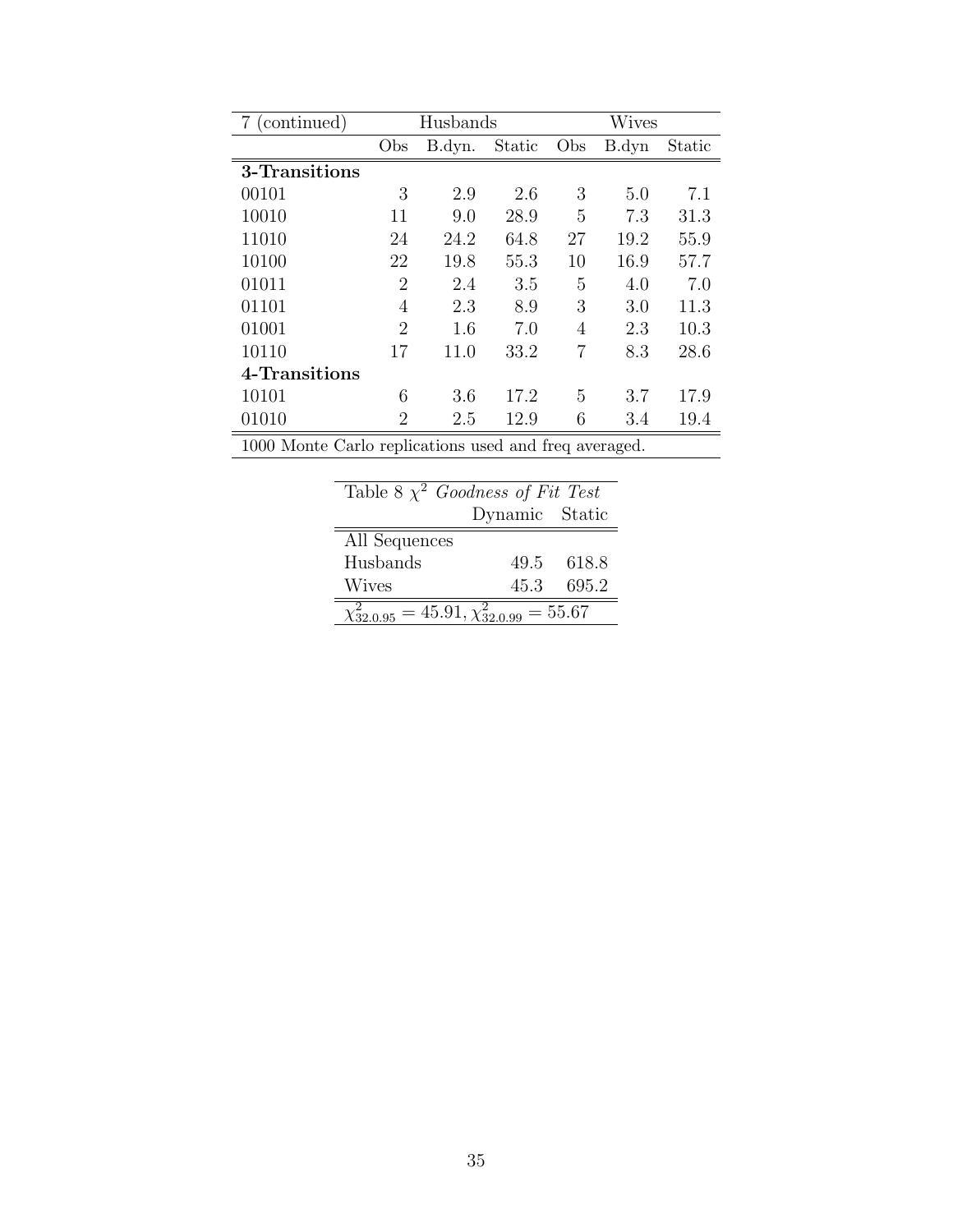

Figure 1: Comparisons of Transitions Rates with and without Cross State-dependence.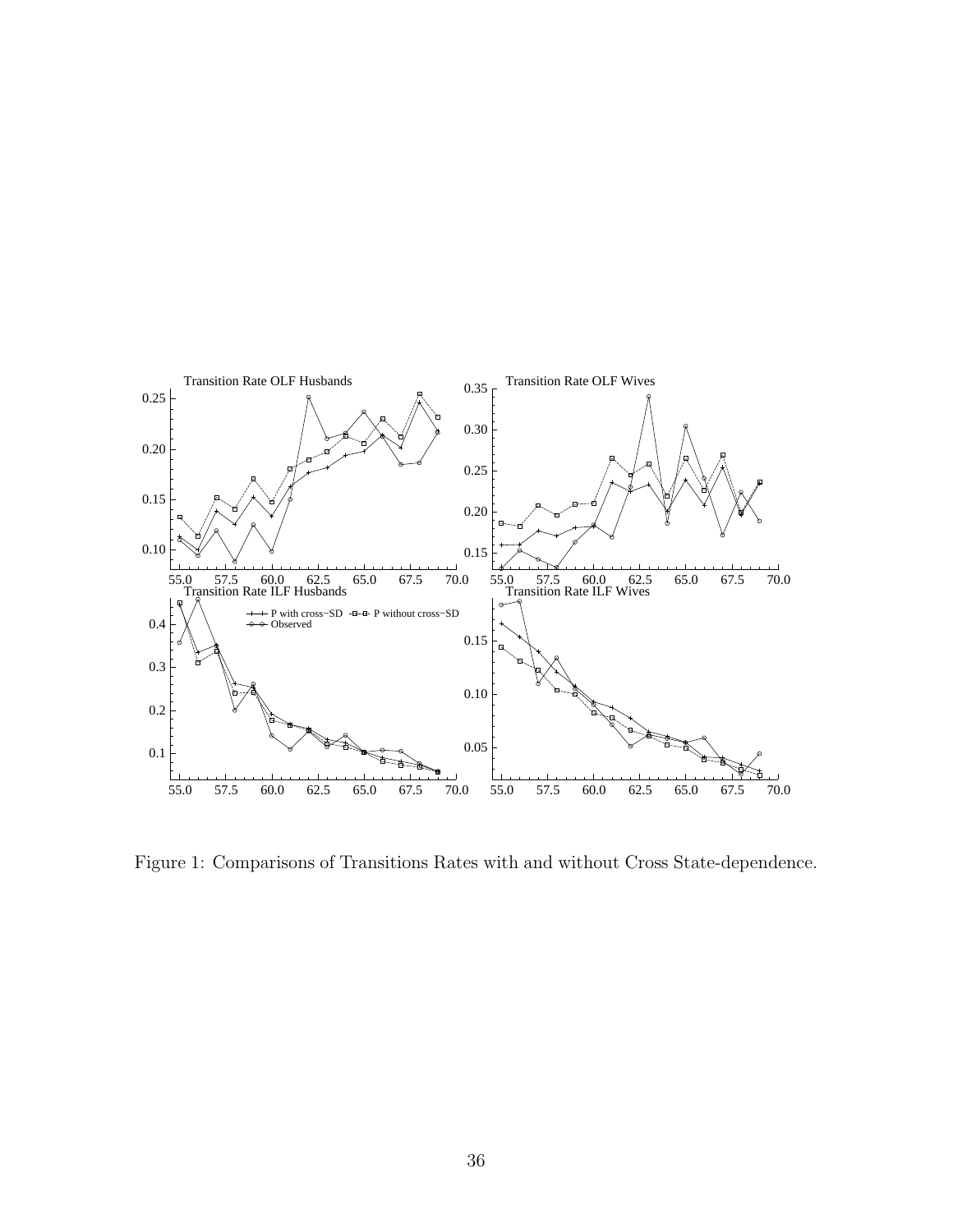

Figure 2: Simulated Effect of the Elimination of the Spouse Allowance